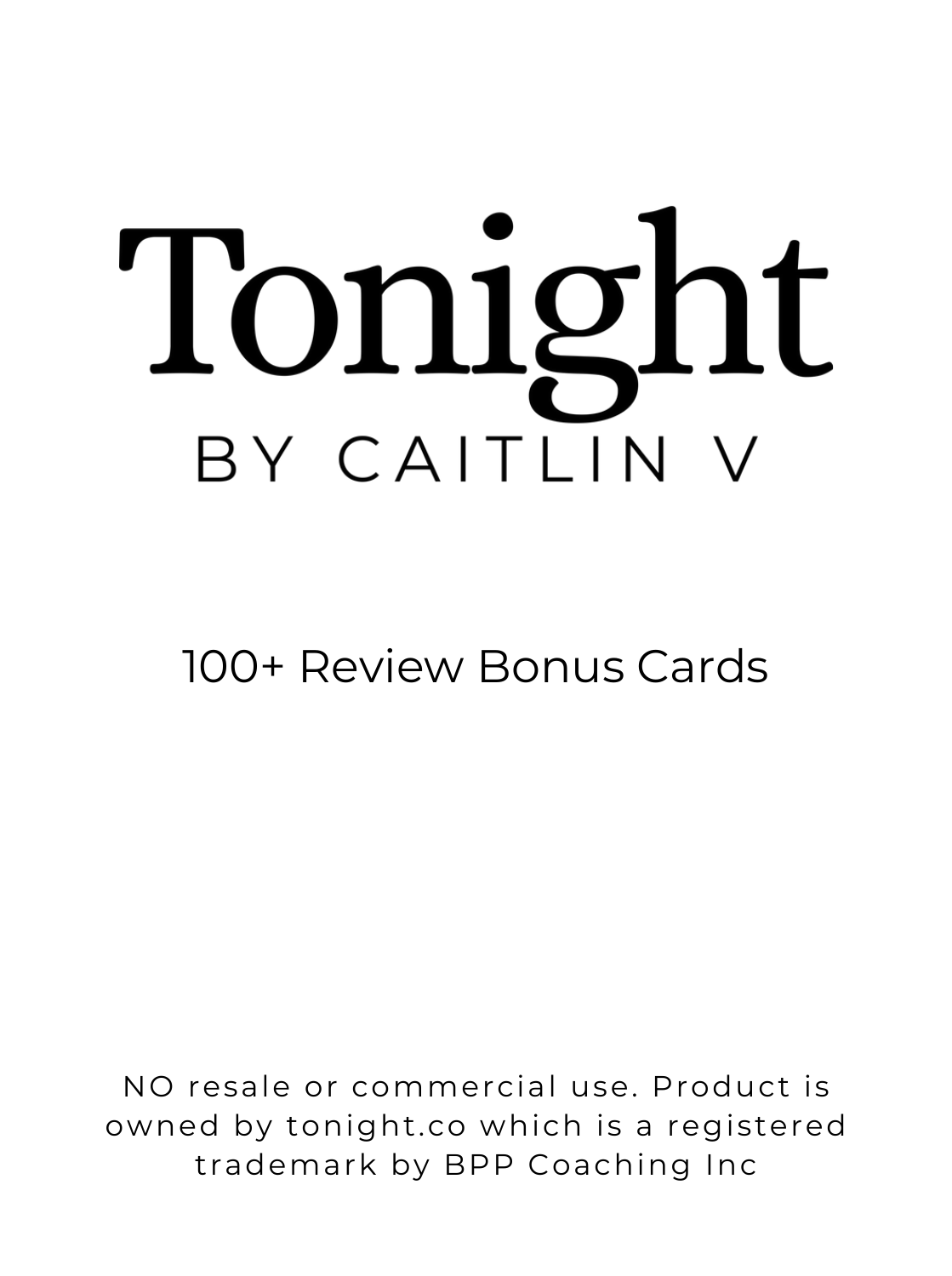#### What would you do well to forgive yourself for?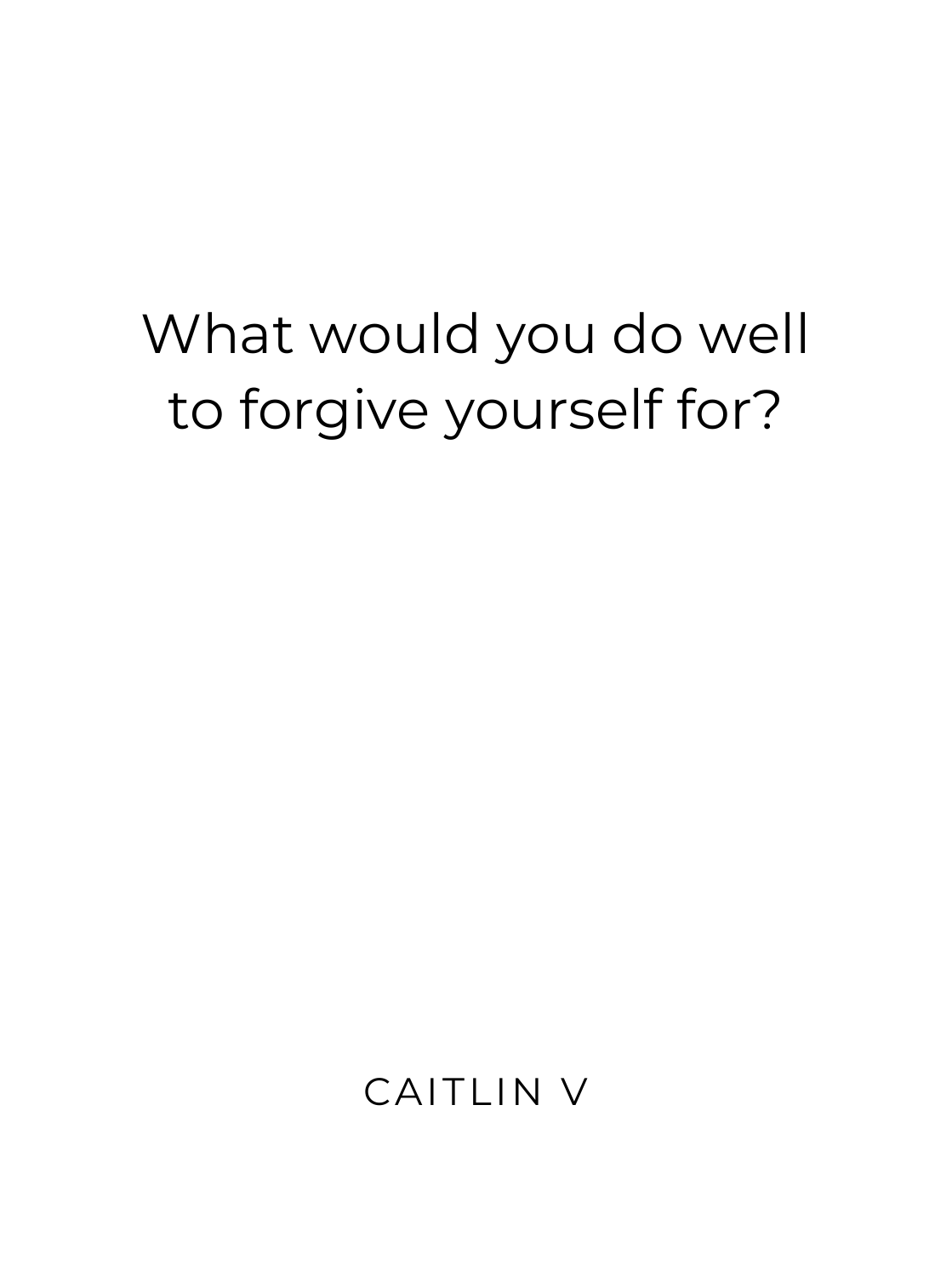# Where do you have unreasonable brand loyalty?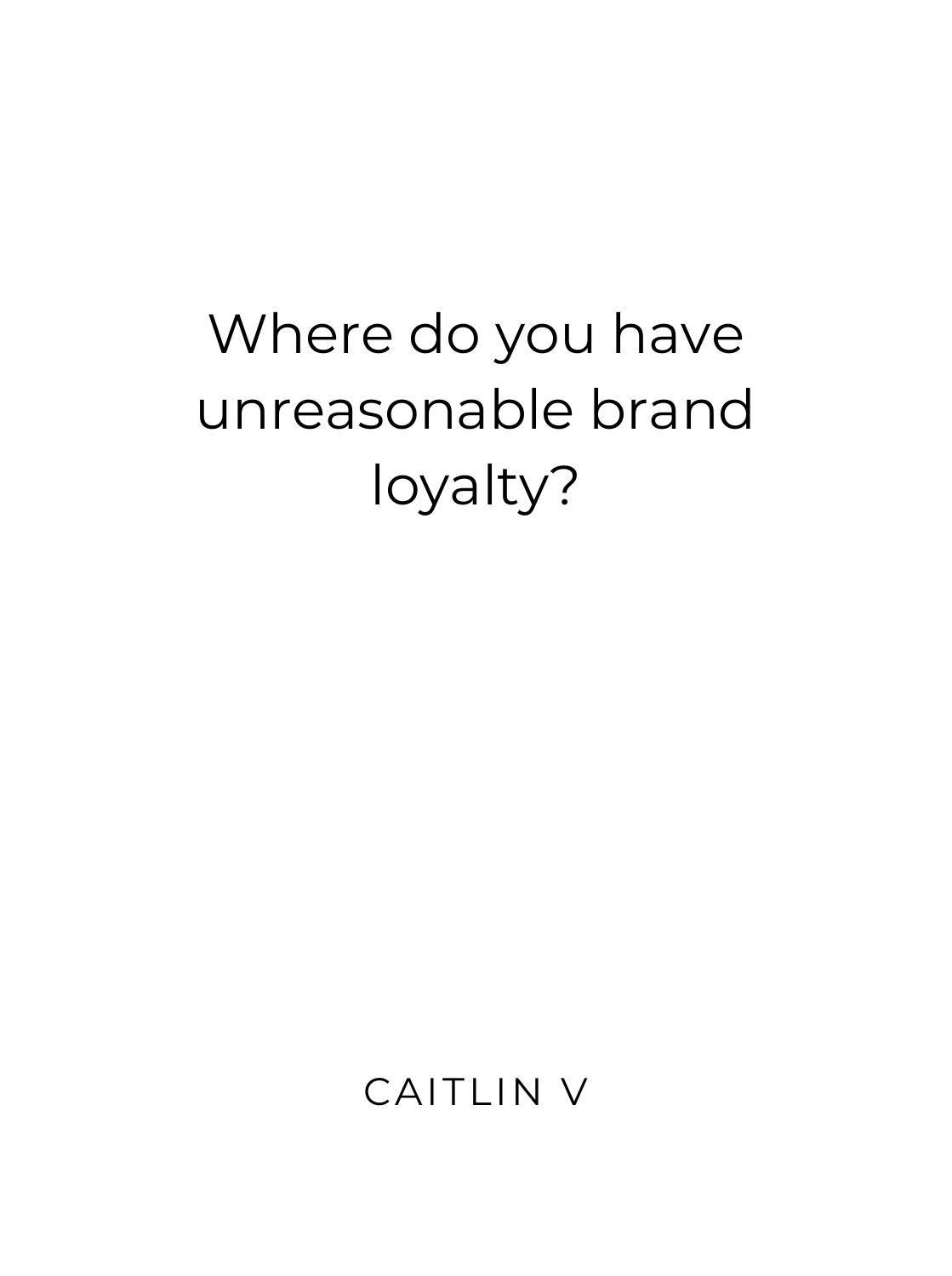# Where is somewhere in the world that you would like to show me?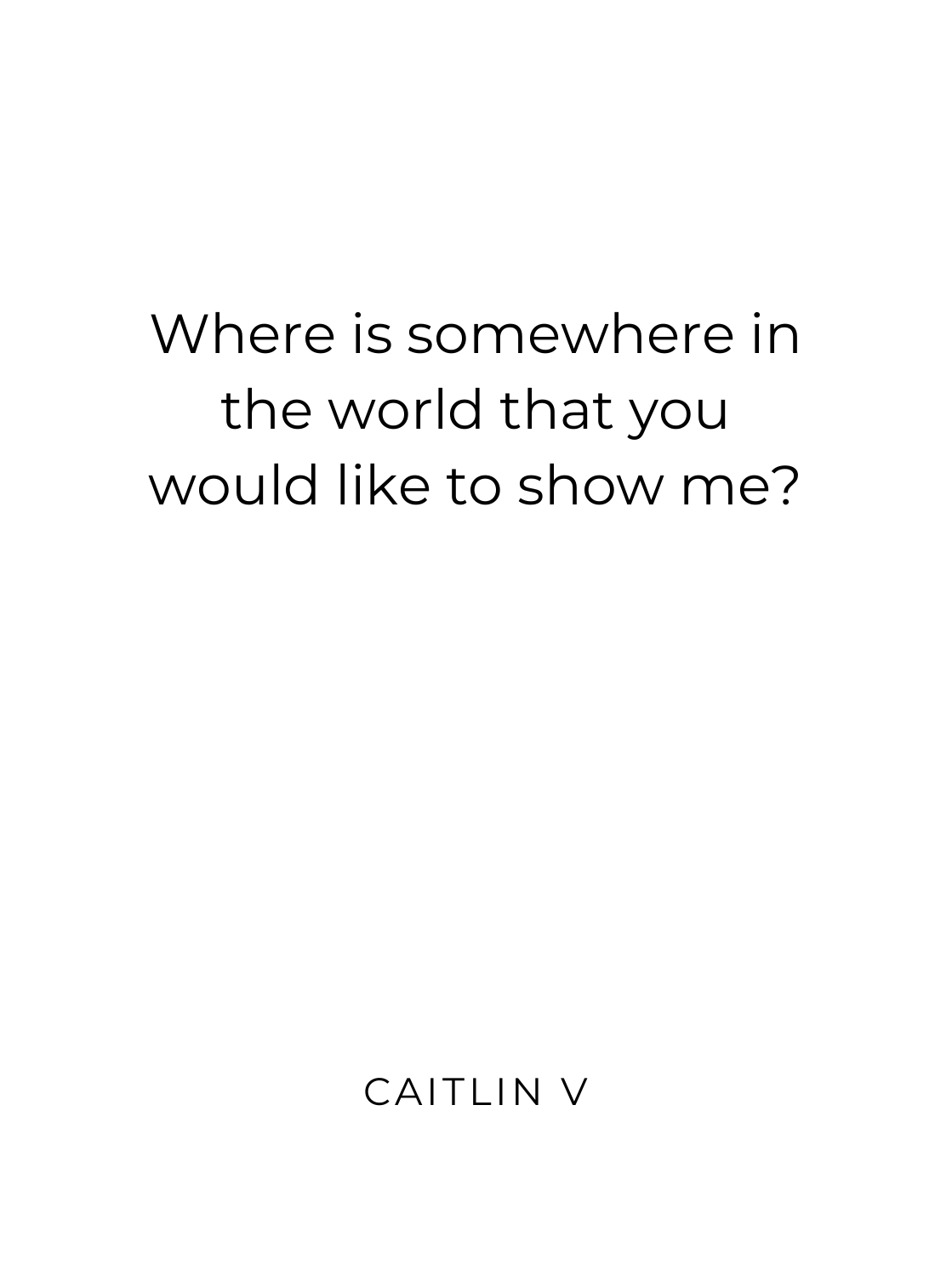# What would you like to be a season ticket holder to?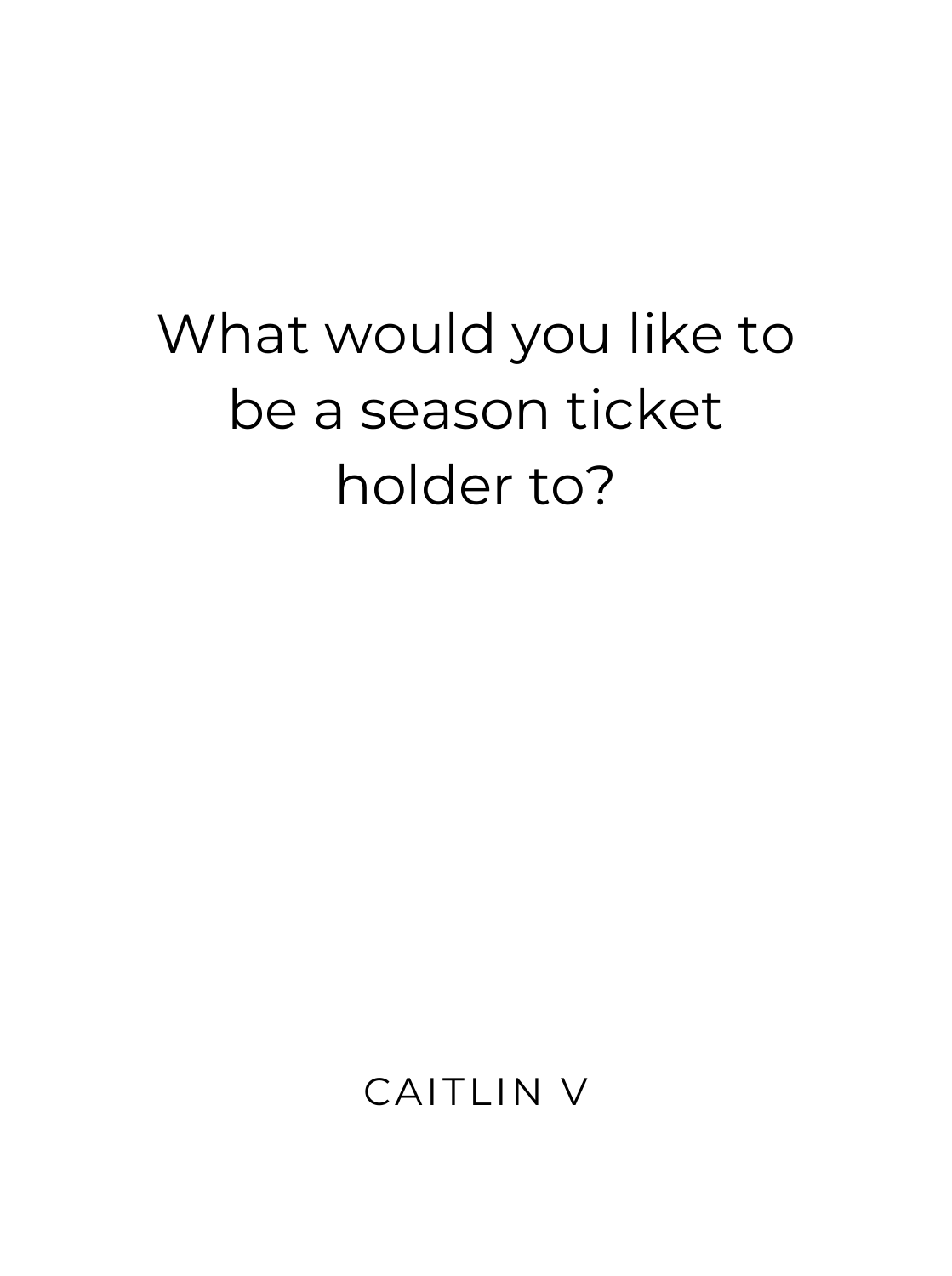# Who are your current role models?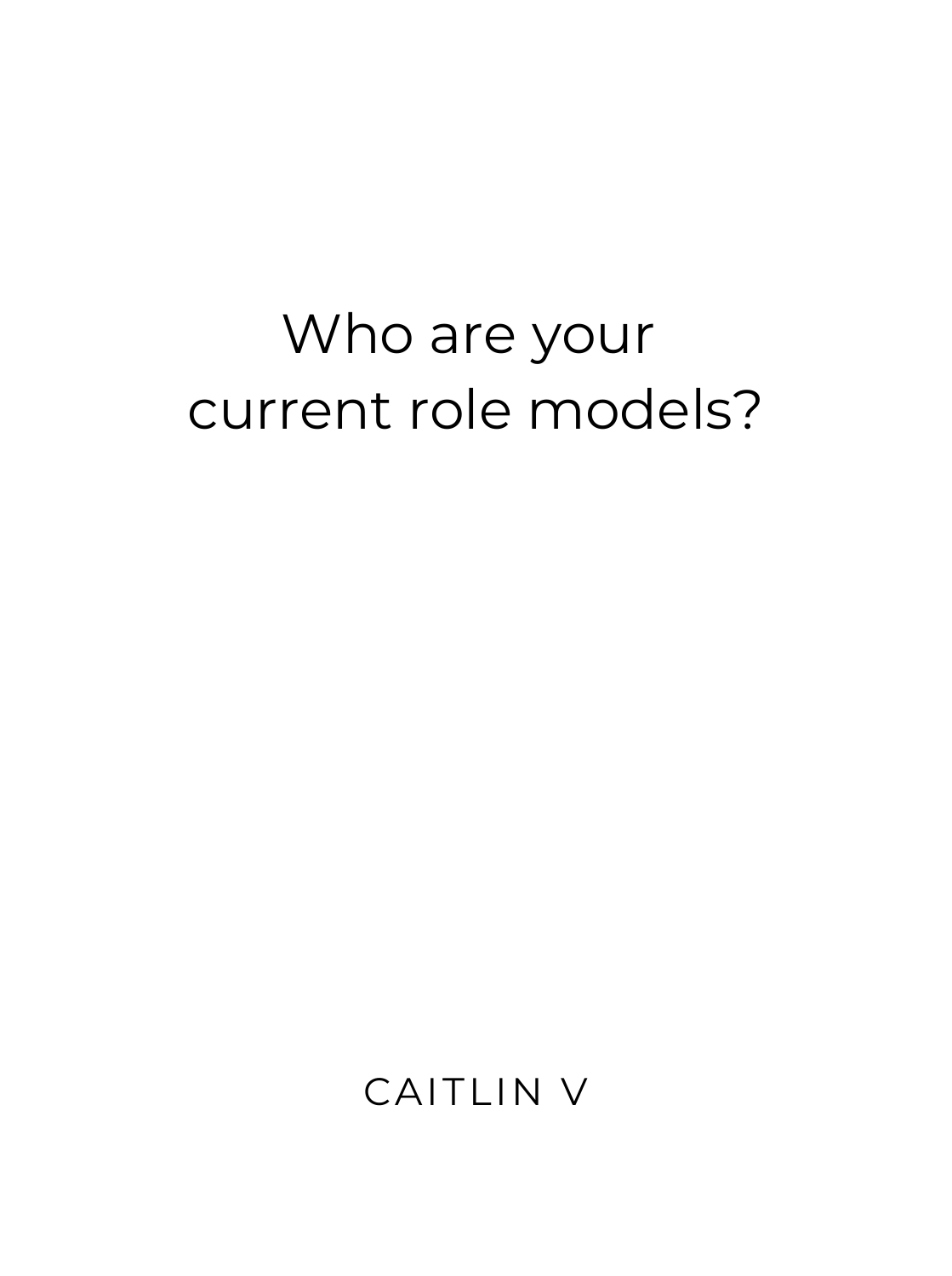# Would you rather take the fastest route or the scenic route?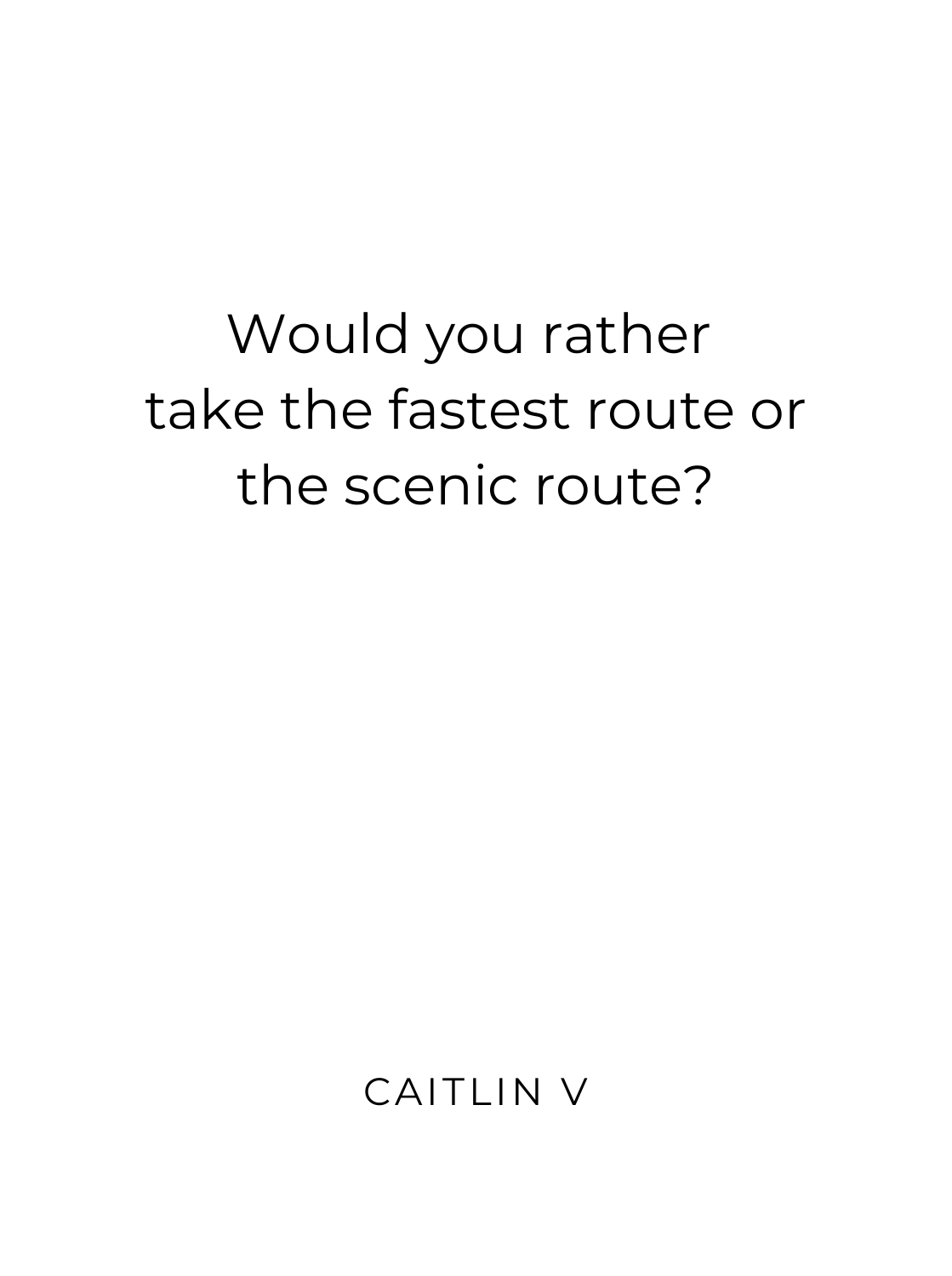# What's one thing you're looking forward to right now?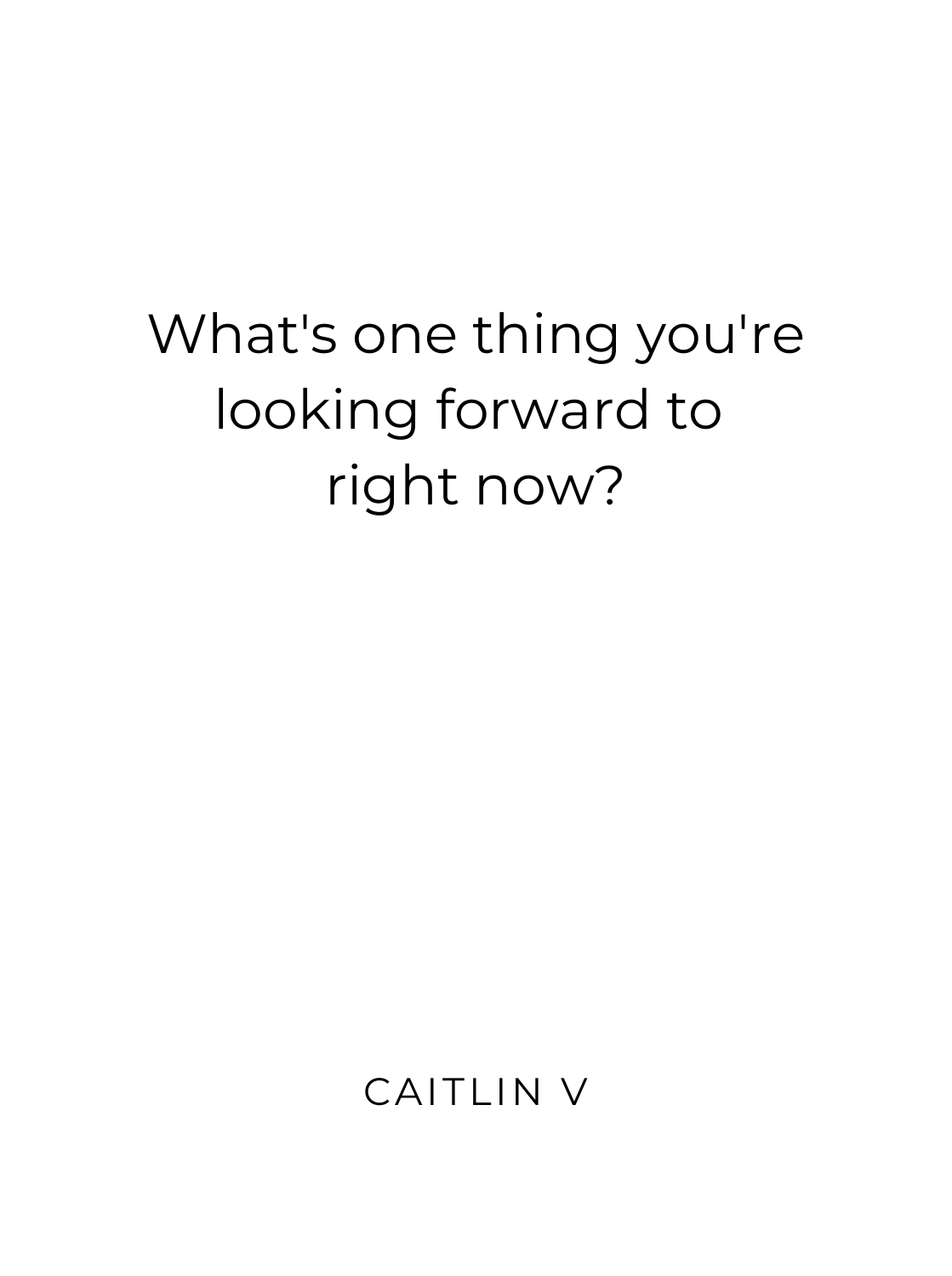# What role does music play in your life?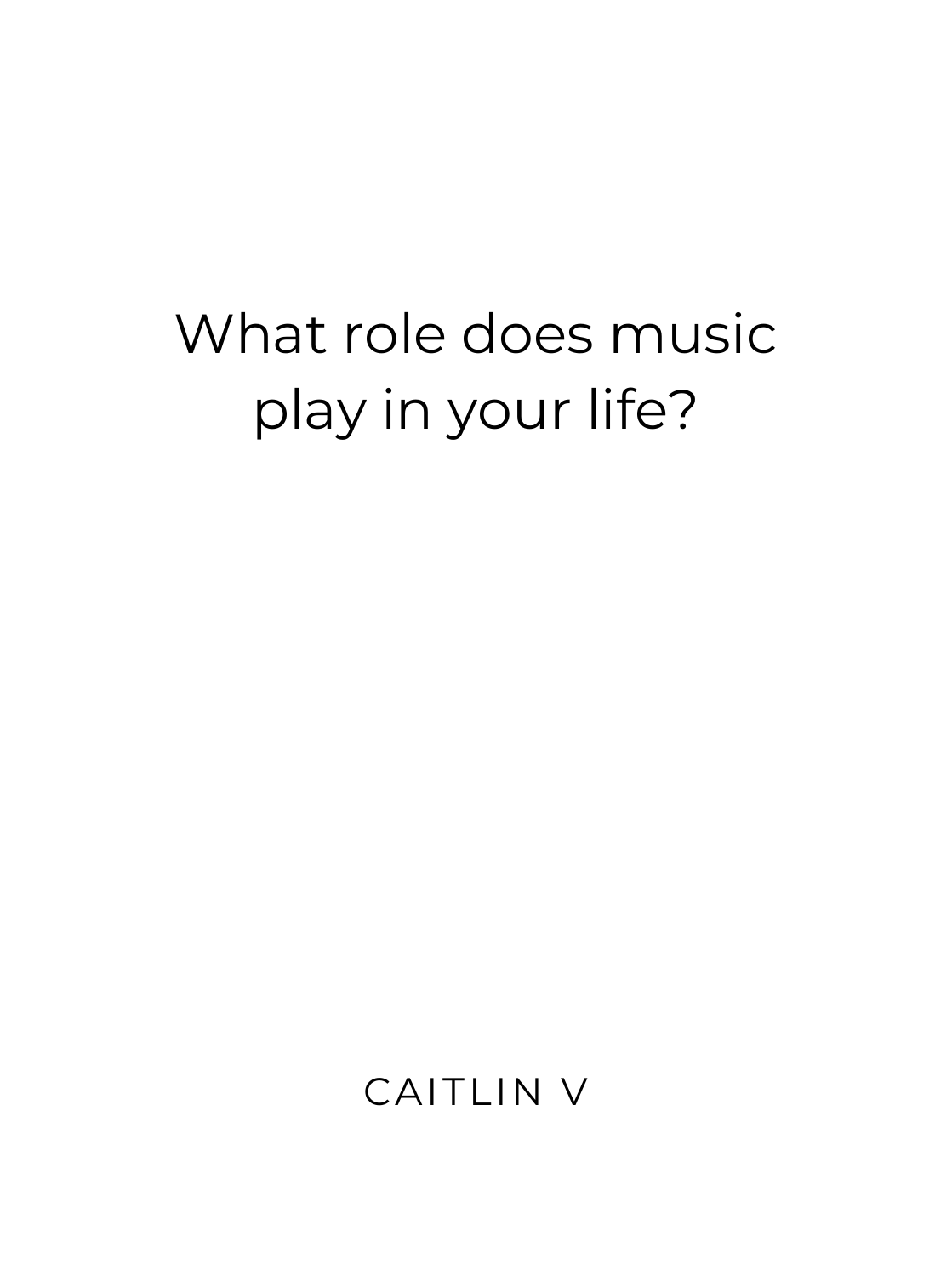#### What are your thoughts on hot tubs?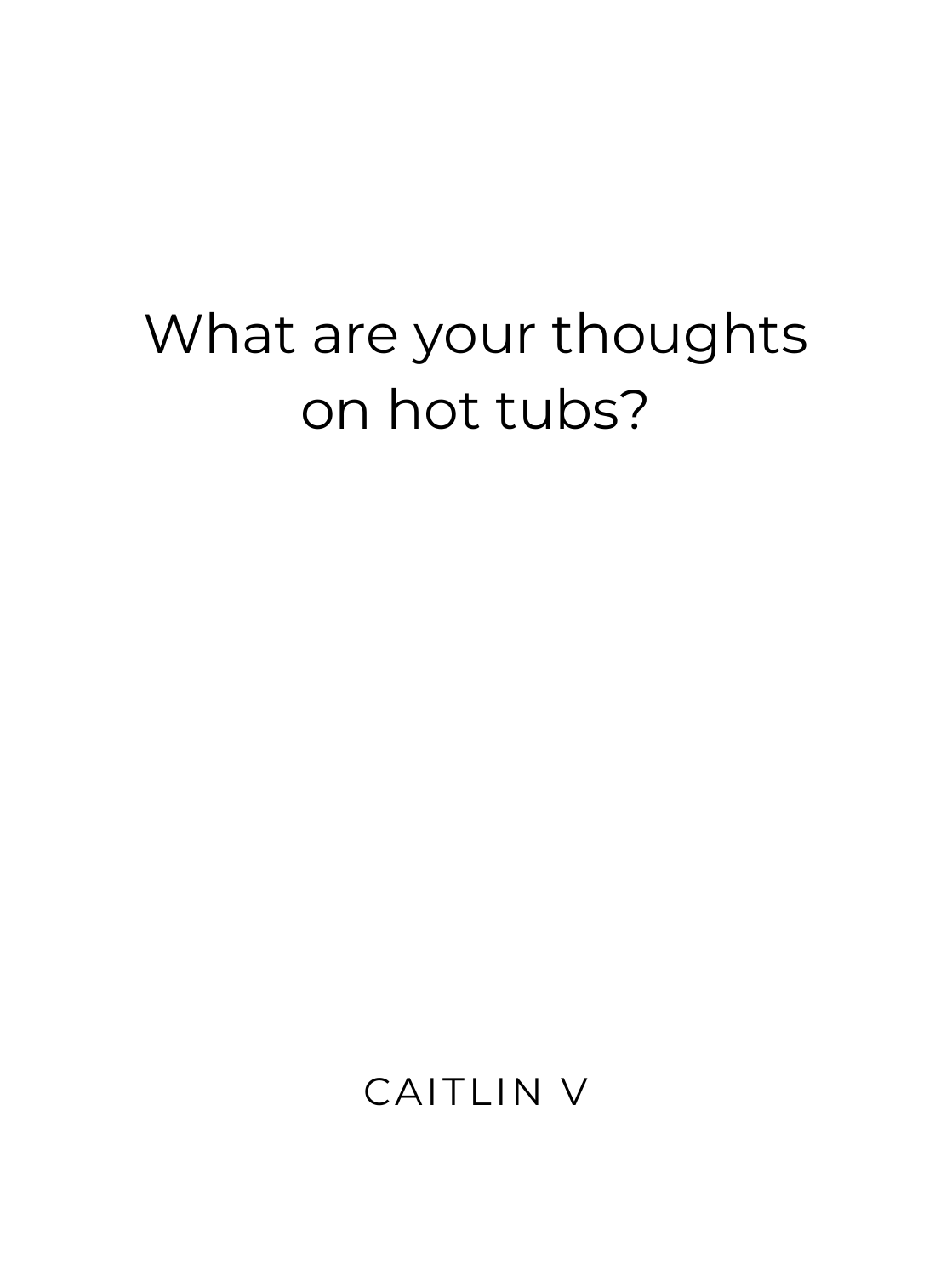# If you were a type of soup, what would you be and why?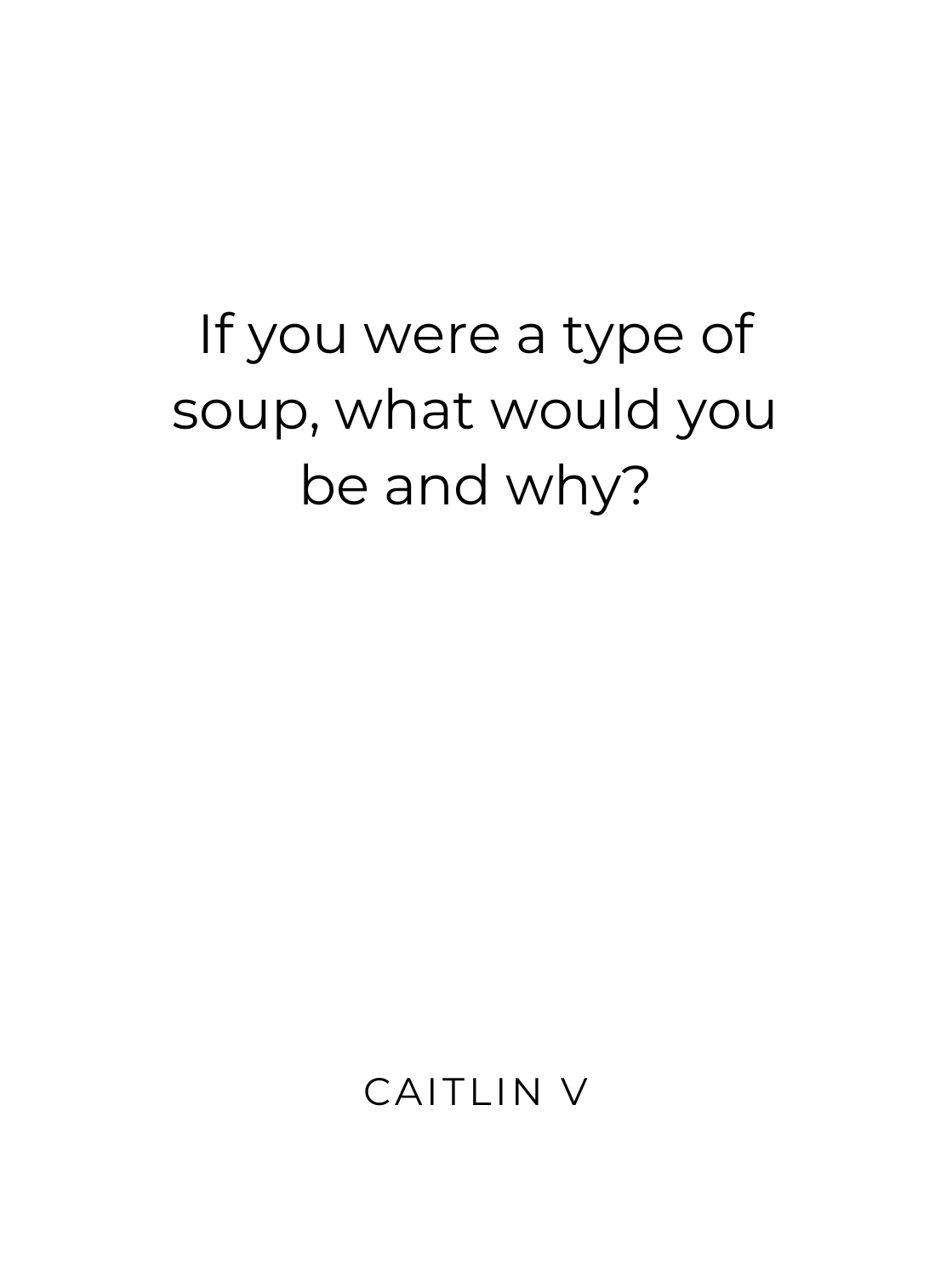### What's one fad you've tried?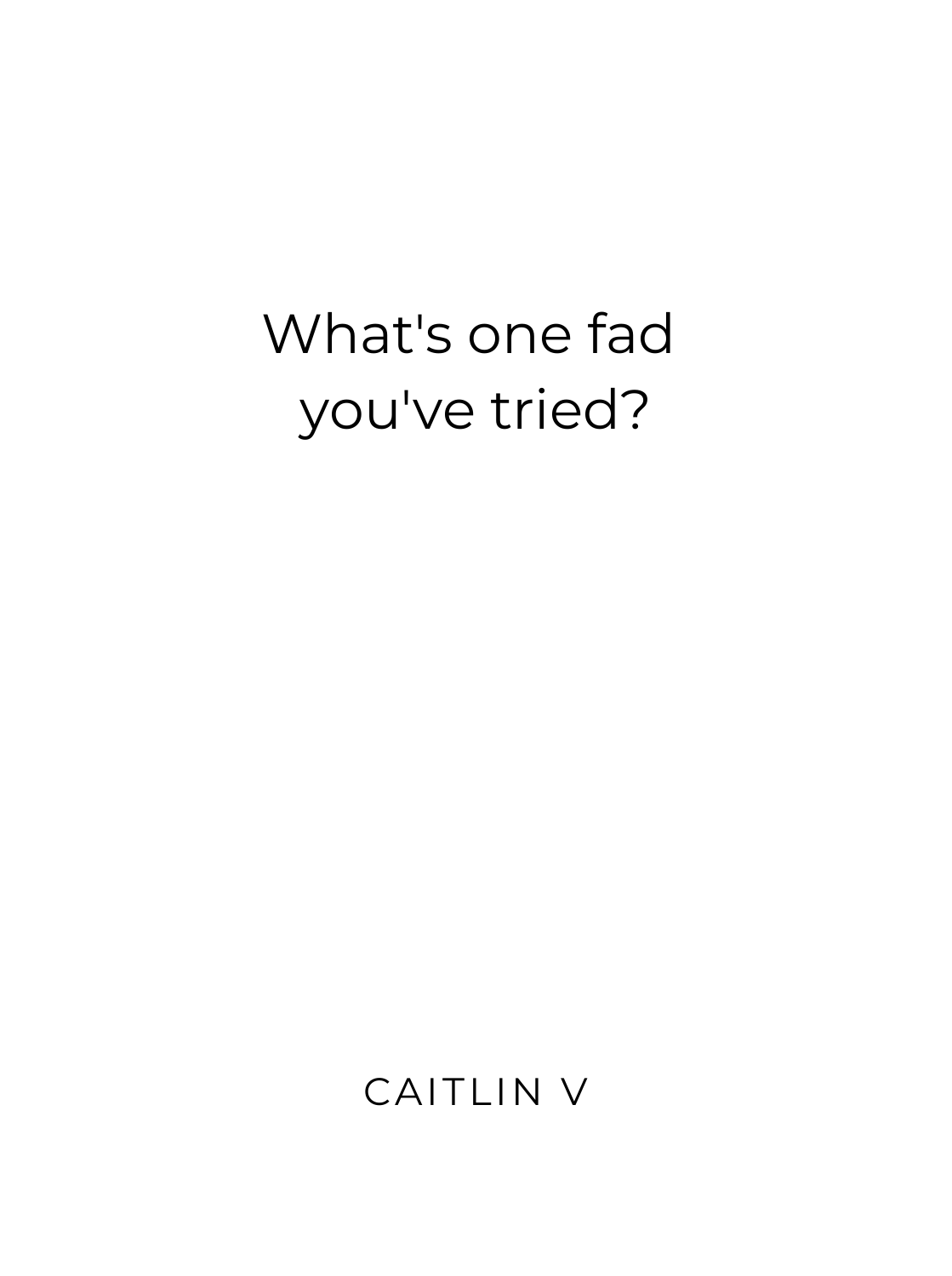# How important is privacy to you?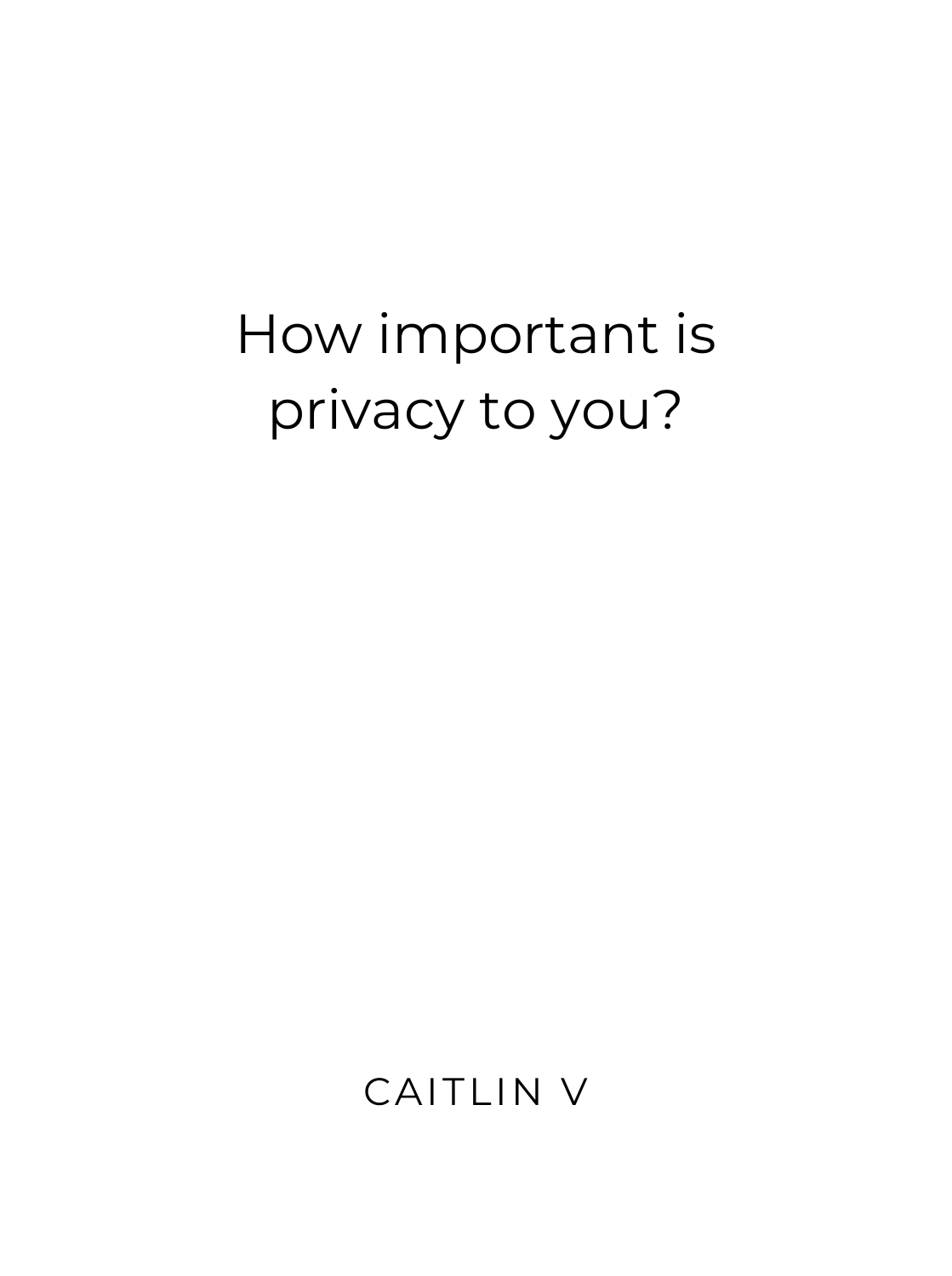#### Would you rather be famous or infamous?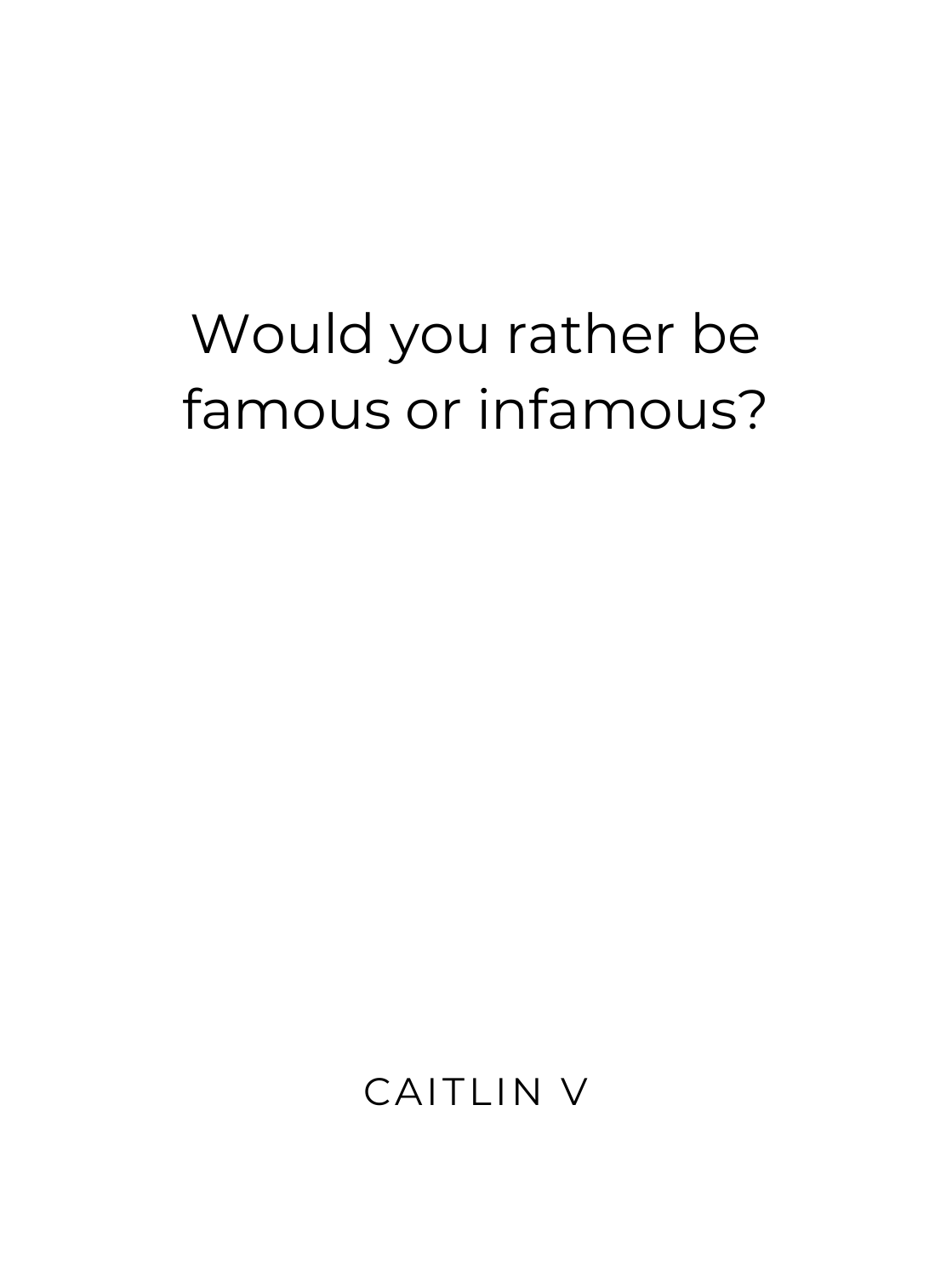# If you could visit any time in history, what would it be?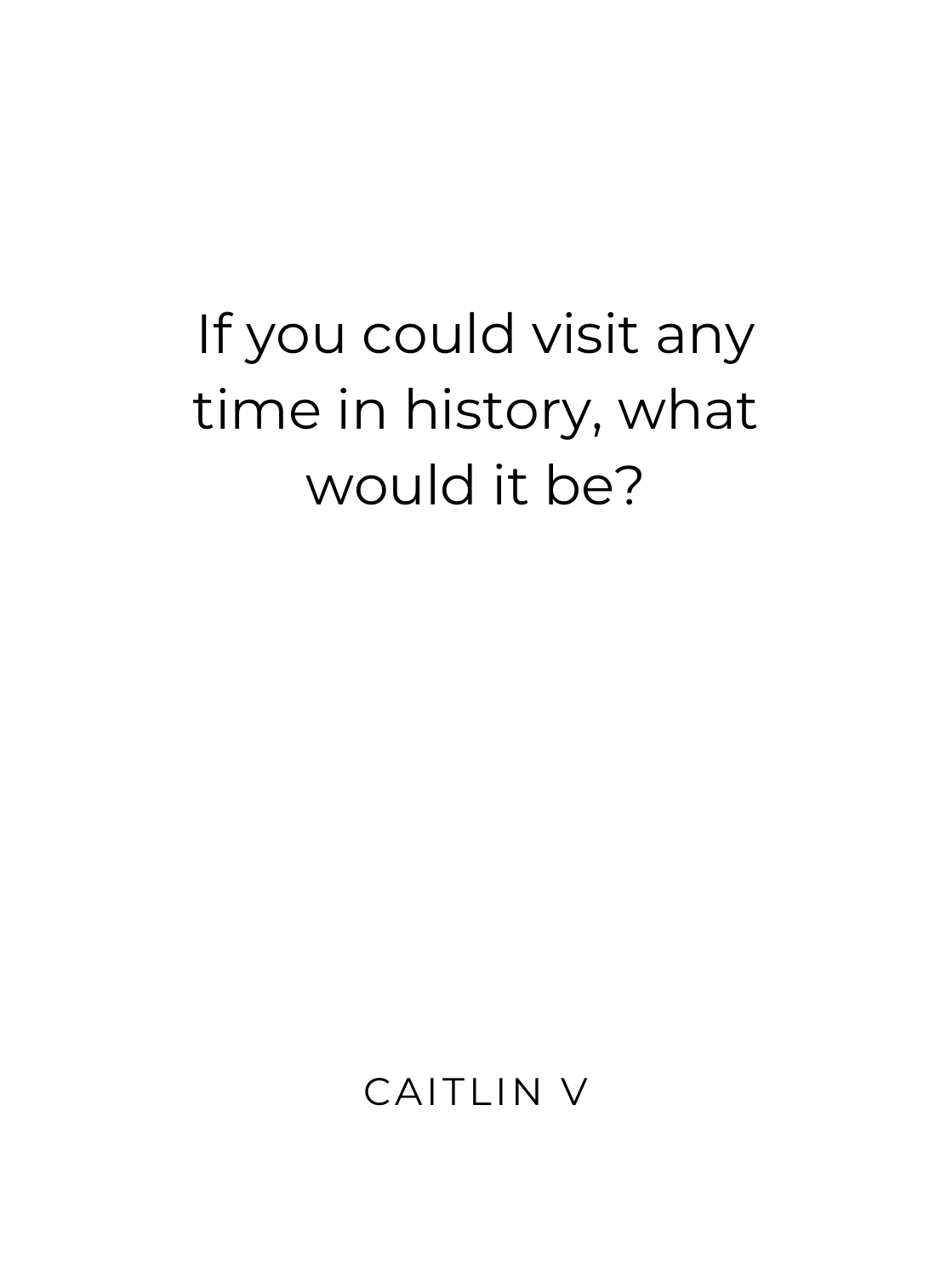#### What's the wildest prank you've ever pulled?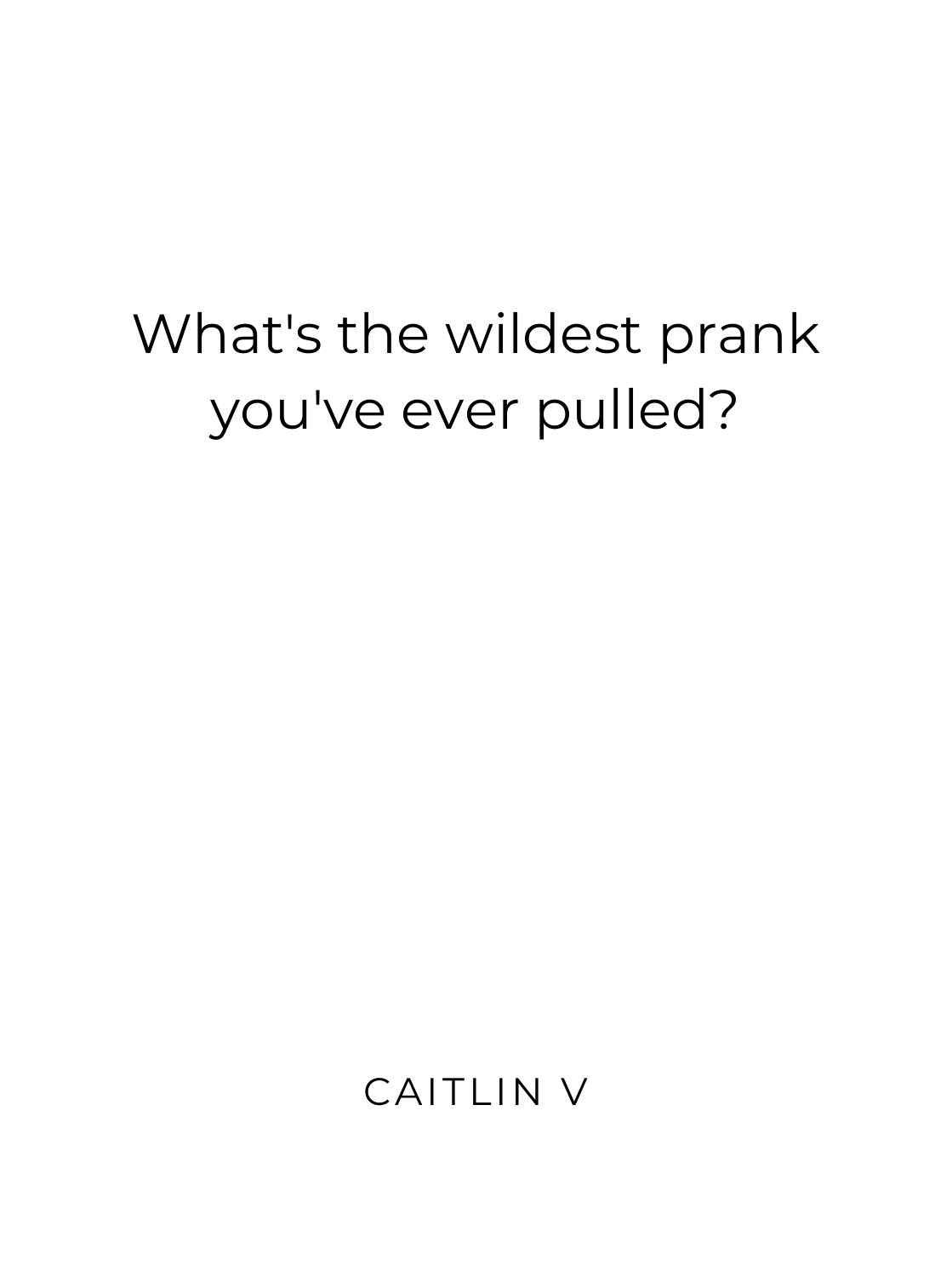#### What always makes you laugh?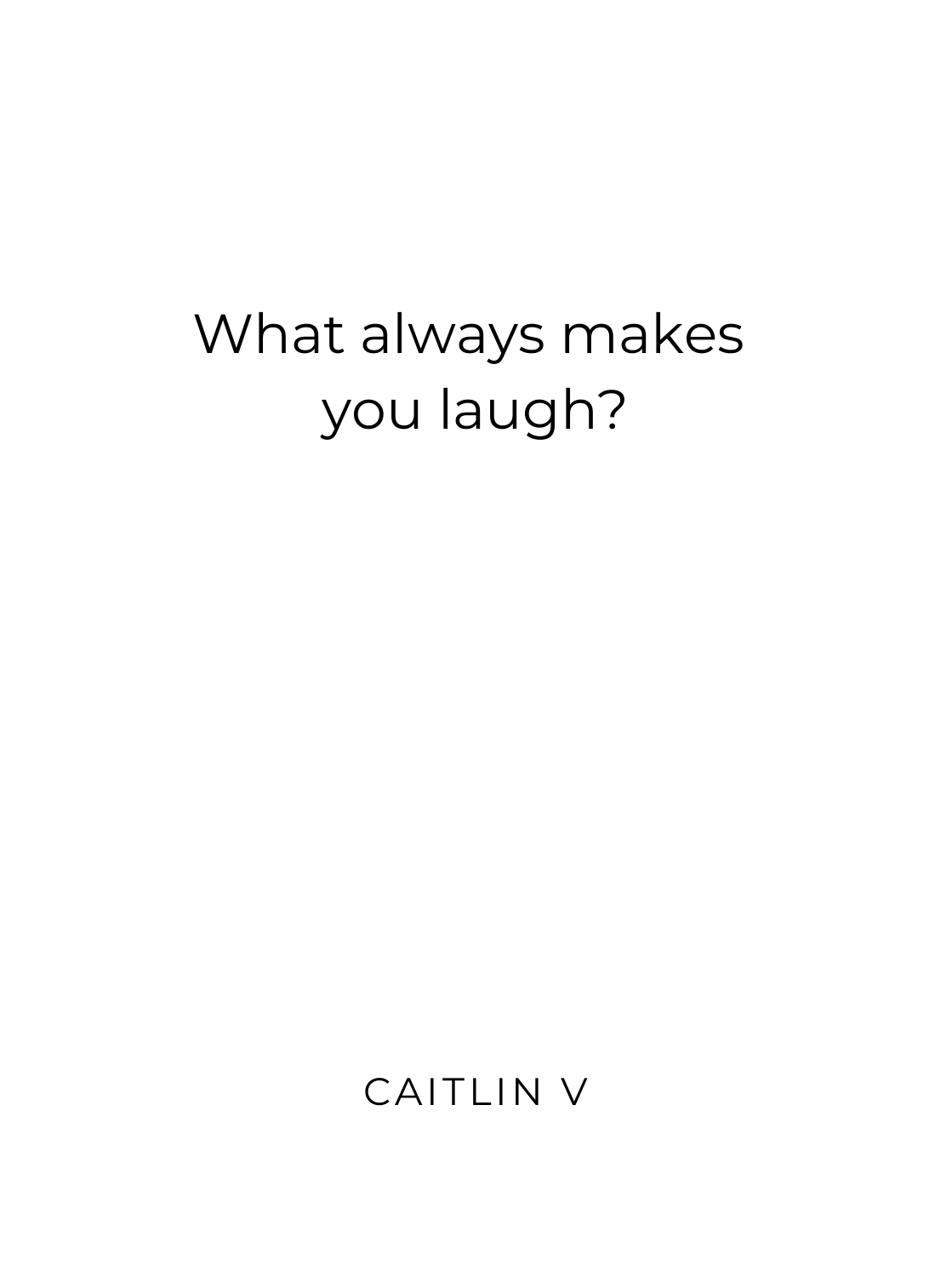#### How do you know you like someone?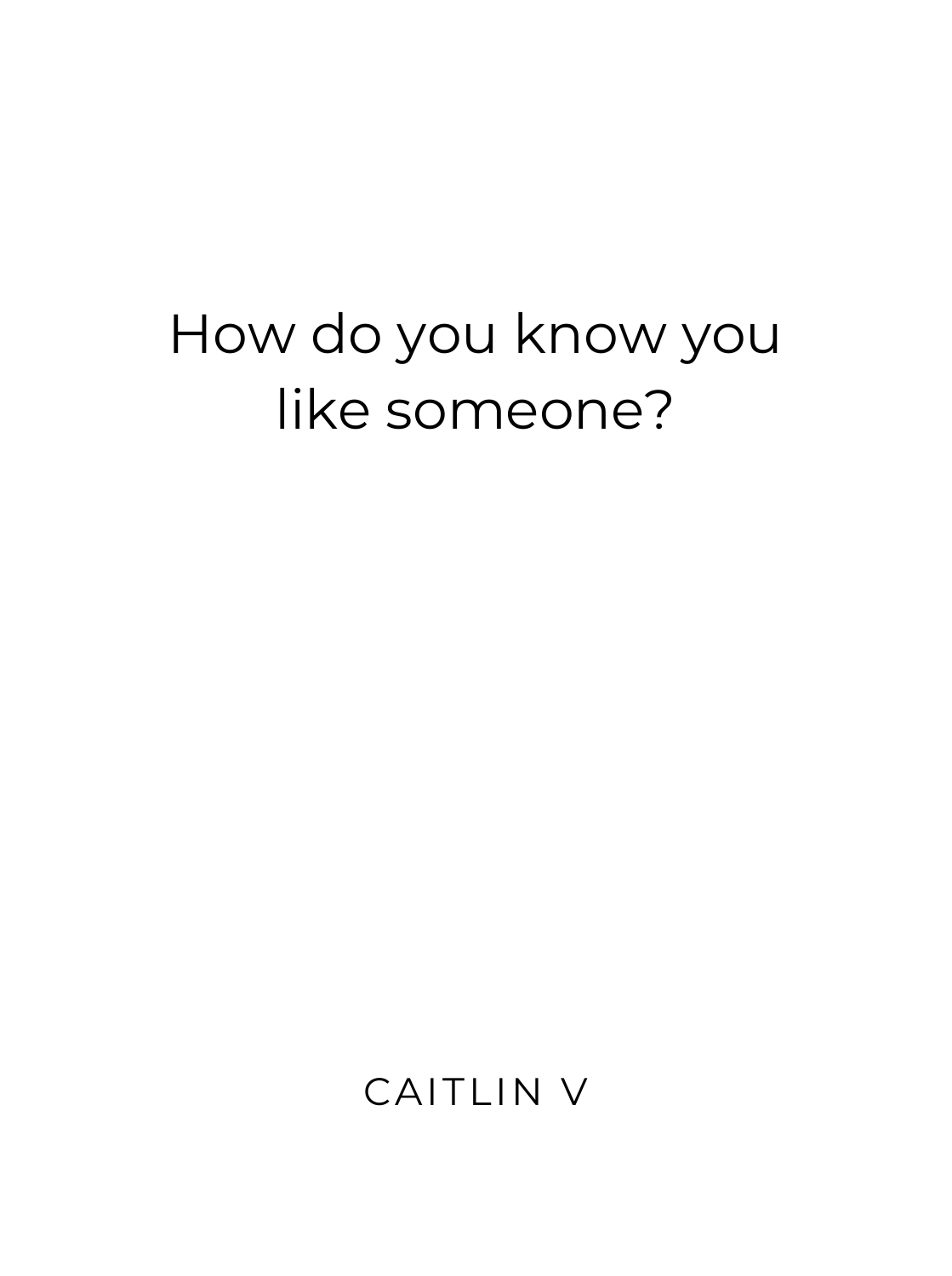#### Who was your first best friend?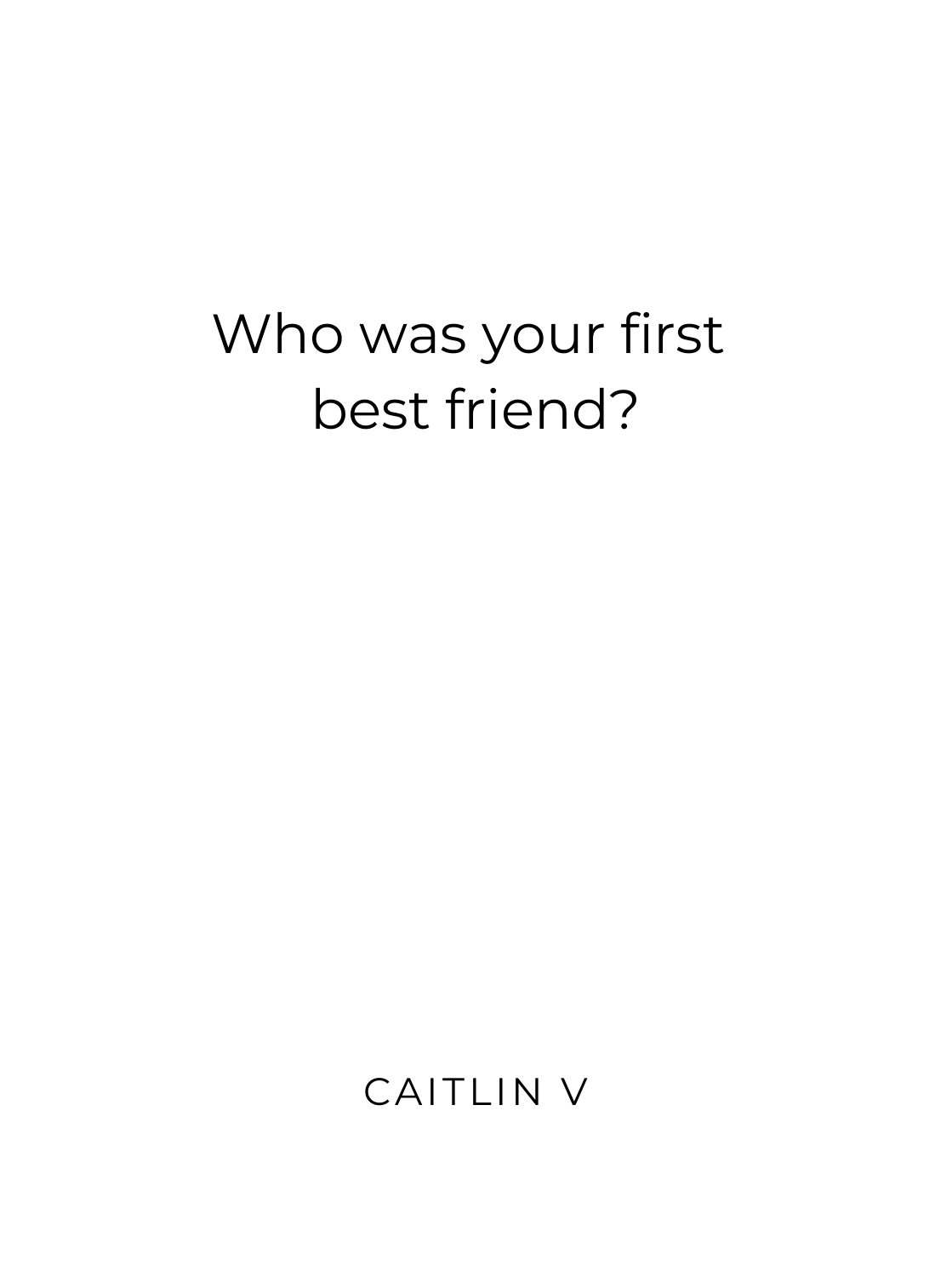#### What's one food you couldn't live without?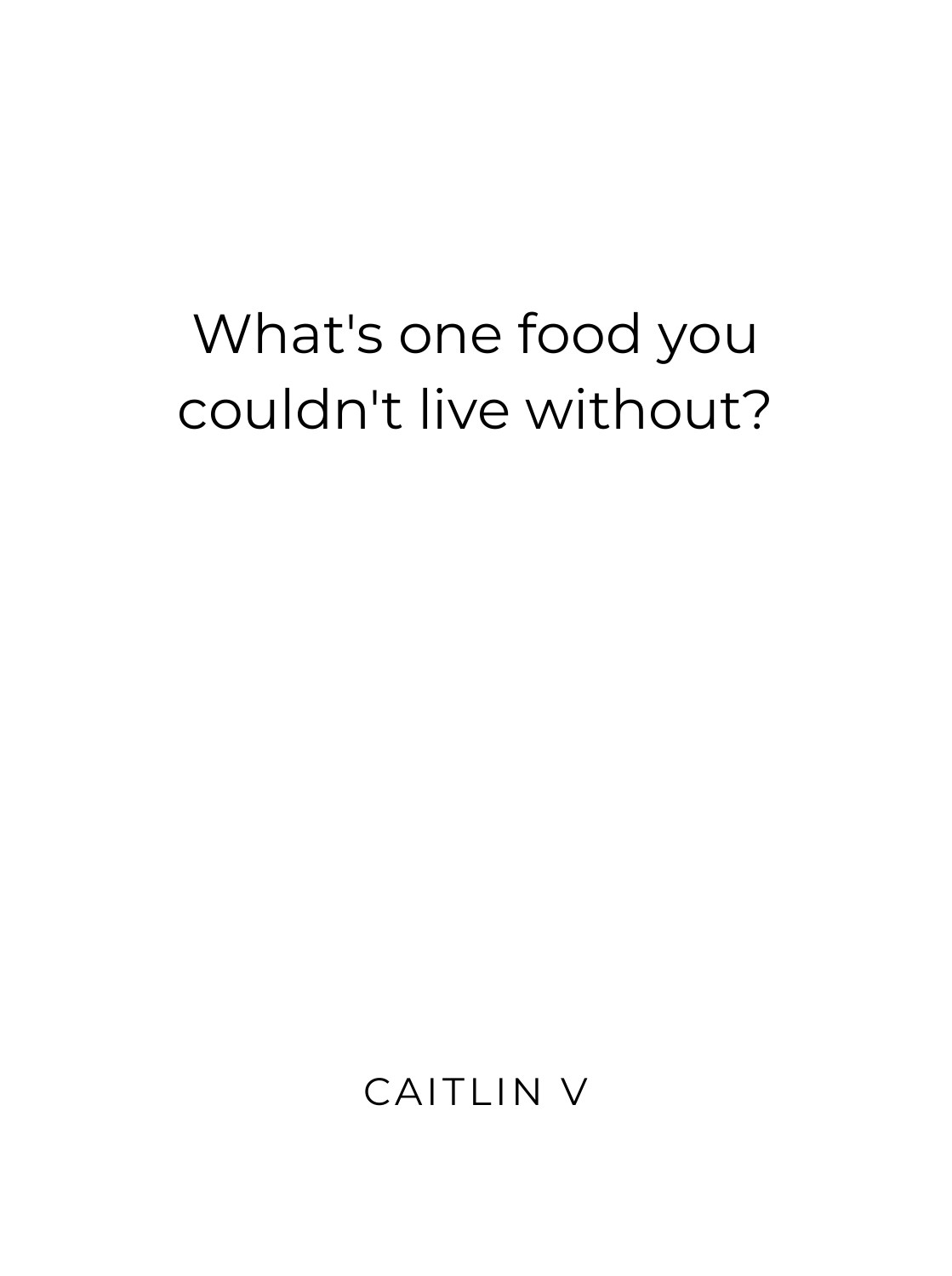# Tell me one thing you've tried to quit unsuccessfully.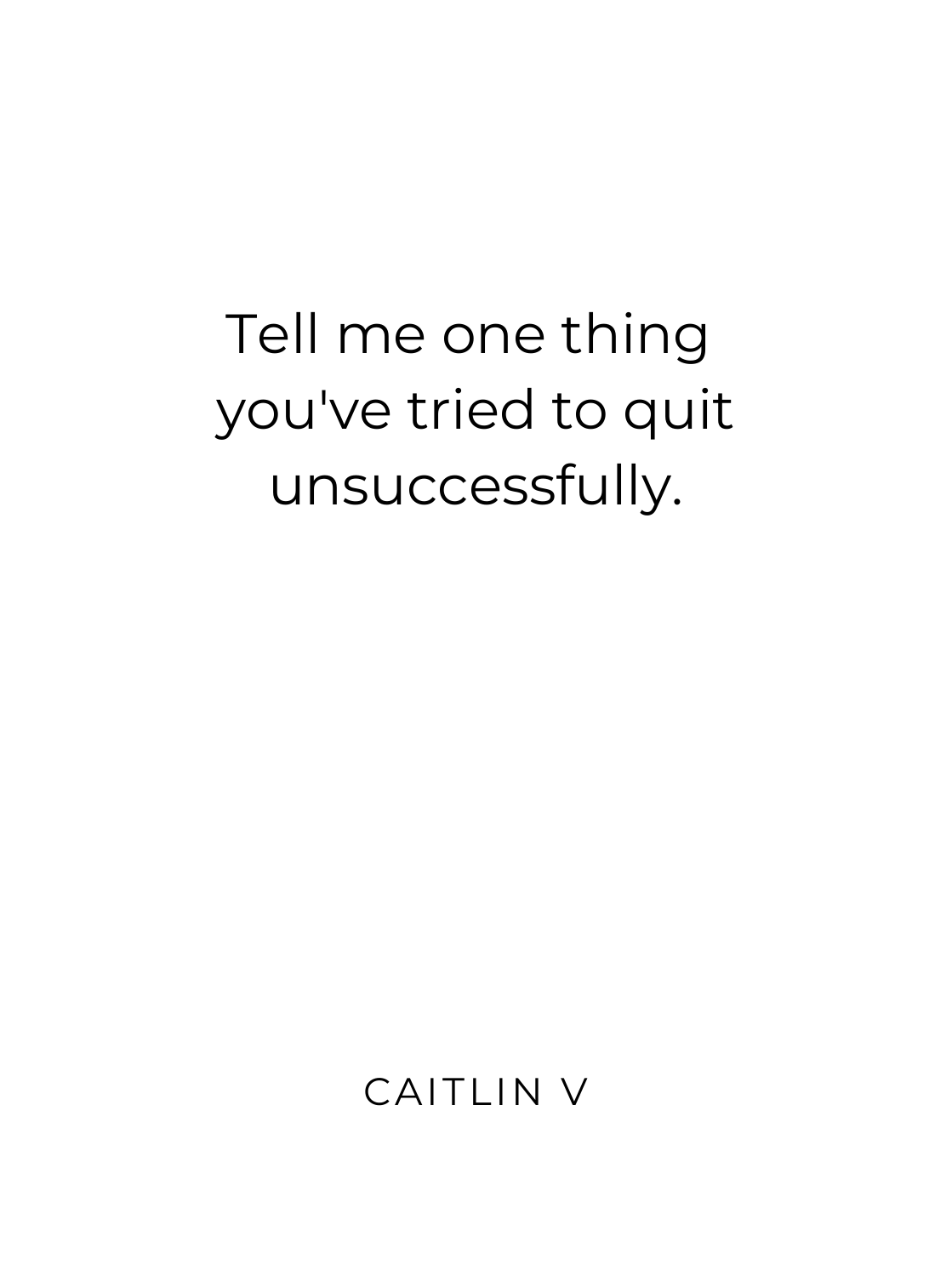#### Tell me about your childhood house.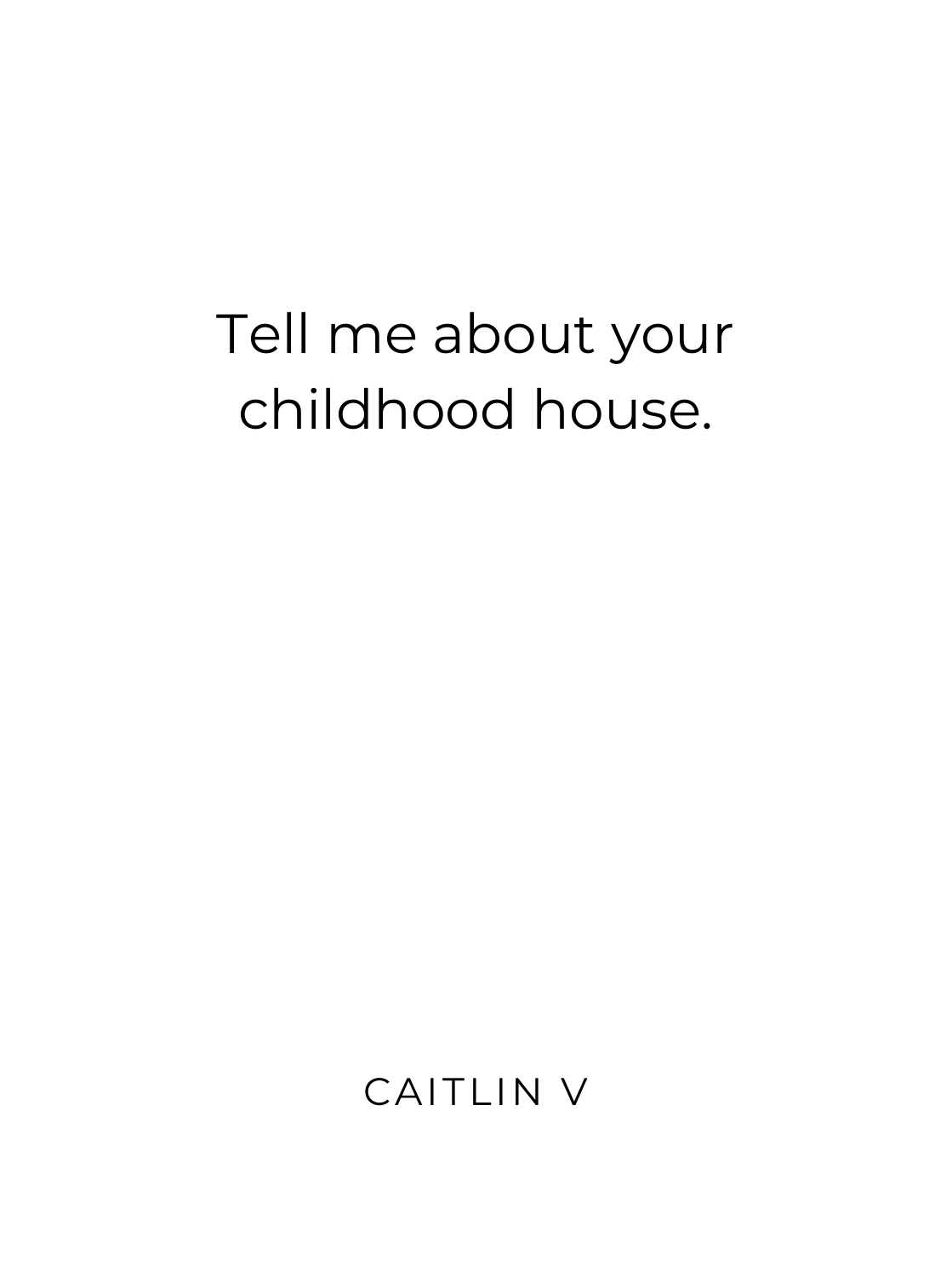# What's your favorite animal to visit at the zoo?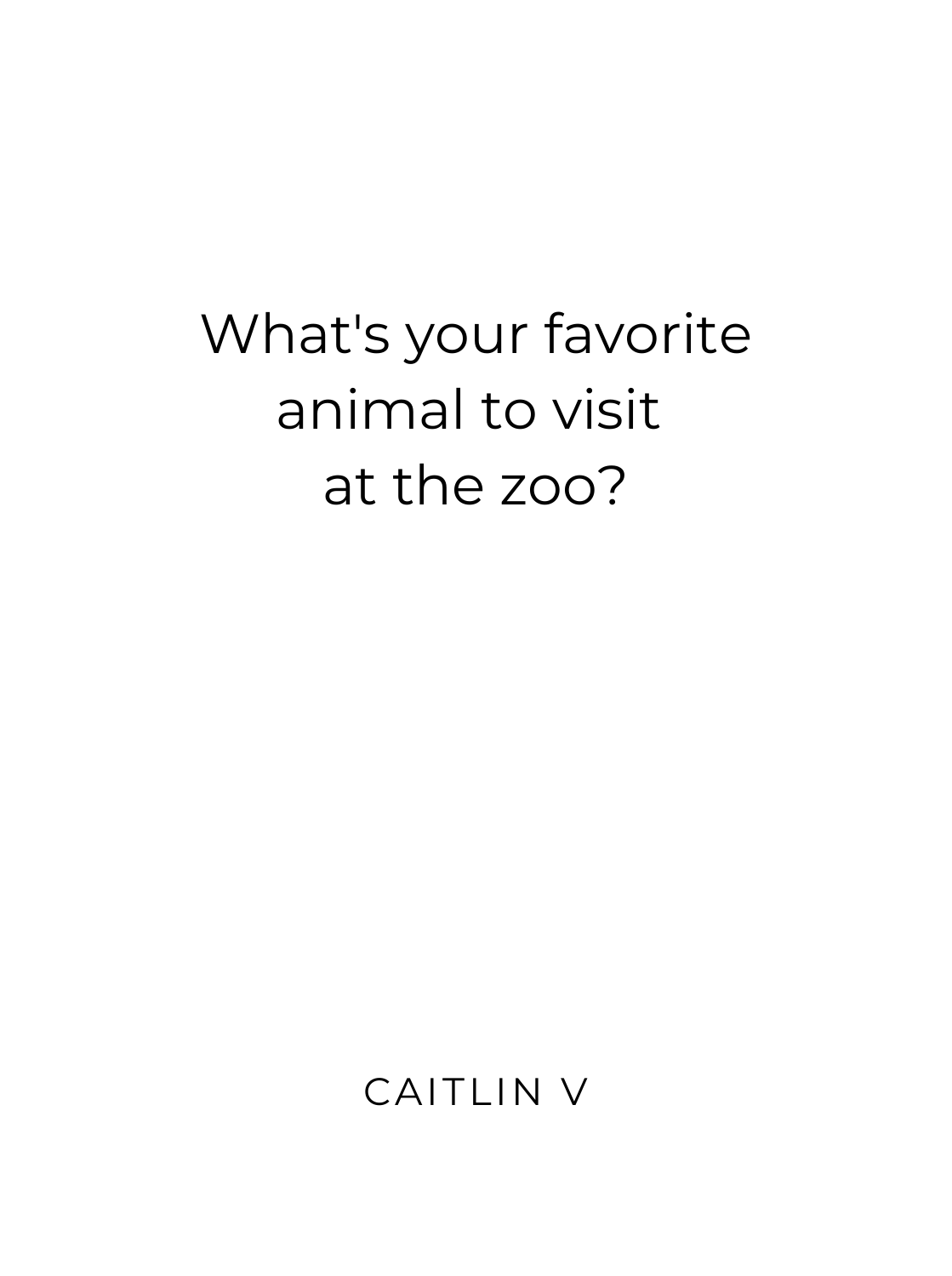#### Tell me one thing you're a natural at.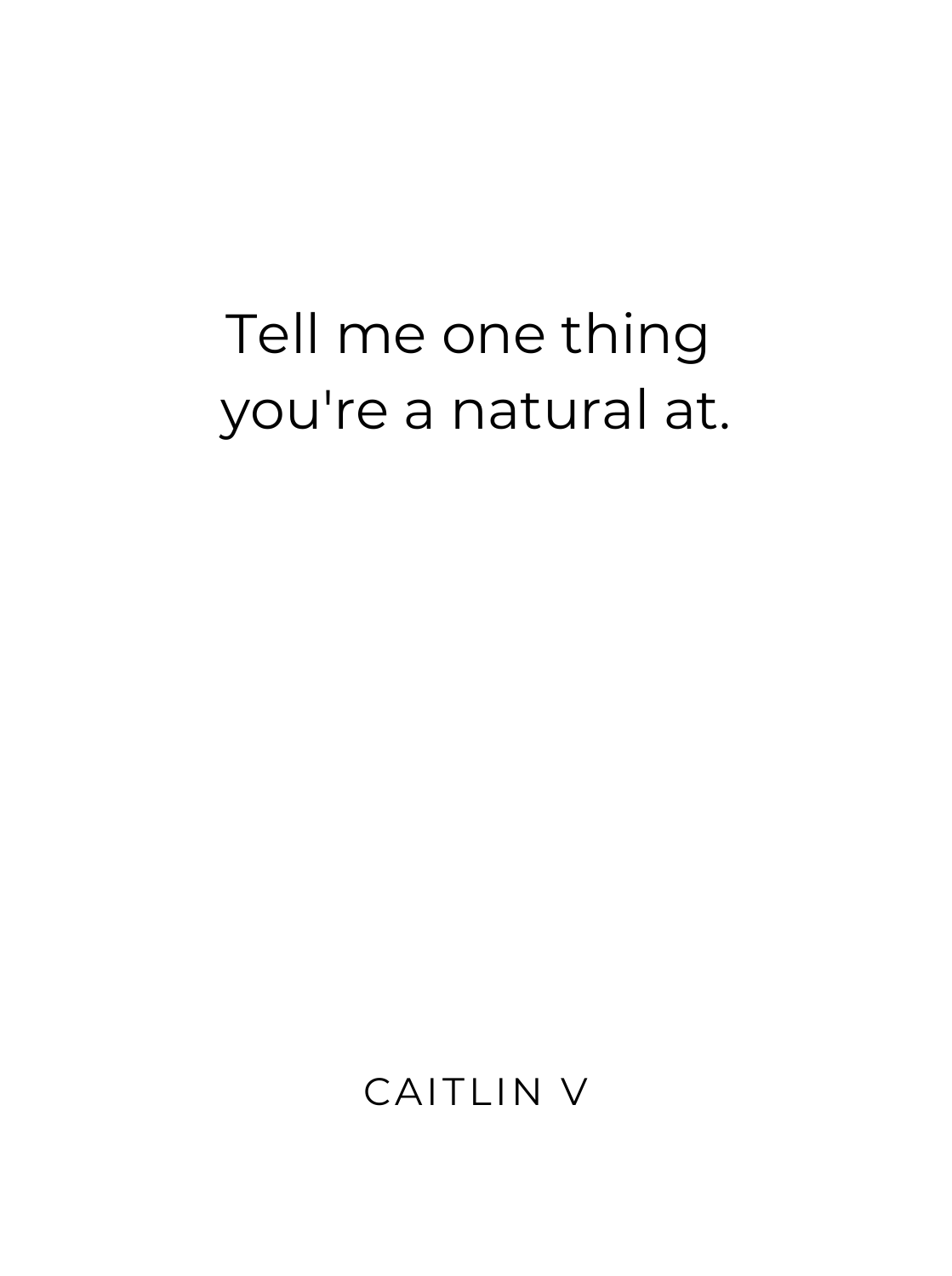# Show me a weird trick you can do.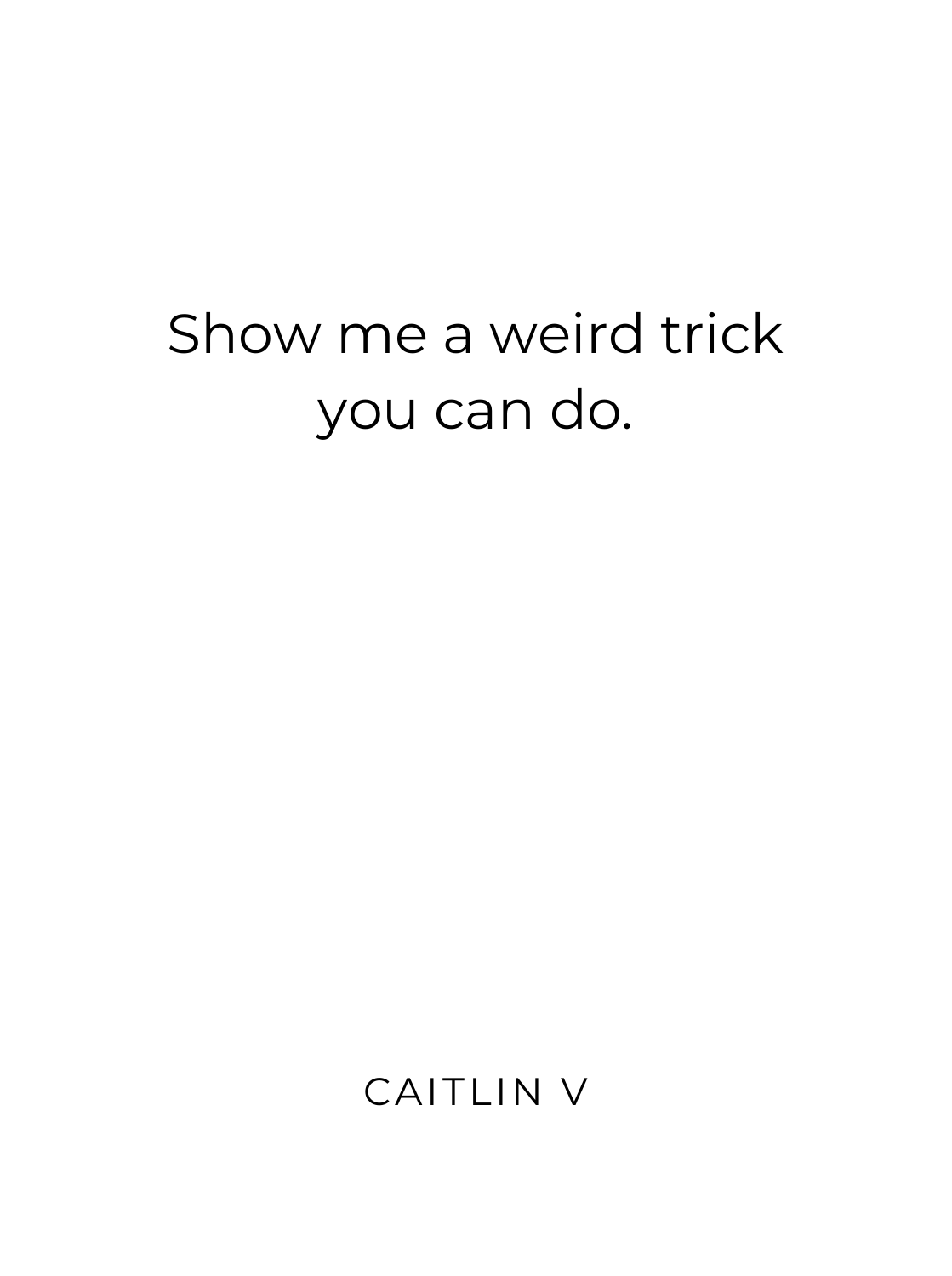# What's your favorite guilty pleasure online?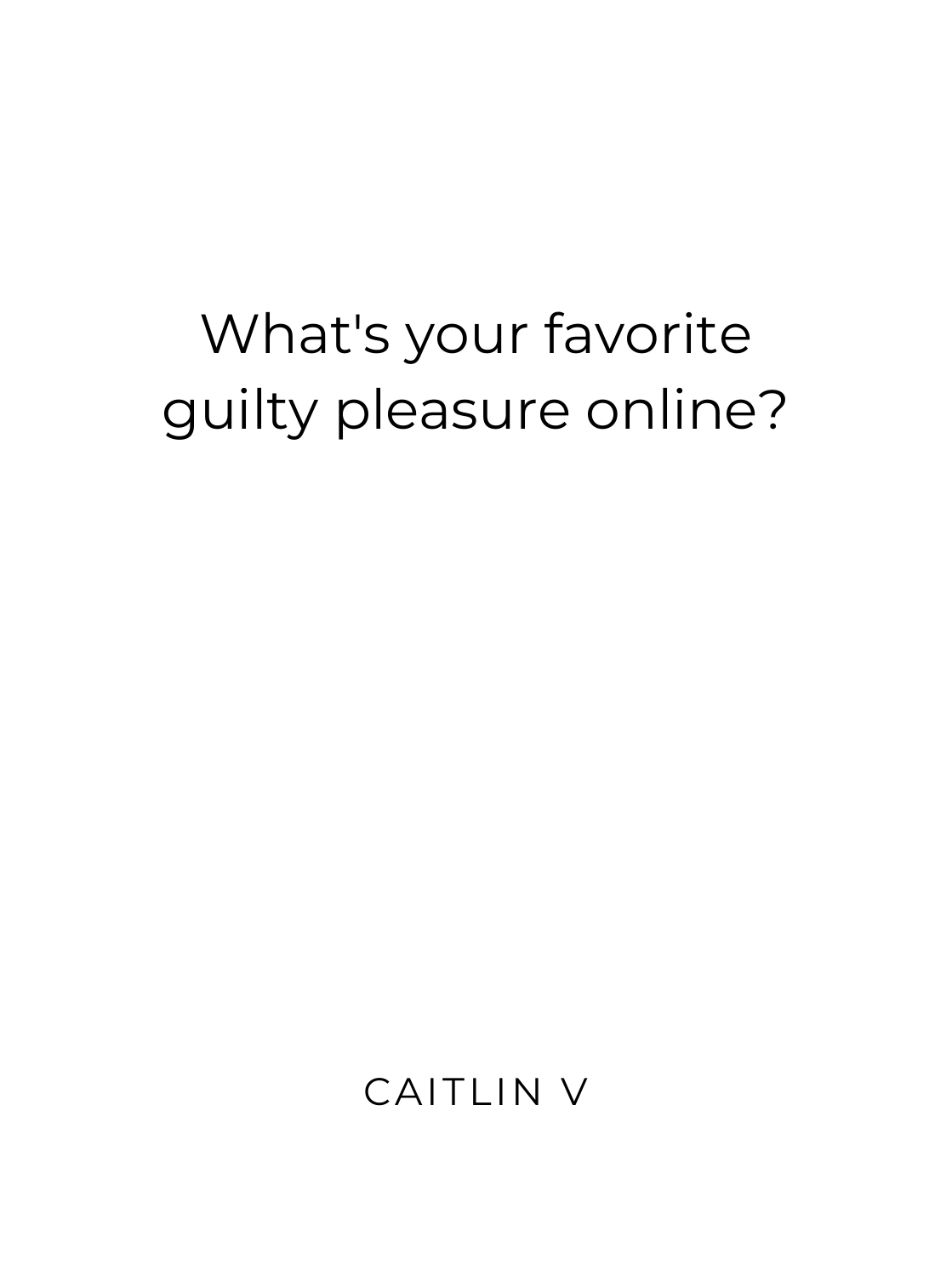#### What's one way you procrastinate?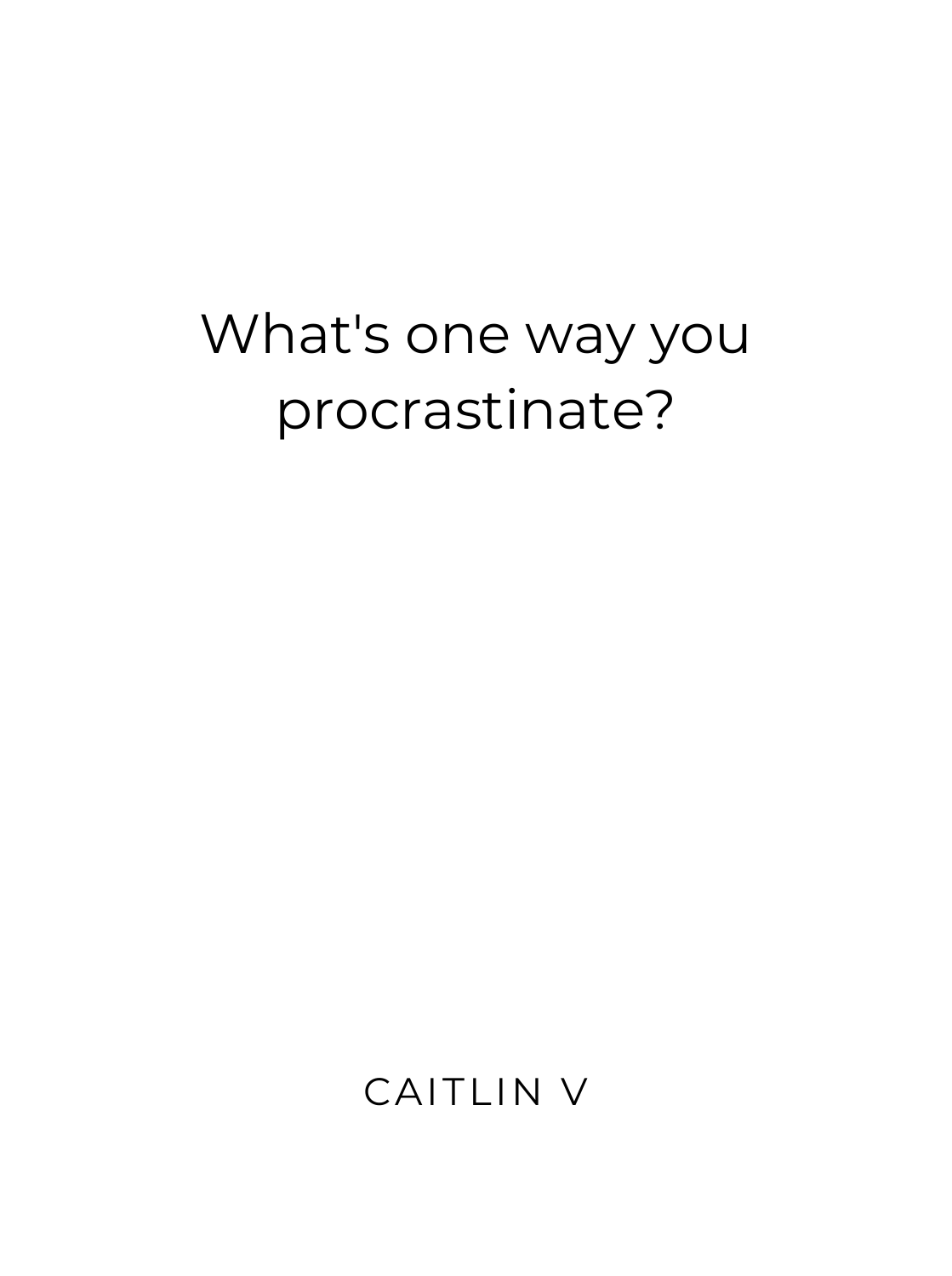# What household chore do you hate? Love?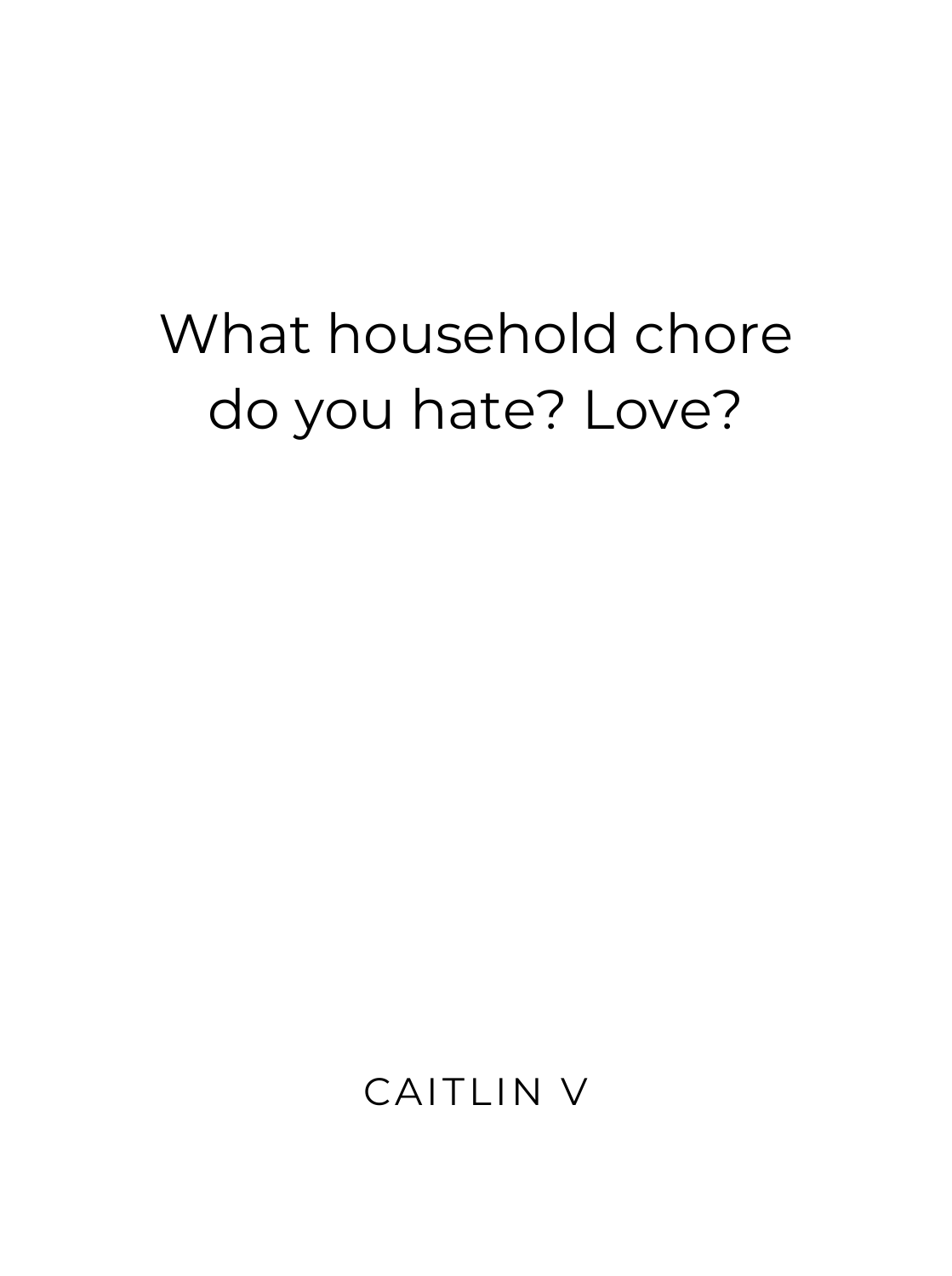#### Cats, dogs, both, or neither?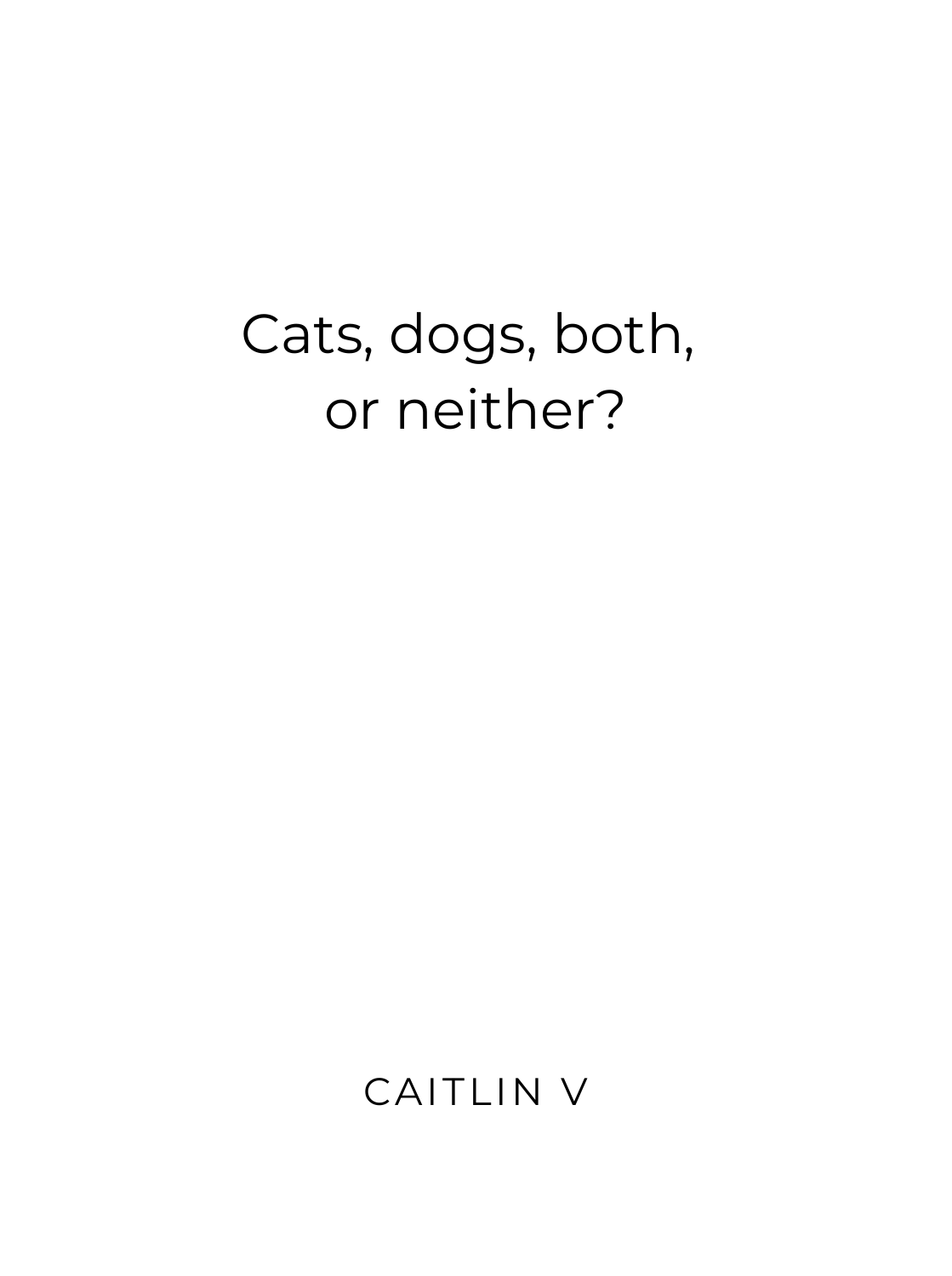# In a perfect world, what time would you wake up?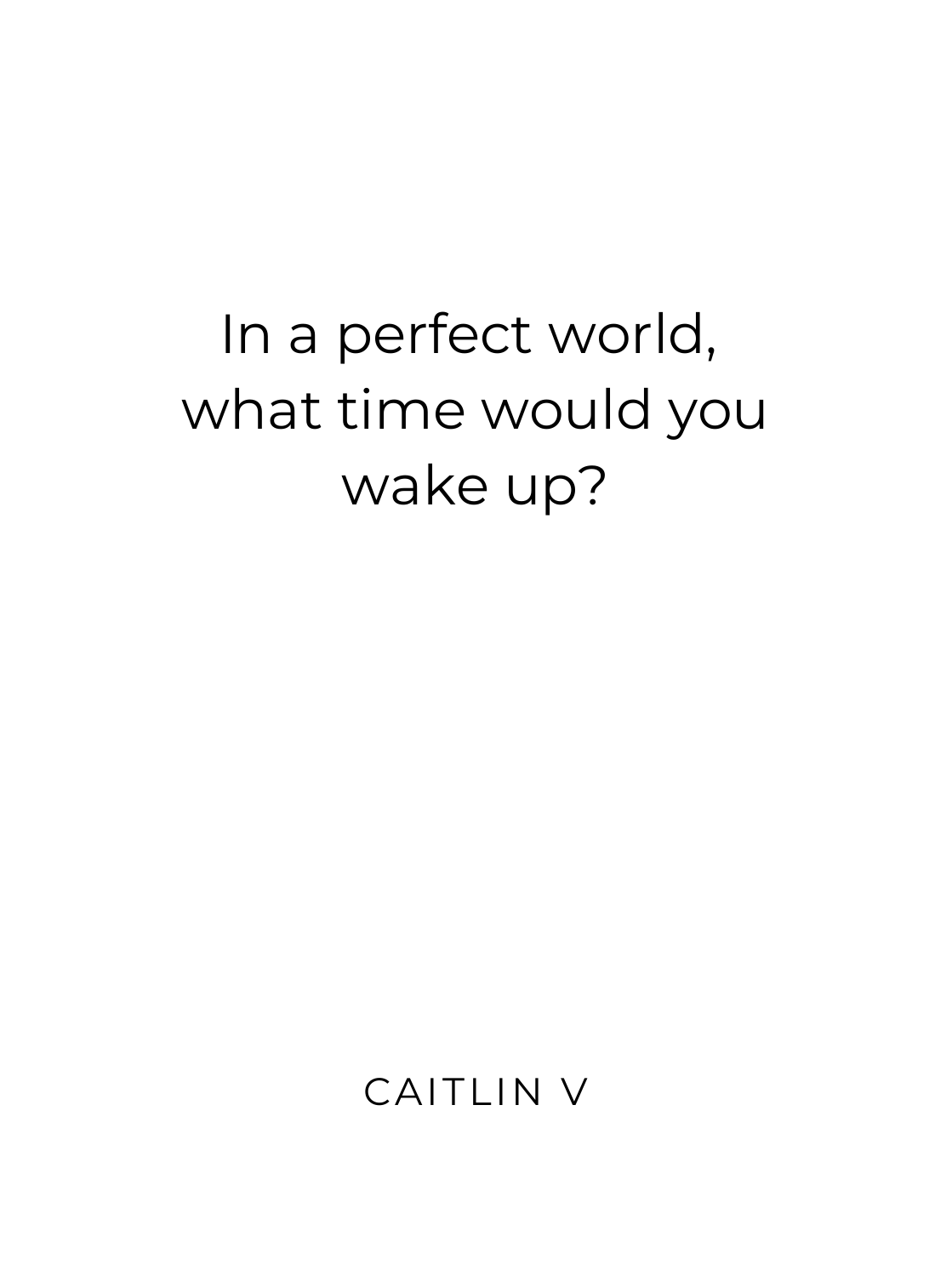#### What's your go-to Karaoke tune?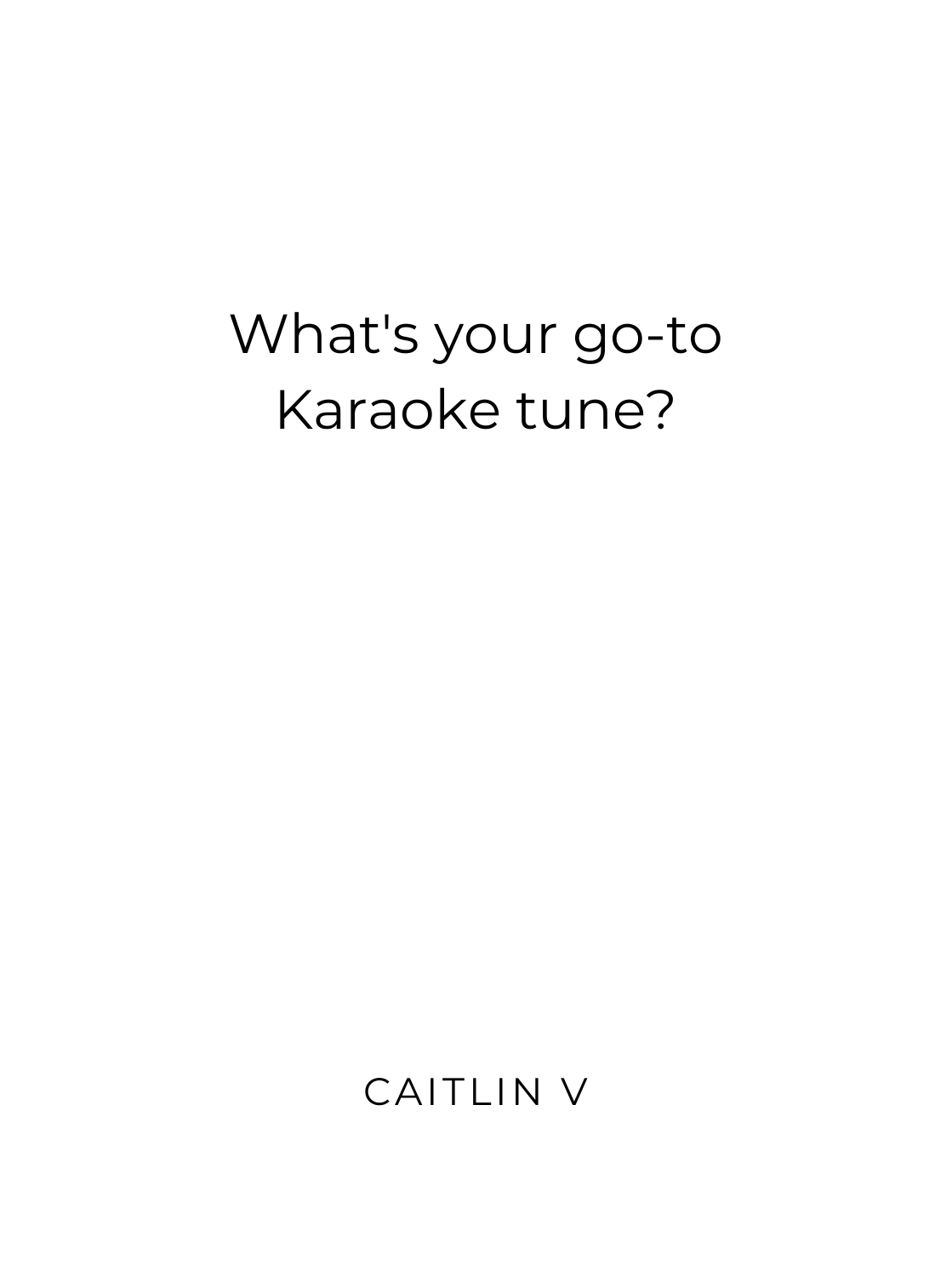# Tell me about a recent time you laughed at yourself.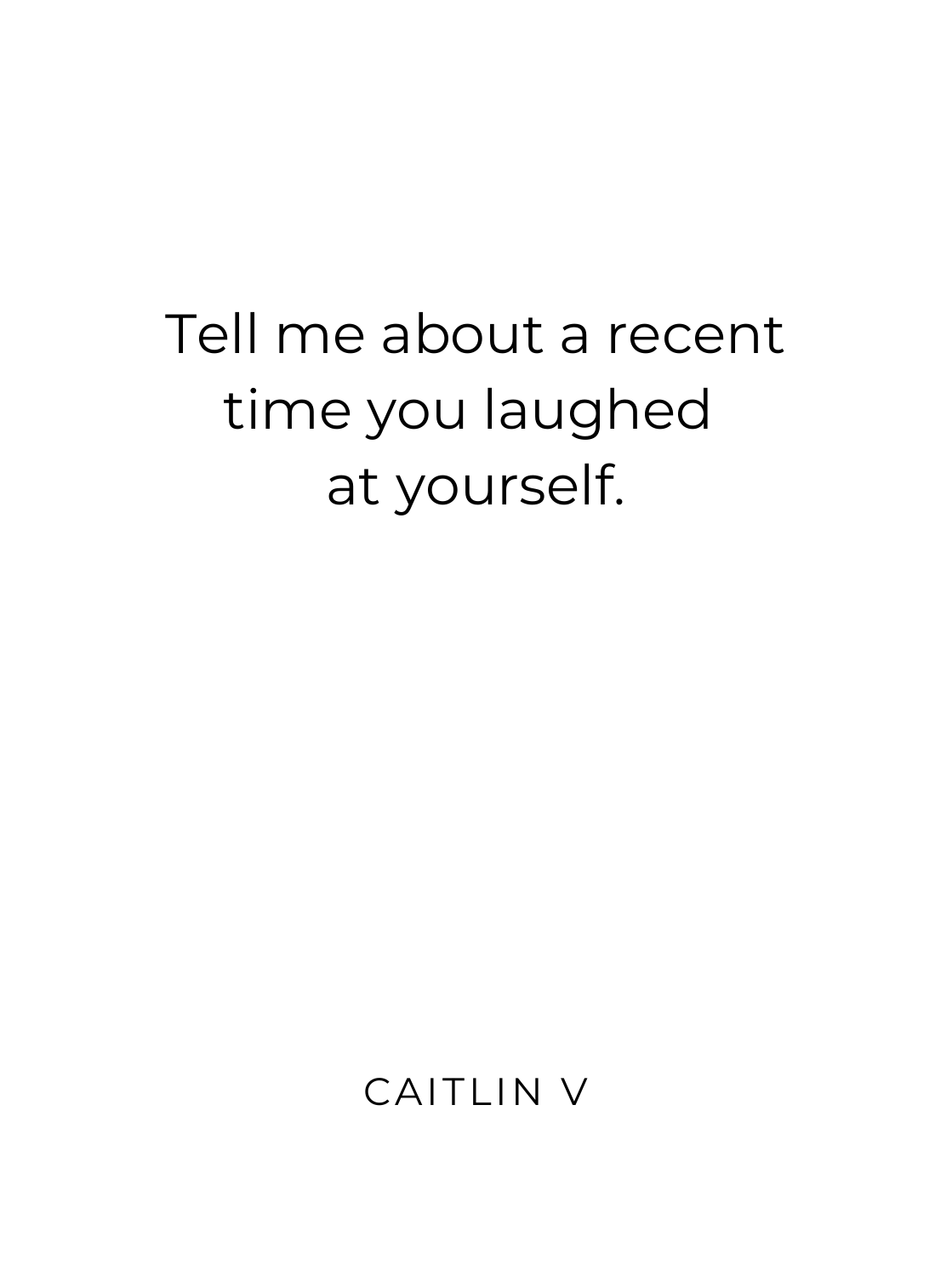# Tell me about something that ended up being a waste of money.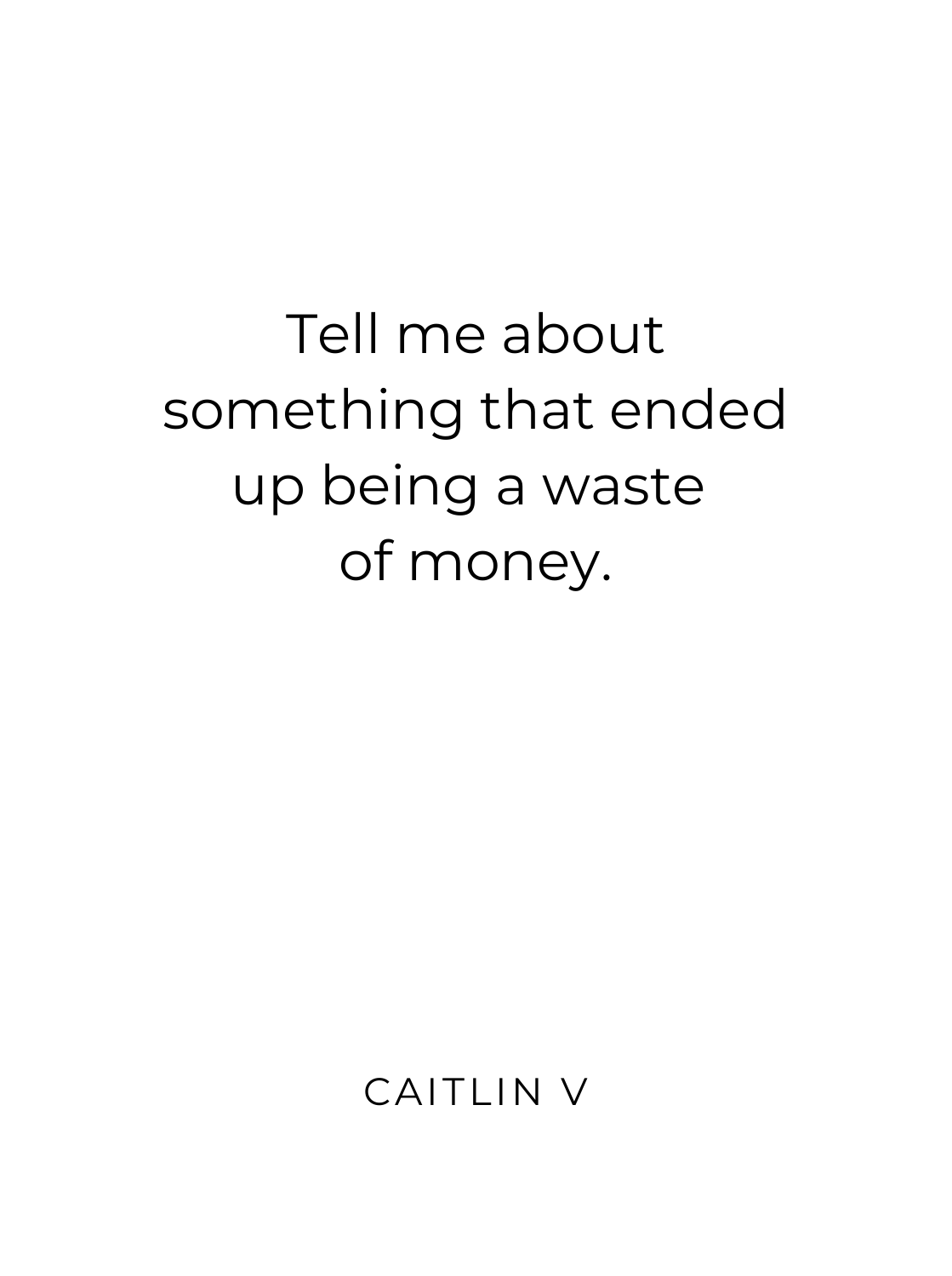#### What's the cutest animal?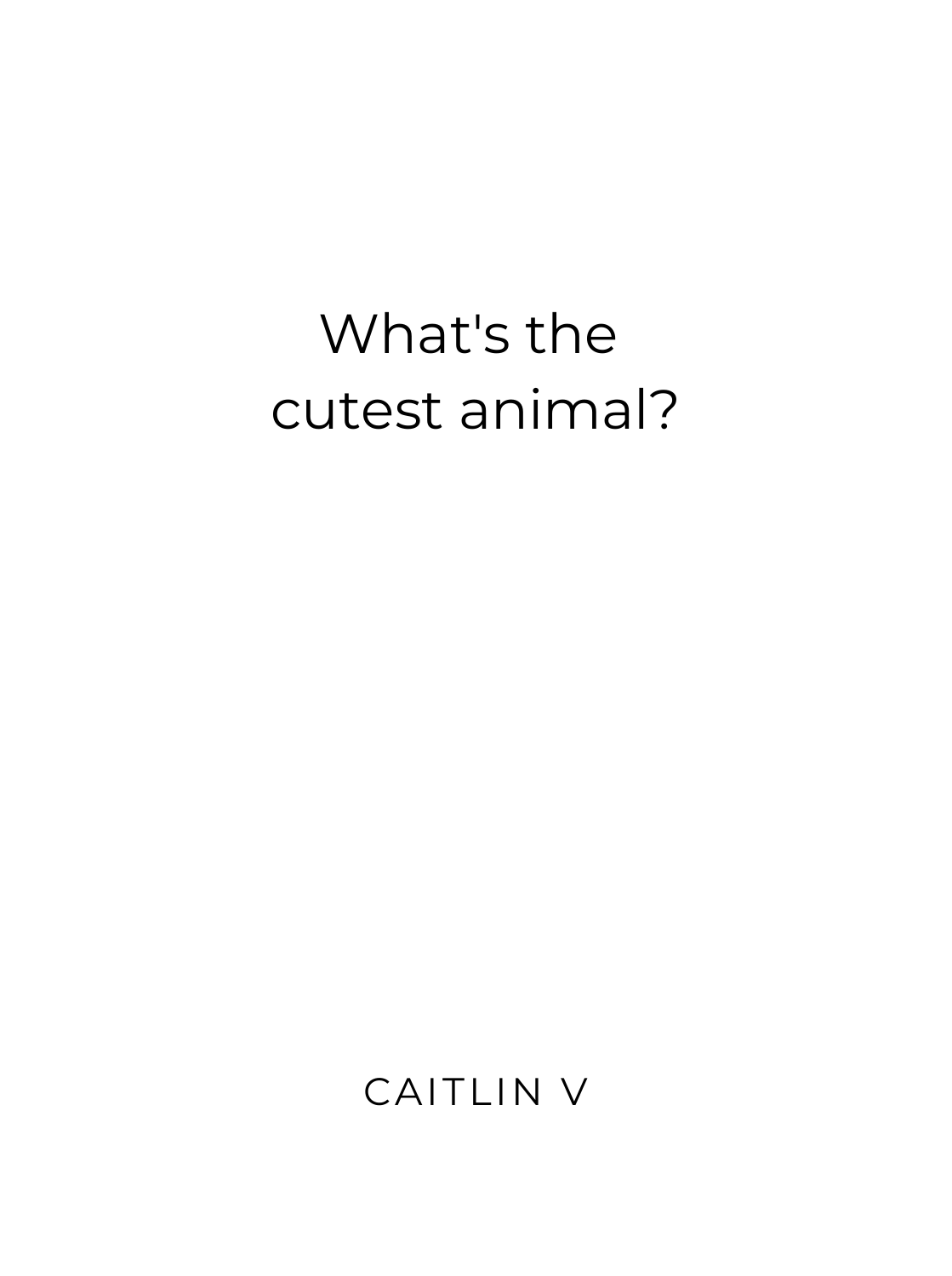# What part of your body do you like getting massaged most?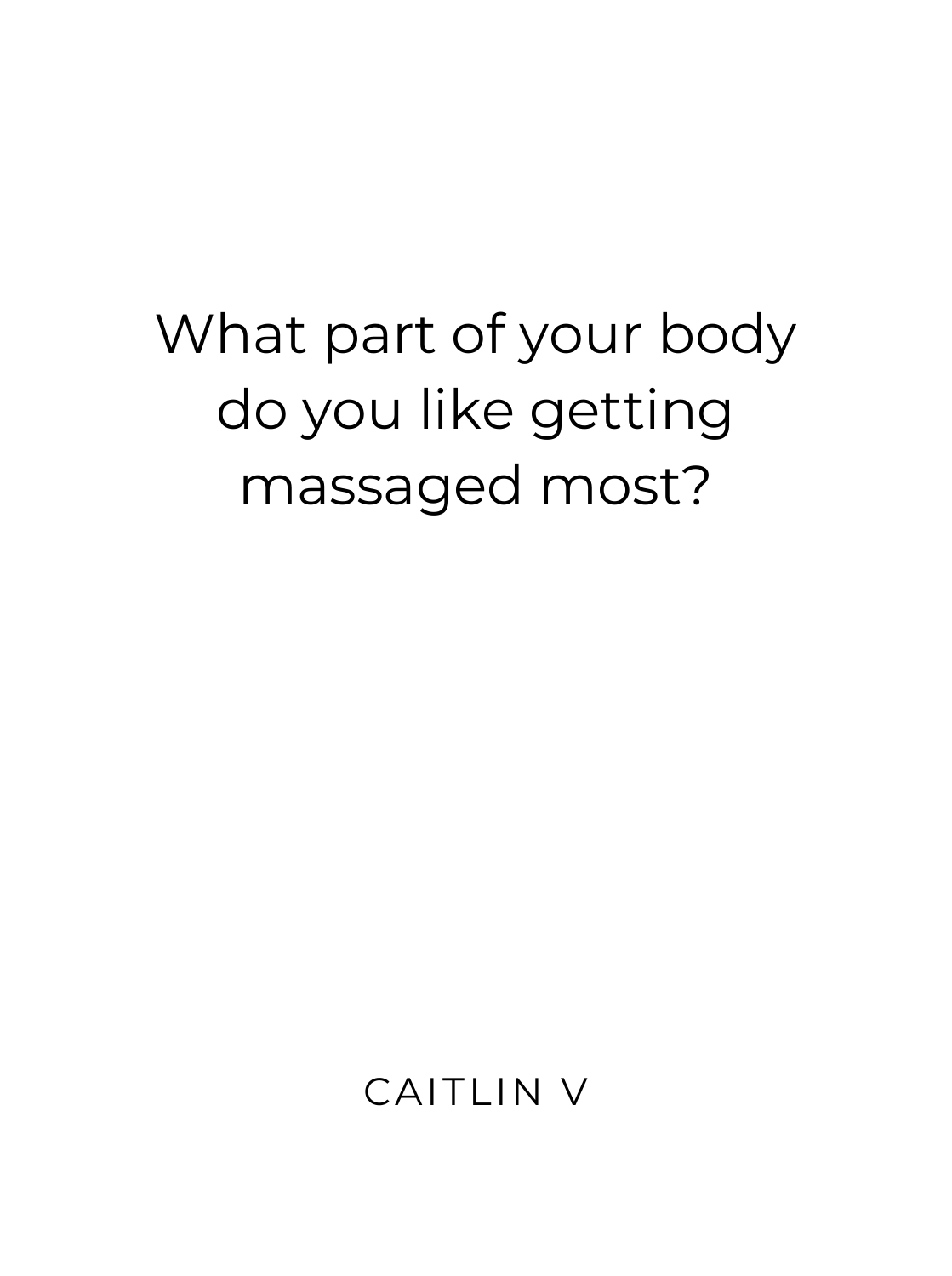#### What's one thing you want to create?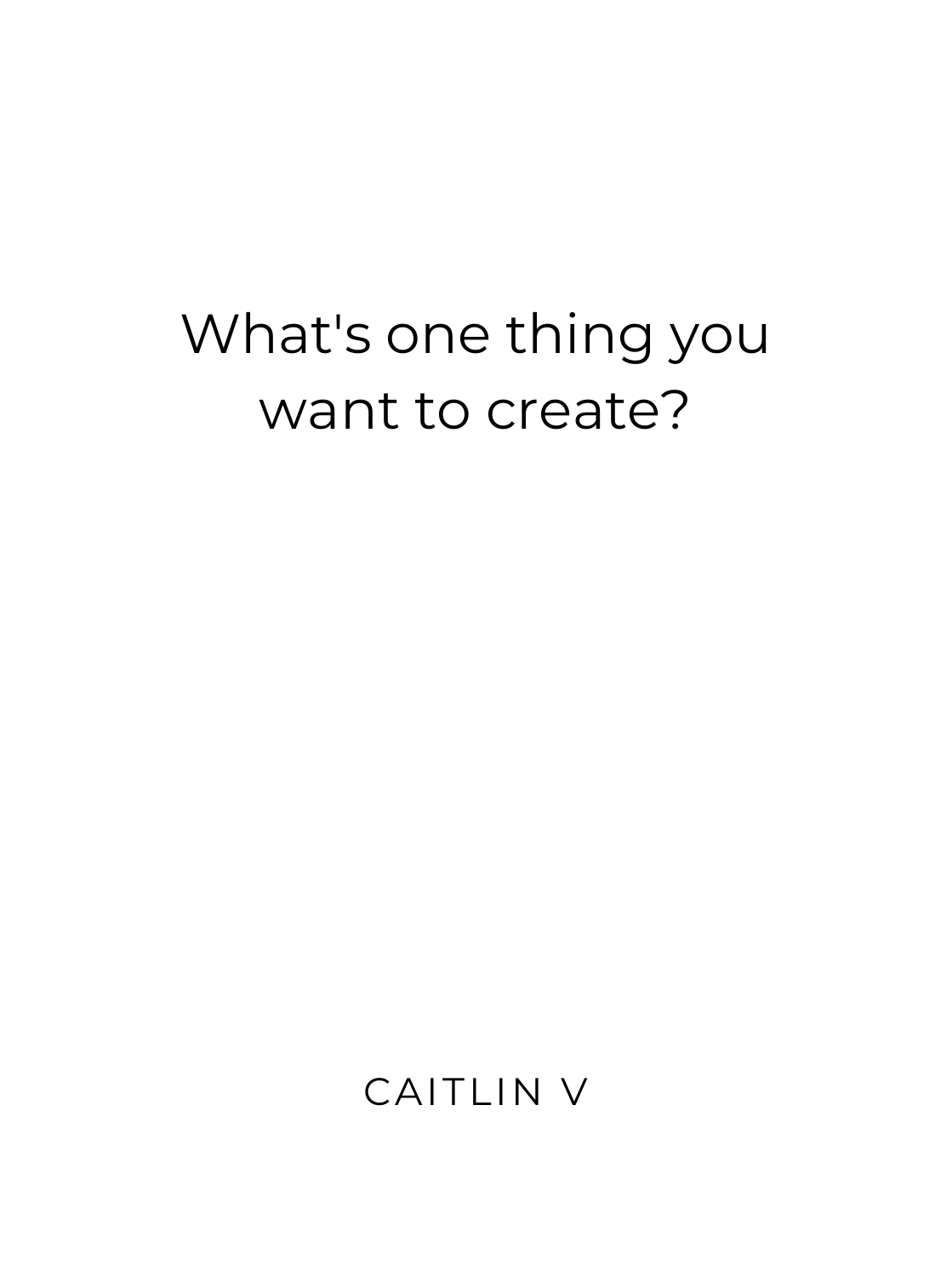## What can I help make possible for you?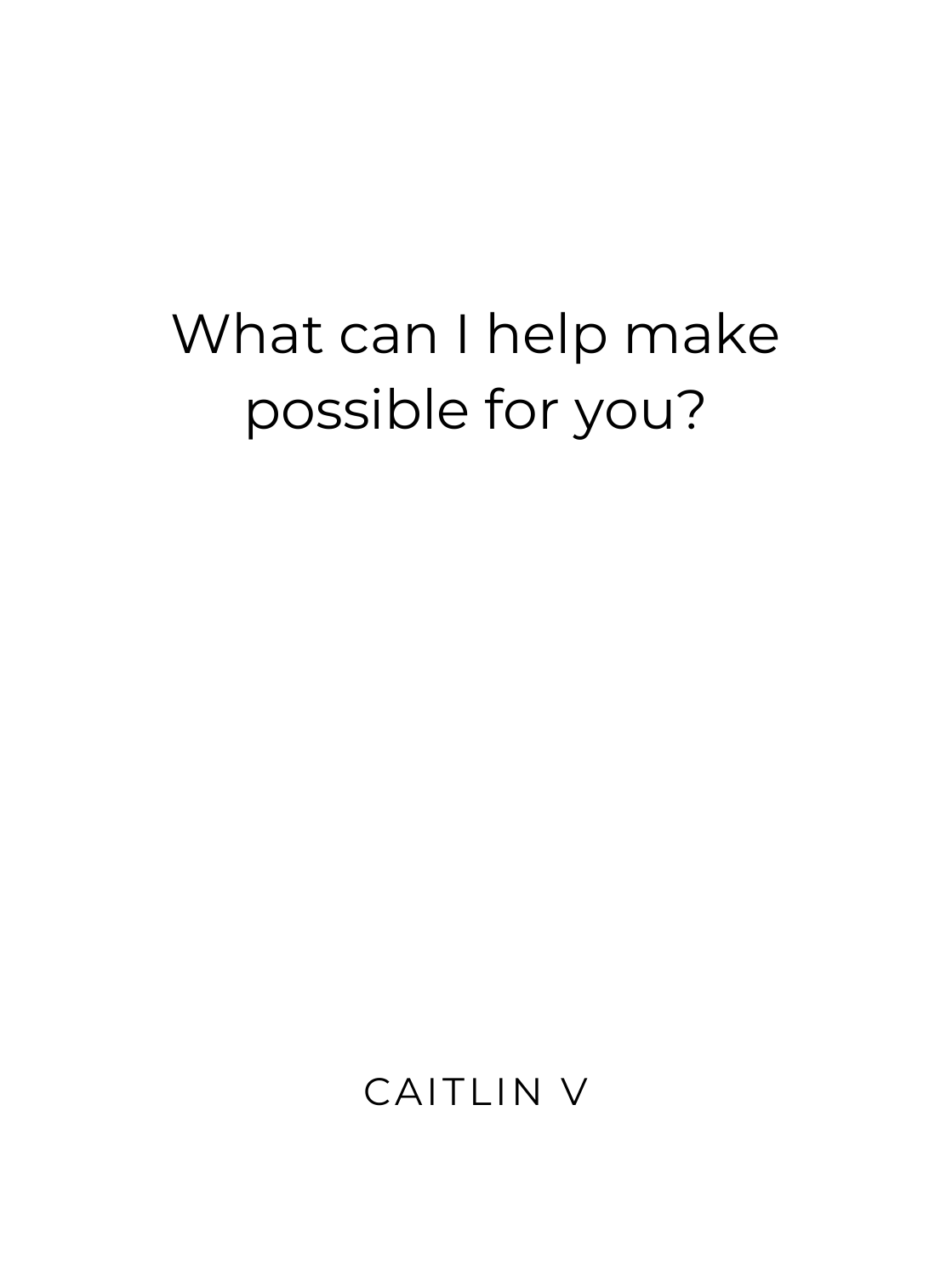## What is your favorite story to tell?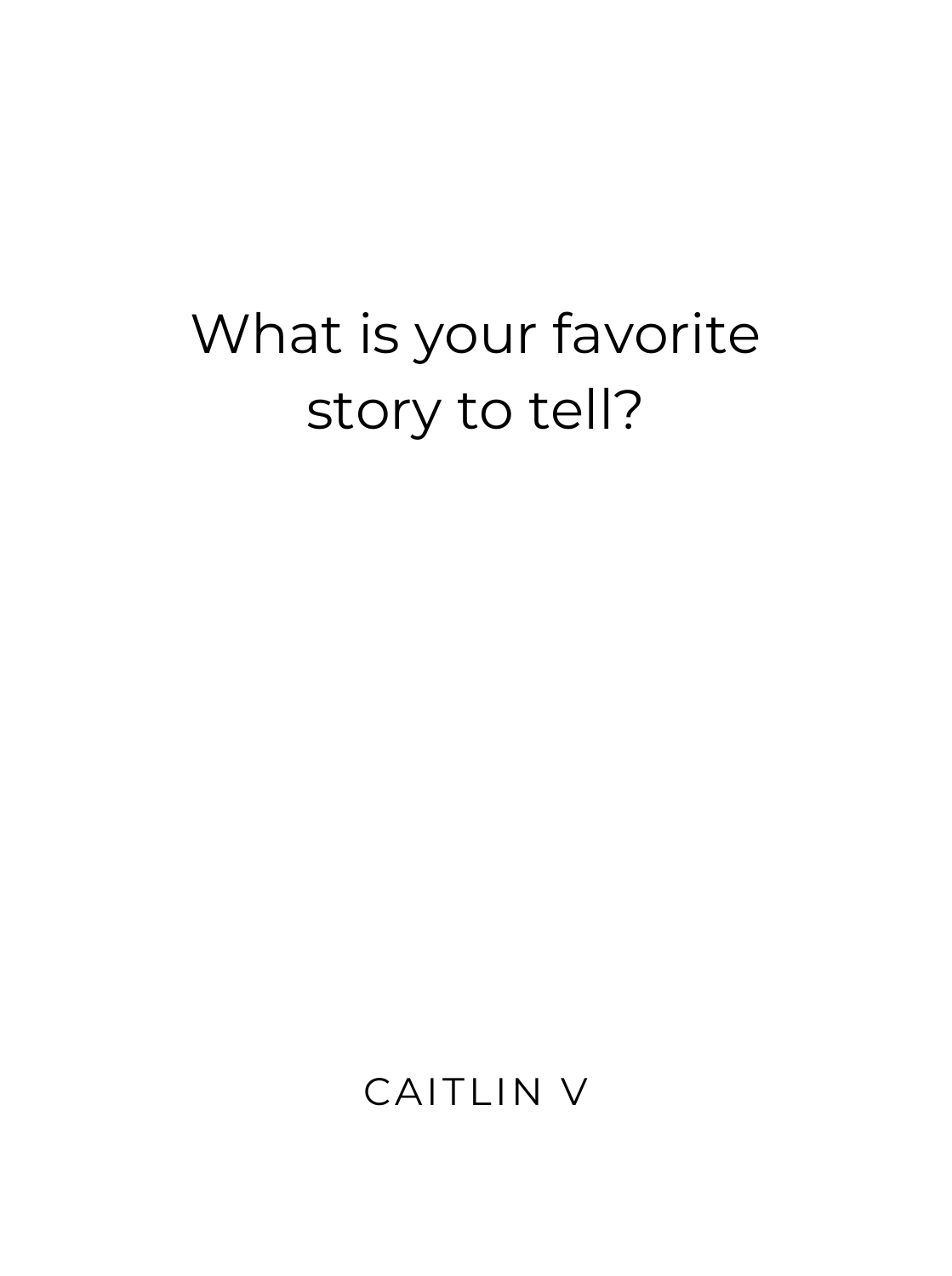# Tell me about something you inherited from each side of your family.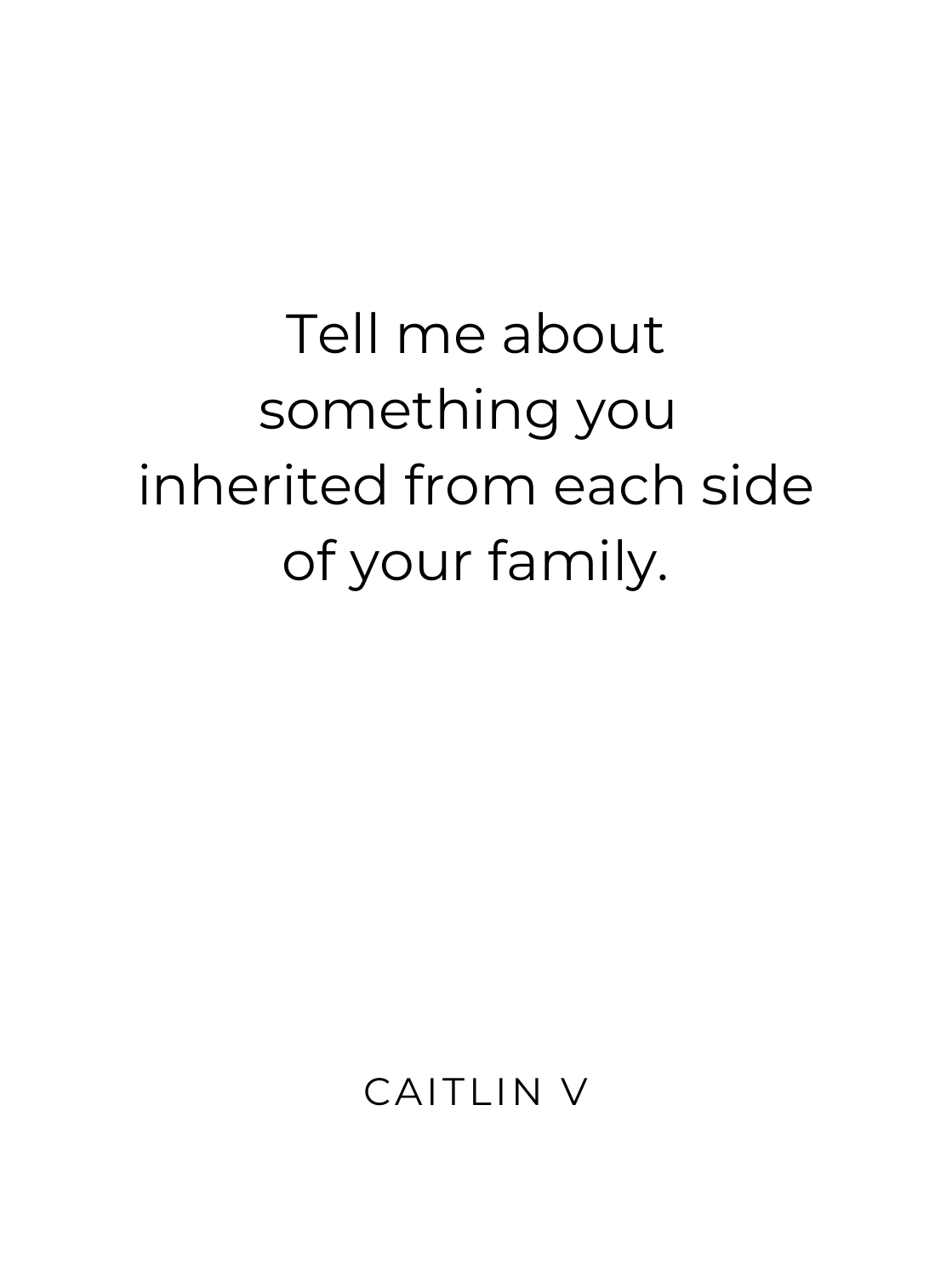## Whose fan club are you a member of?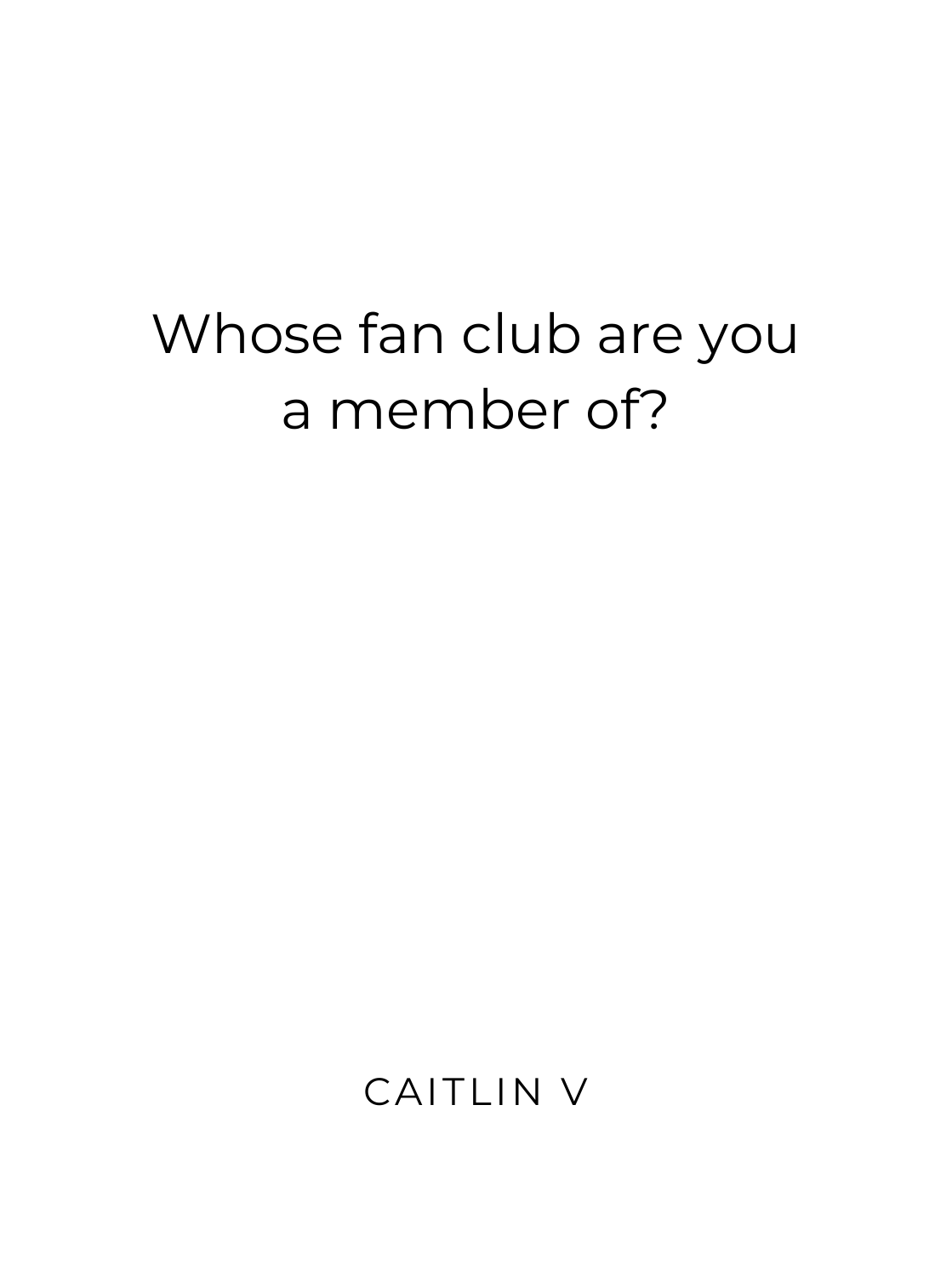## What position do you sleep in?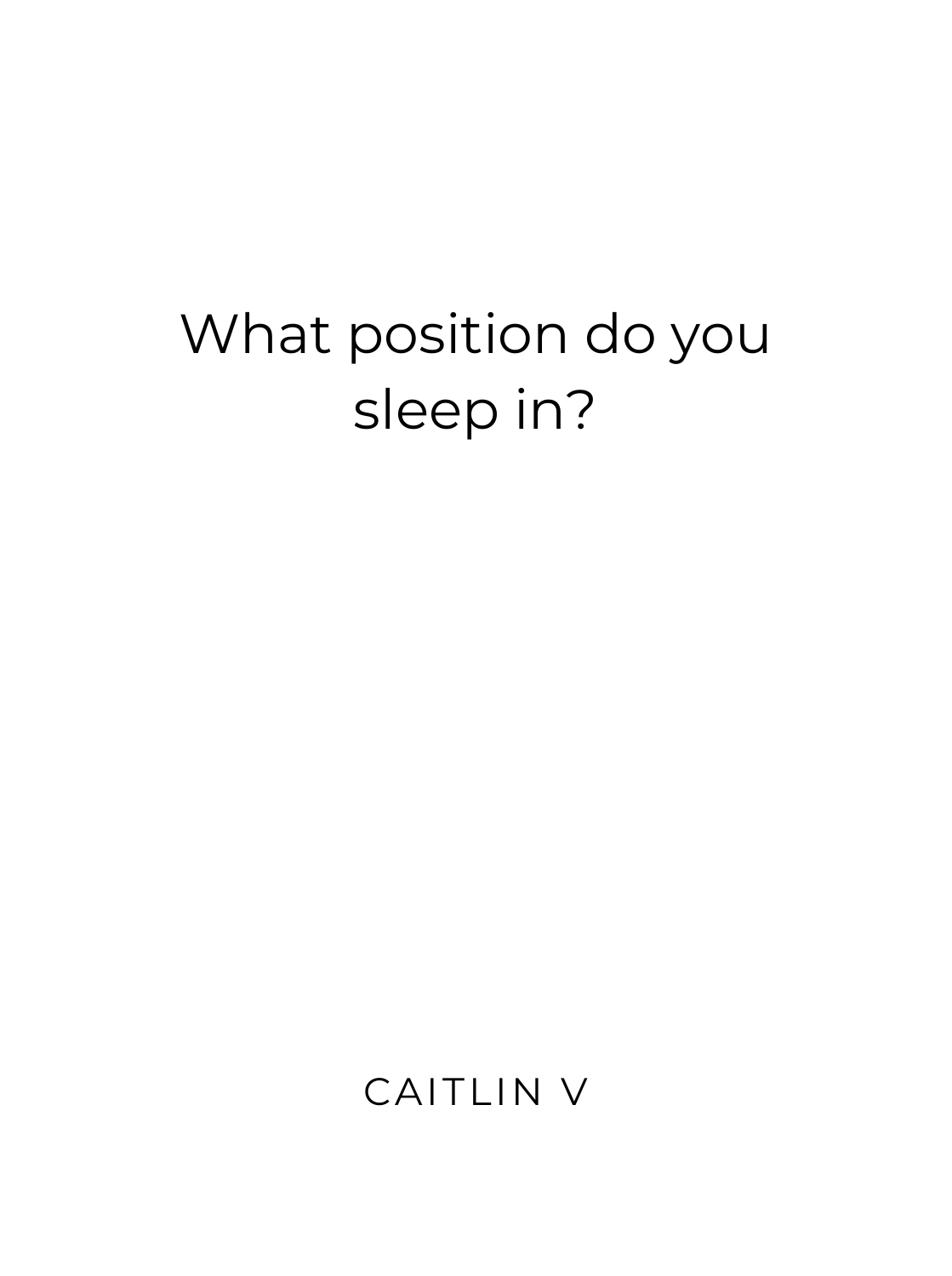#### What's your dream car?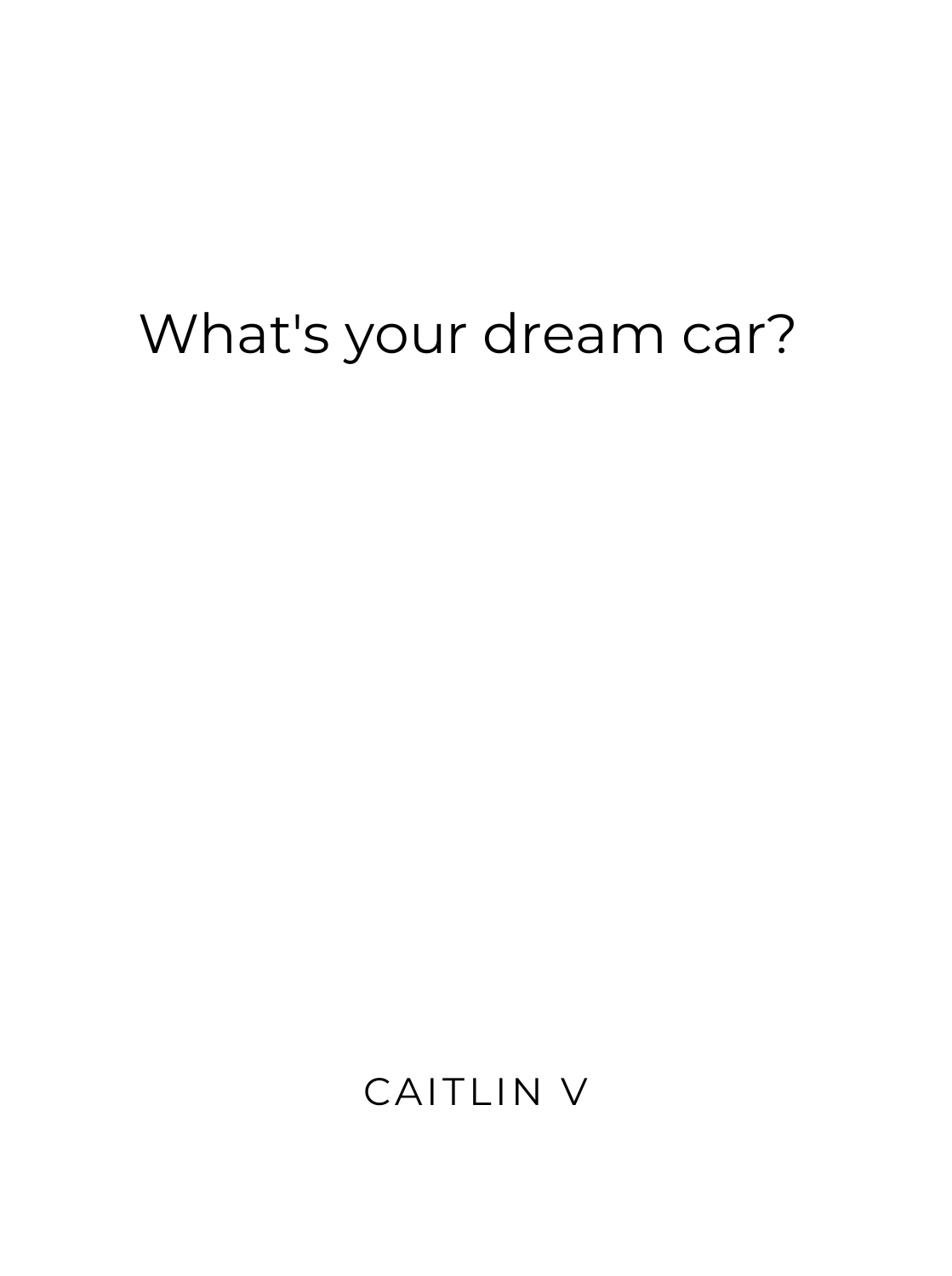## What's a recent white lie you told?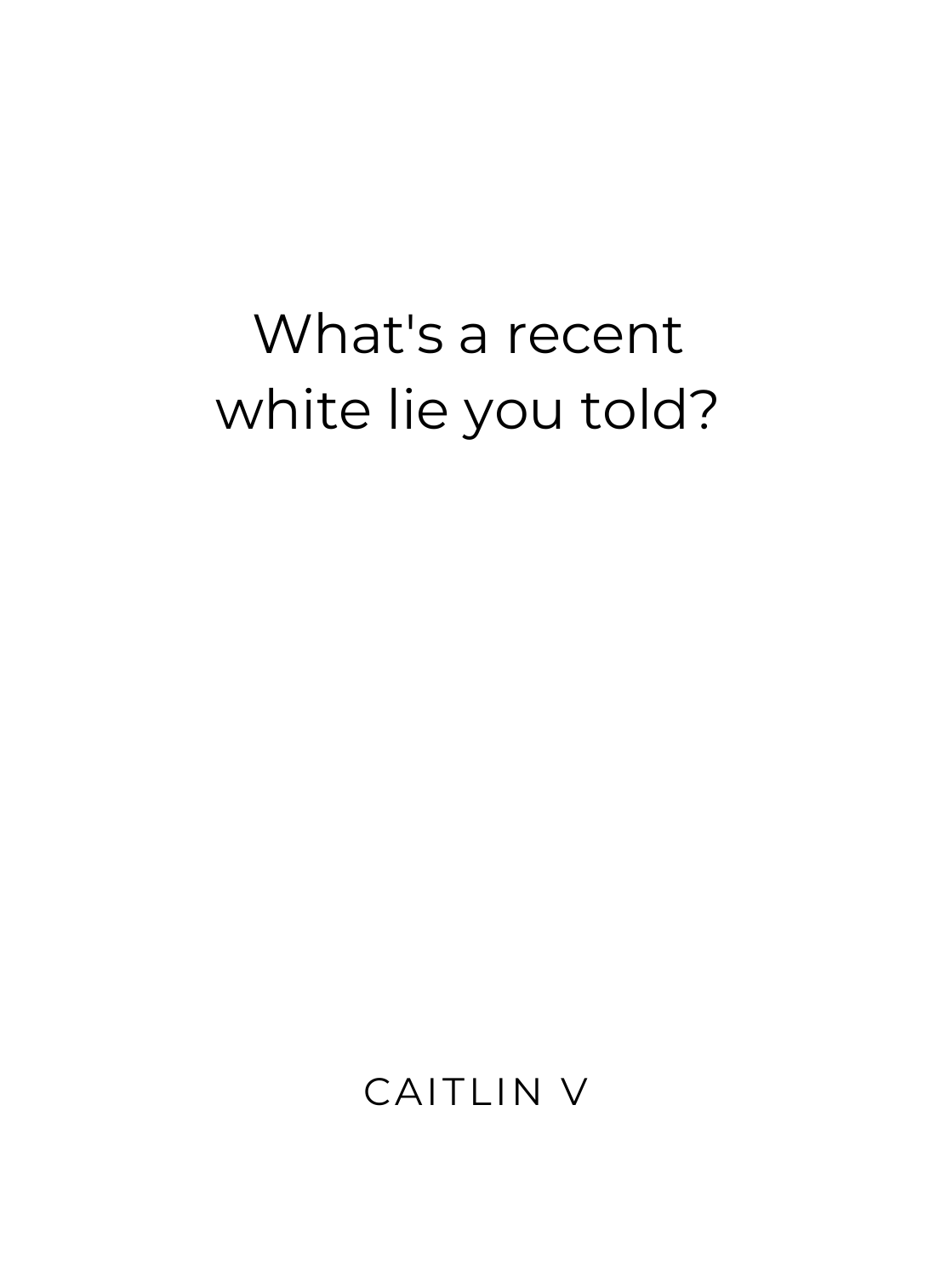## Which one of us do you think is more optimistic?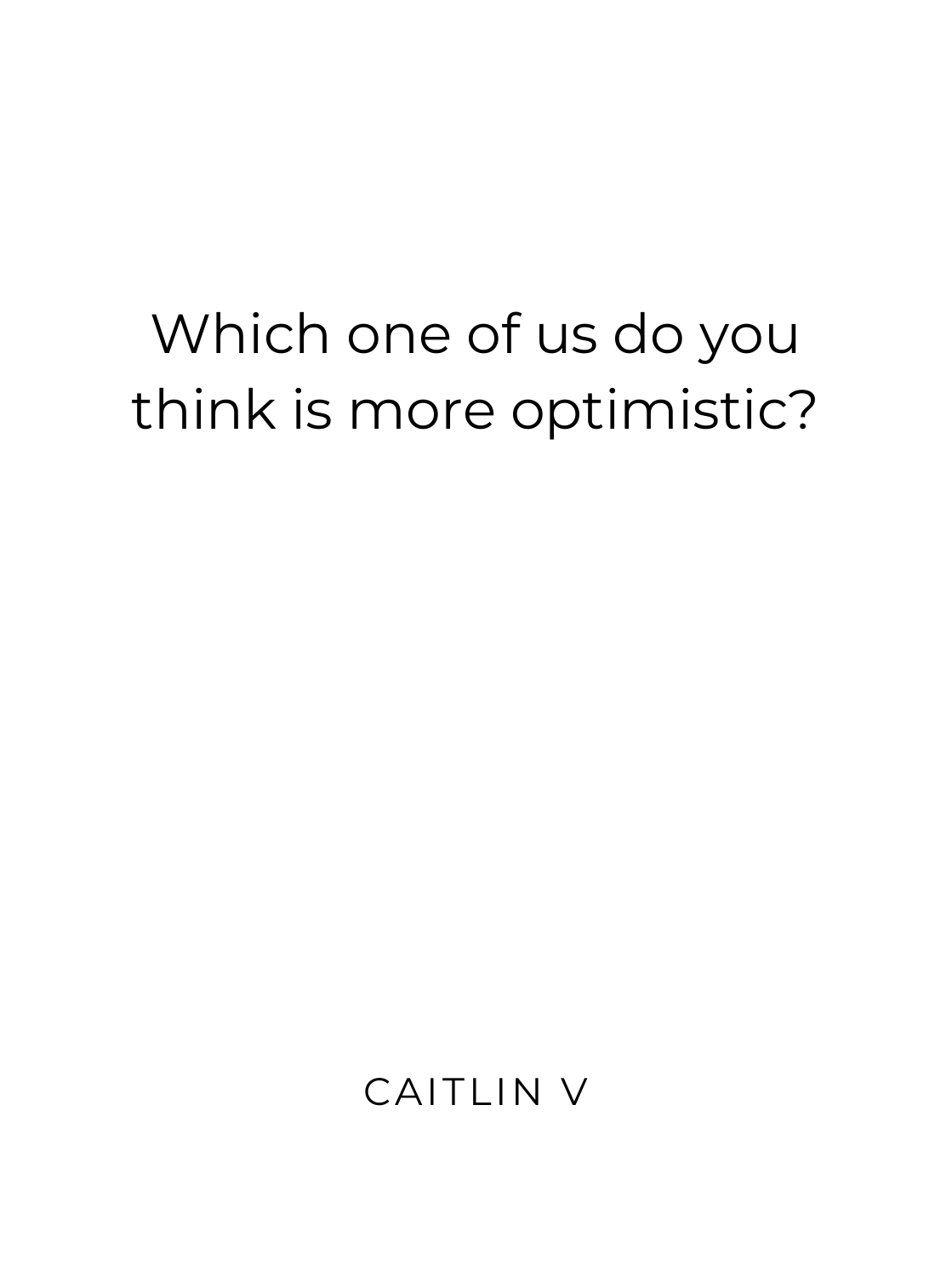## Which one of us is the most street smart?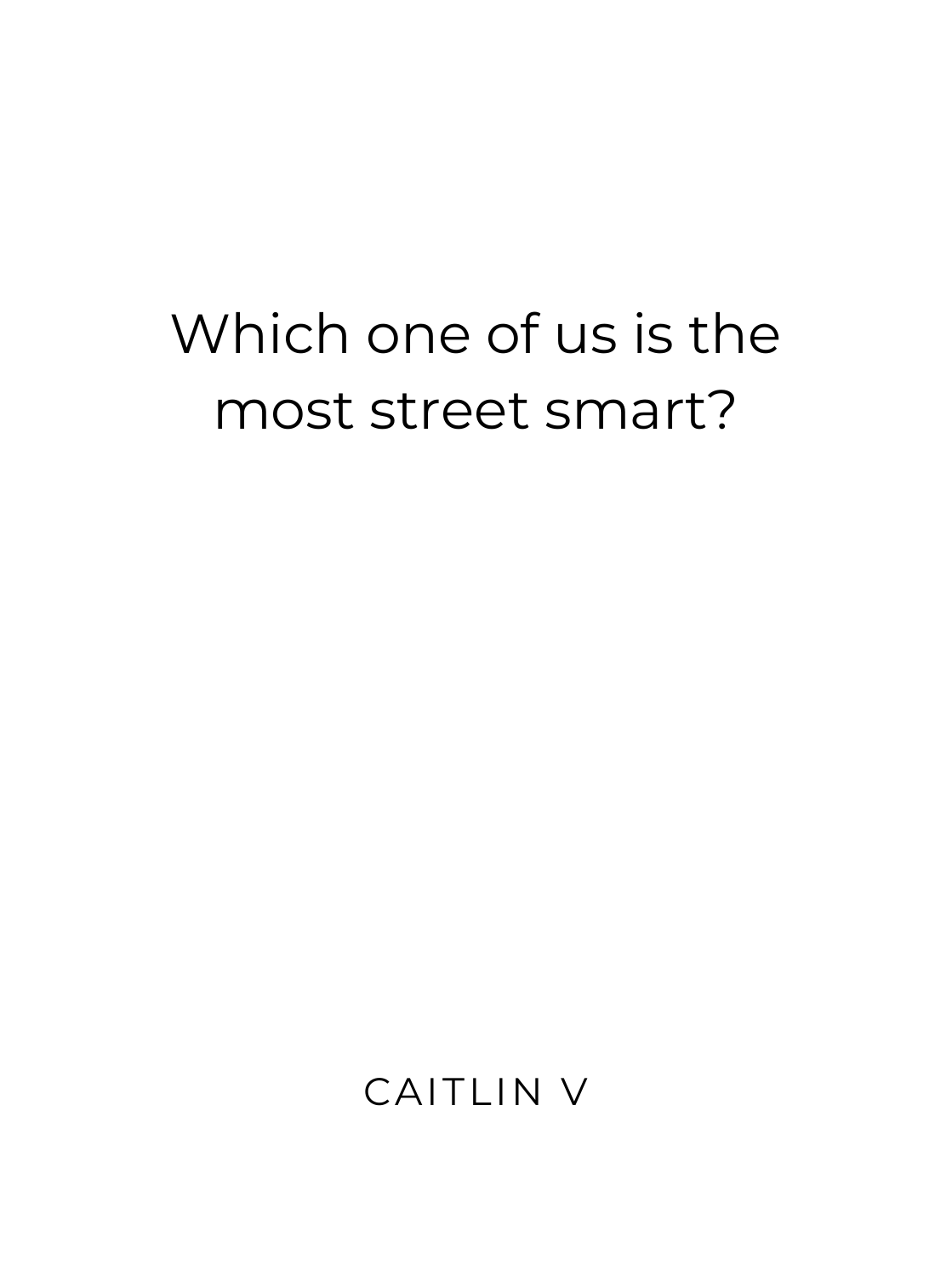## What's a true fact that's totally shocked you?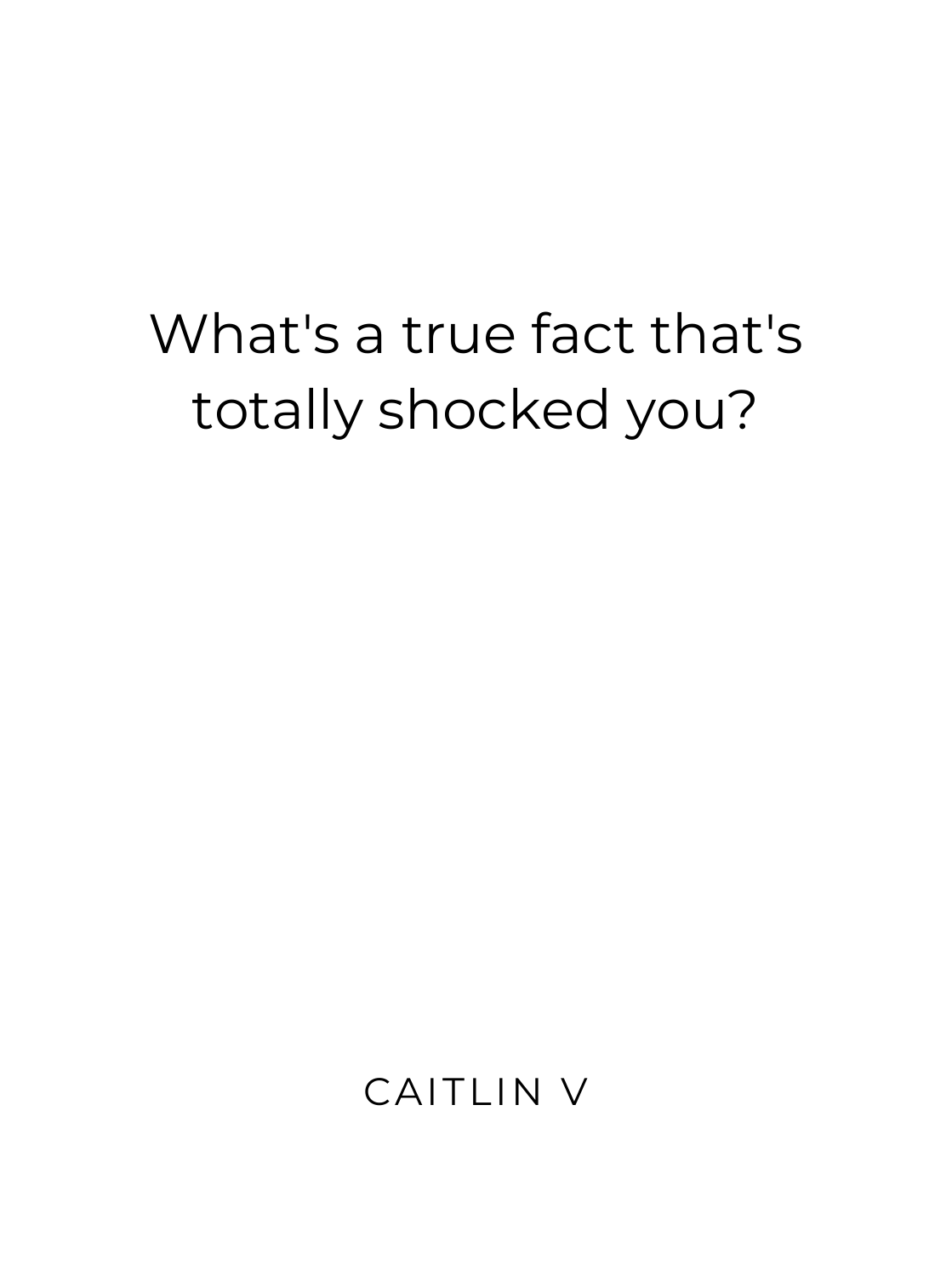## What language do you most want to learn?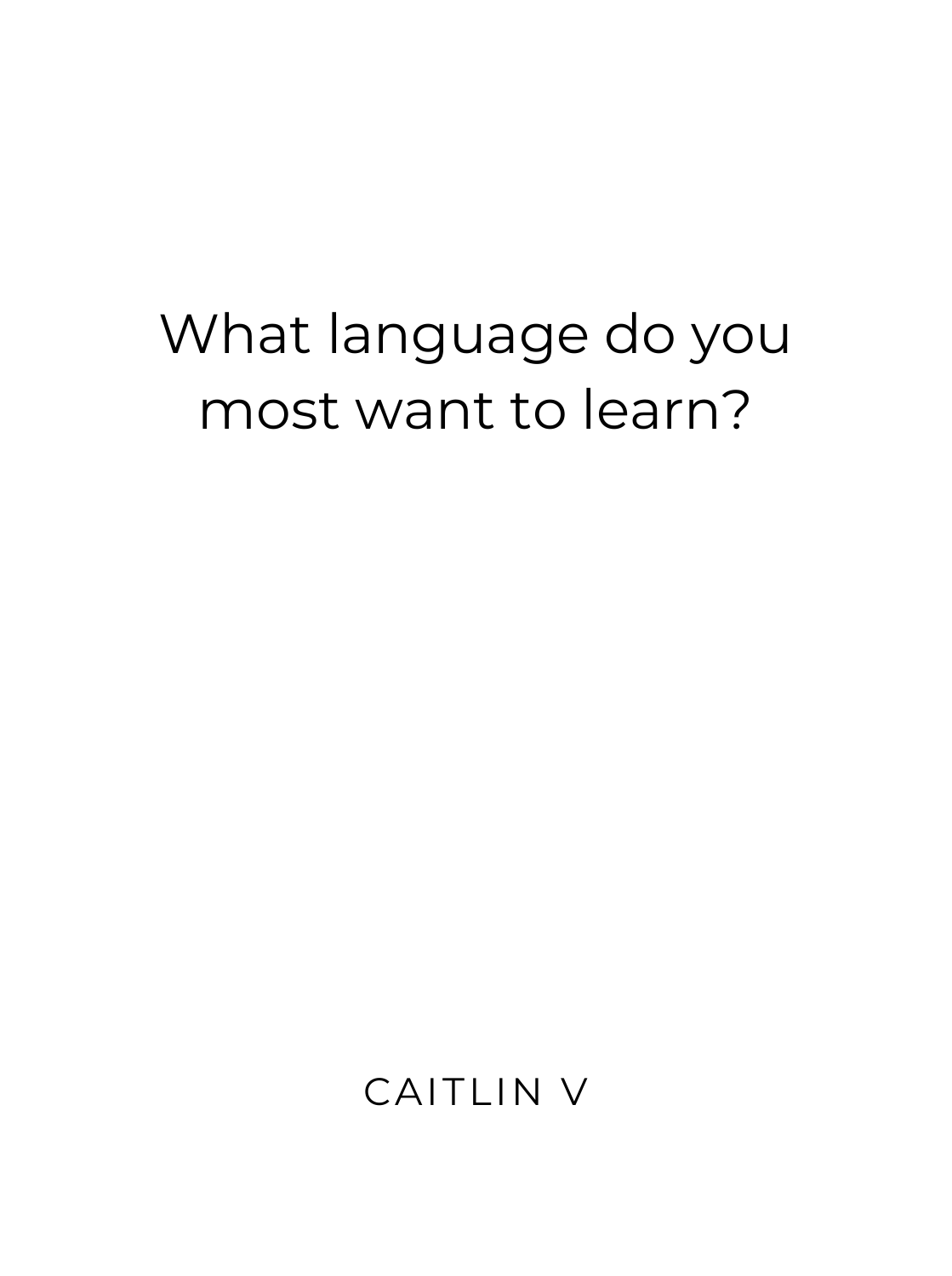## What's your favorite painting and why?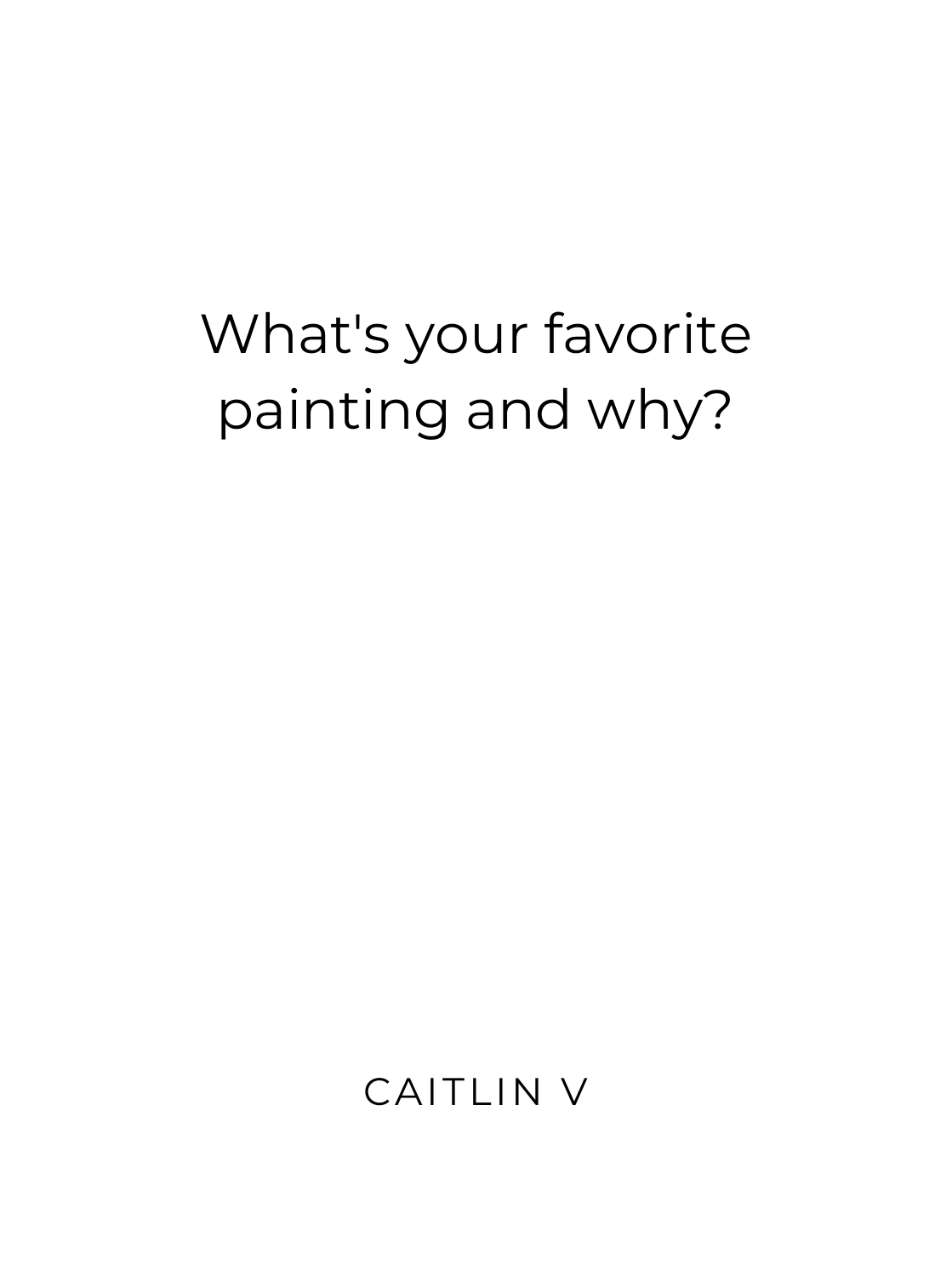## How healthy do you rate yourself physically? Mentally?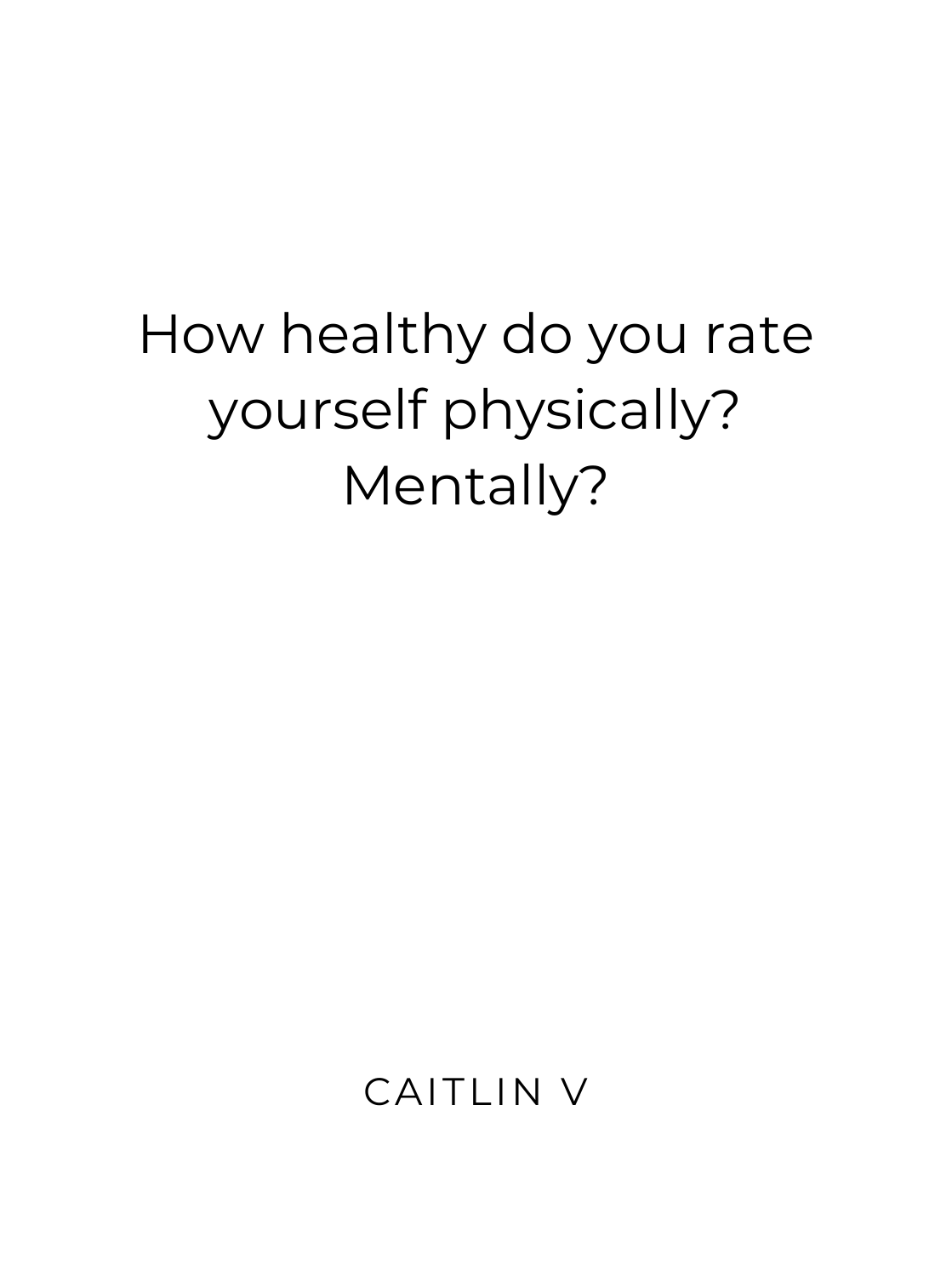#### What's the best ice cream flavor?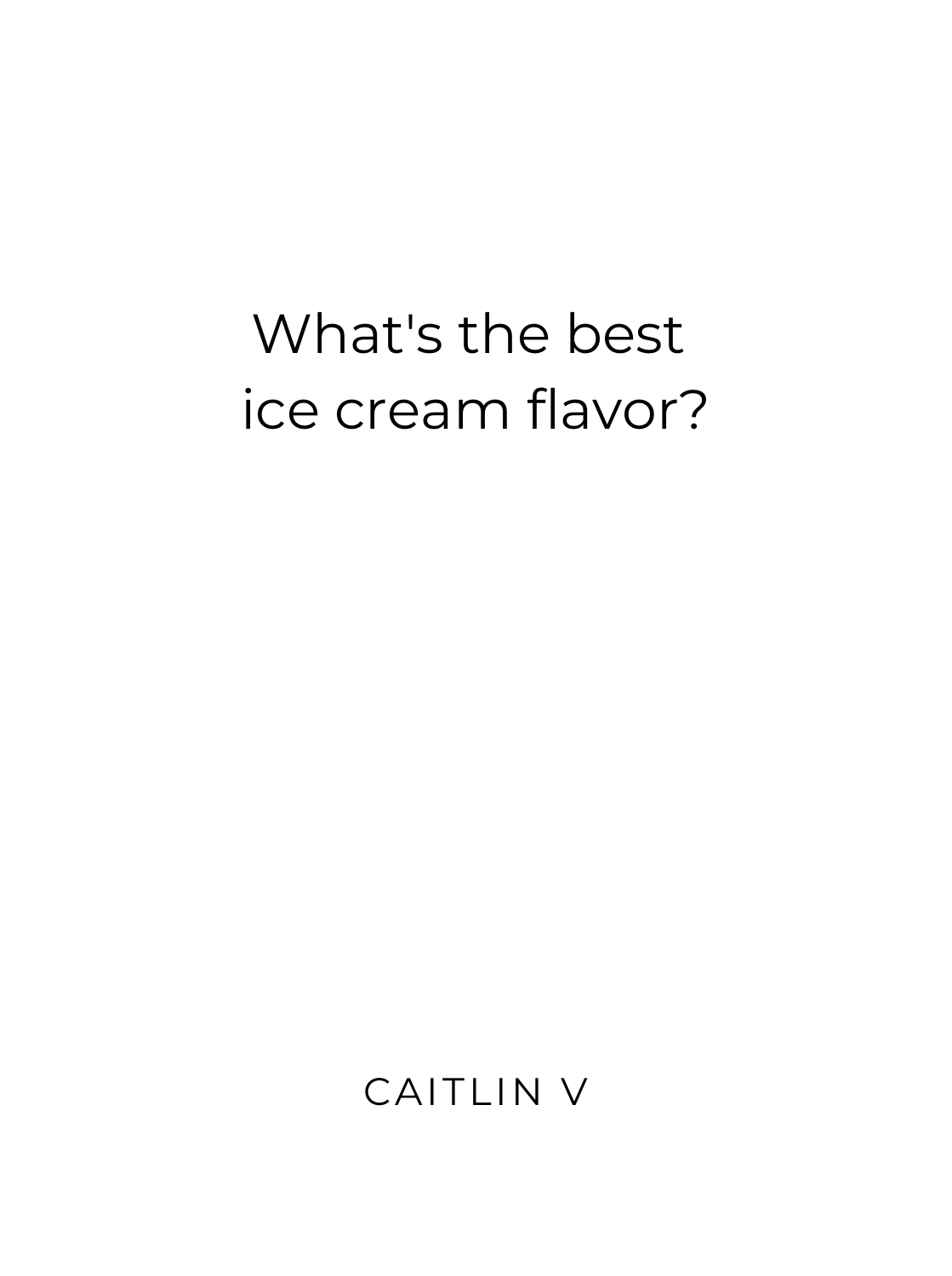## If you were a kitchen utensil what would you be? Why?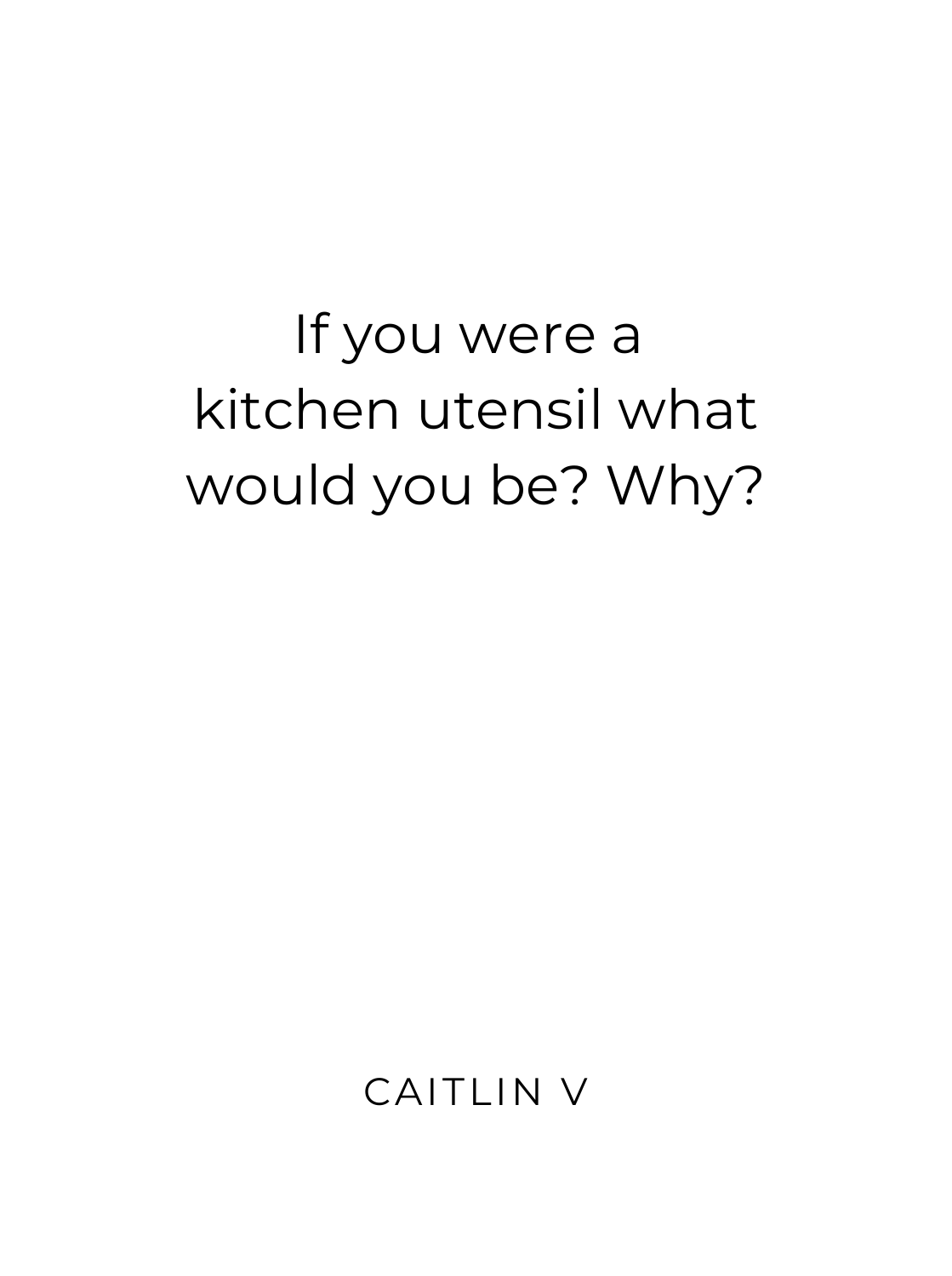#### What's one thing you've been turned down for?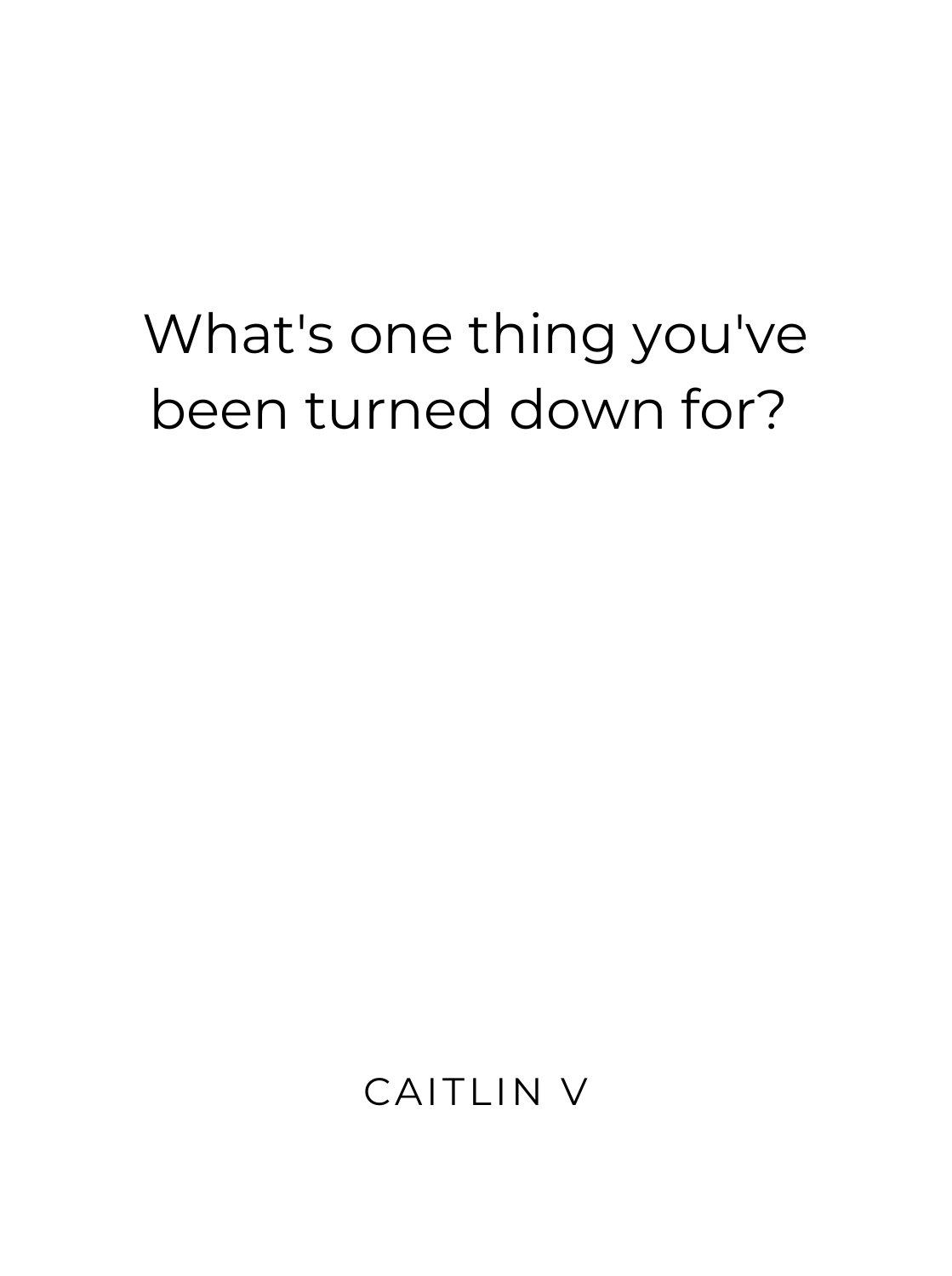## Team sports, solo sports, both, or neither?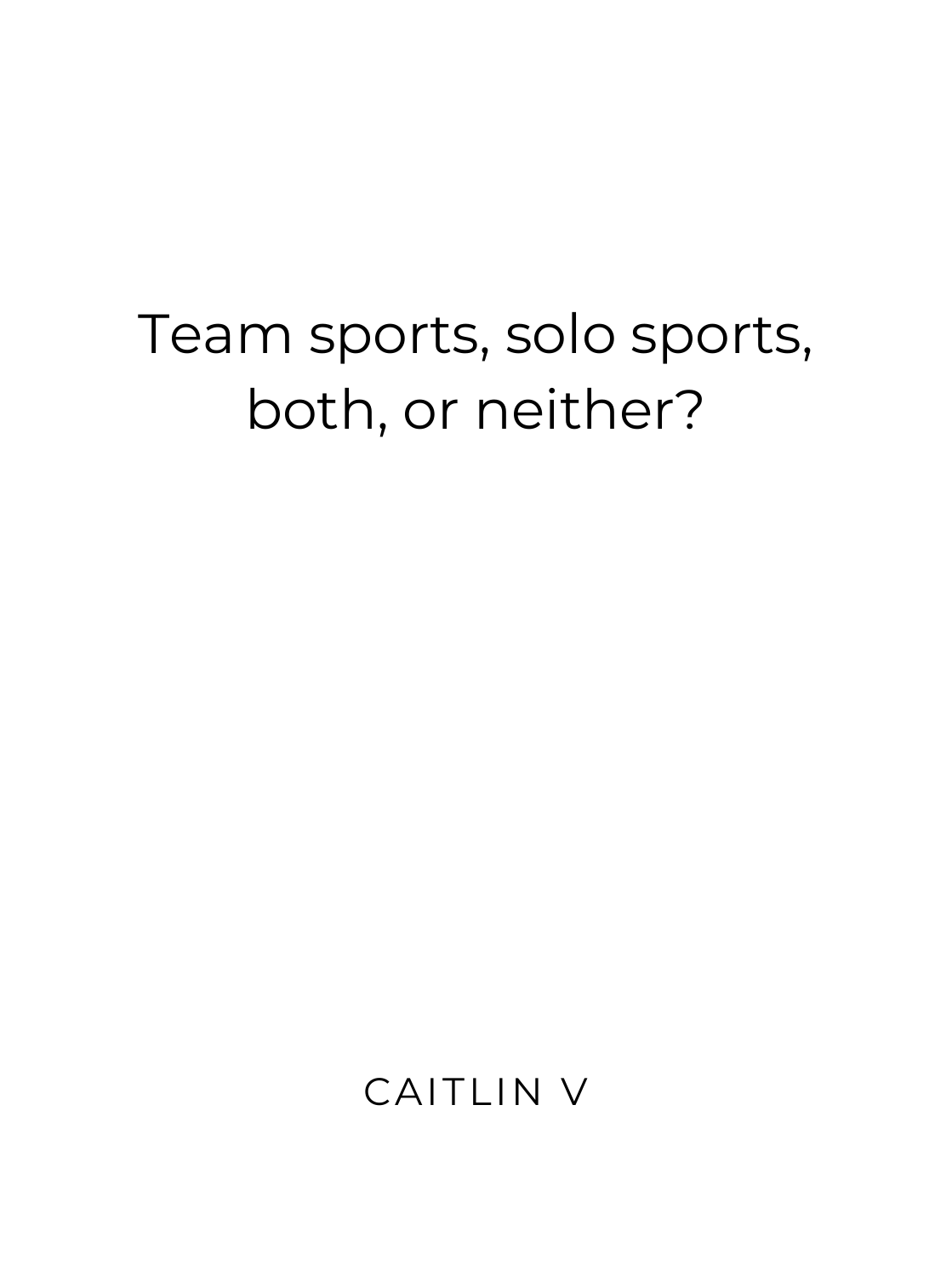## What role do teams play in your life?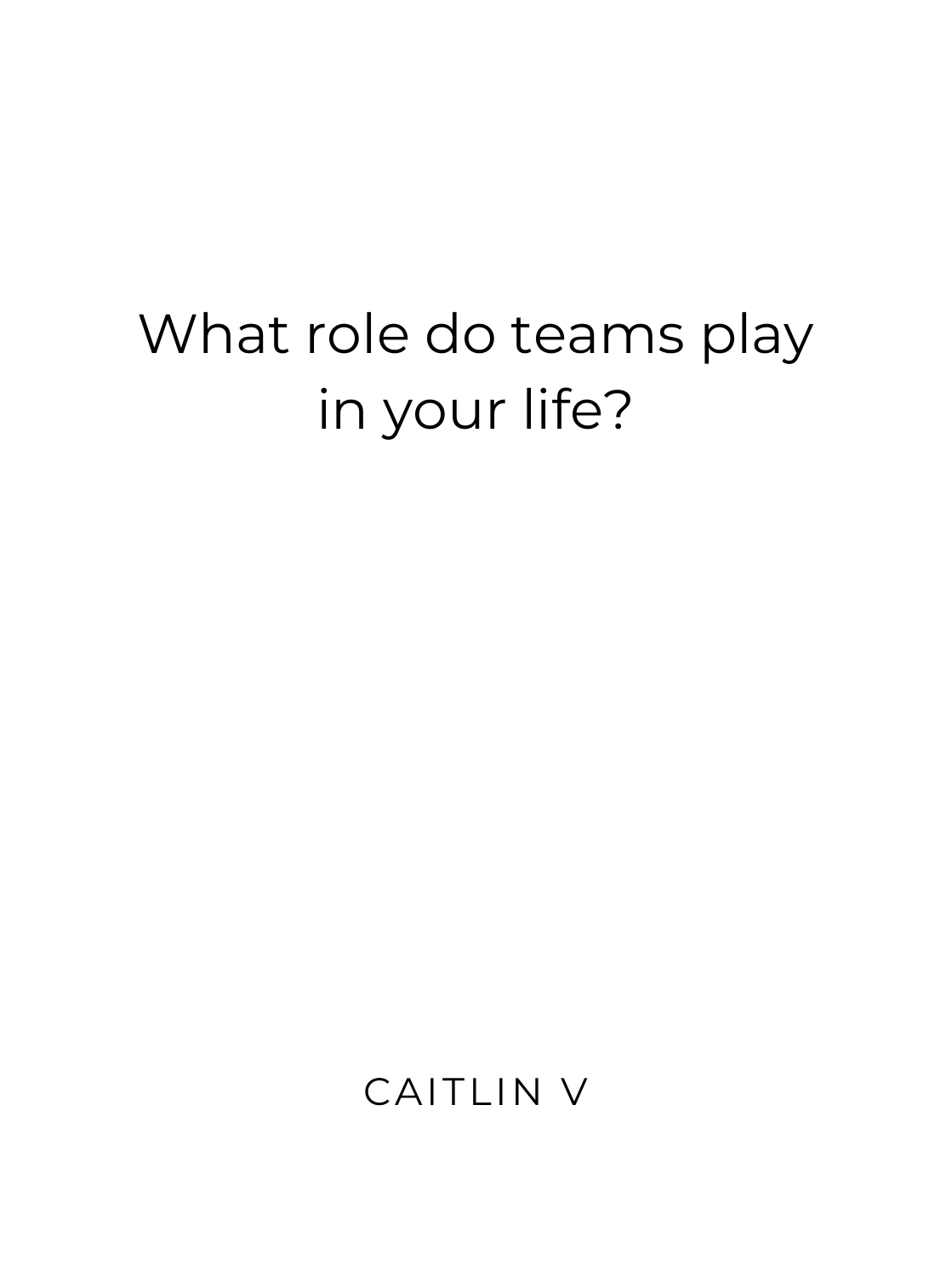## If you could dye your hair any color what would it be?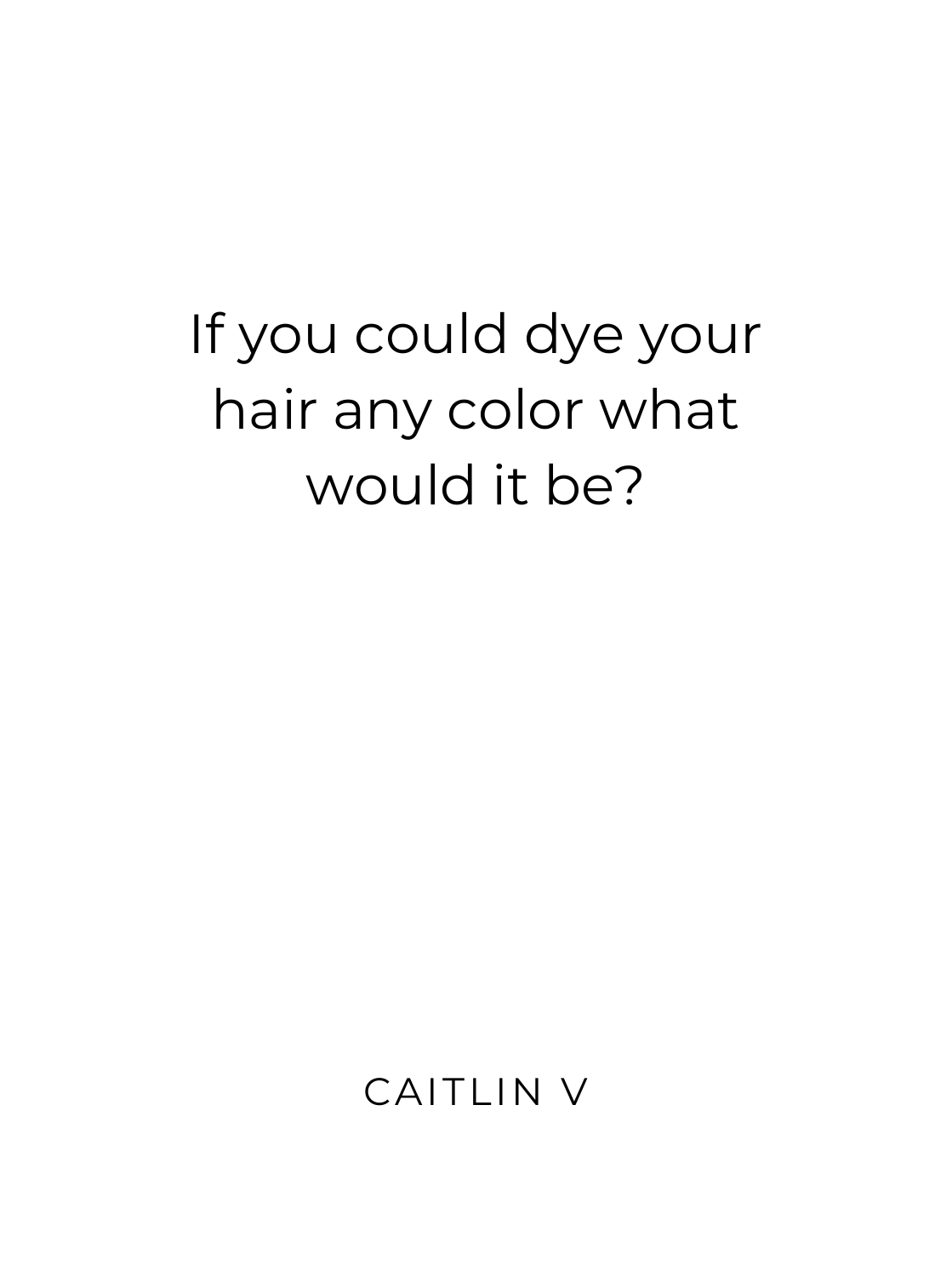## What's one expensive thing you think is totally worth it?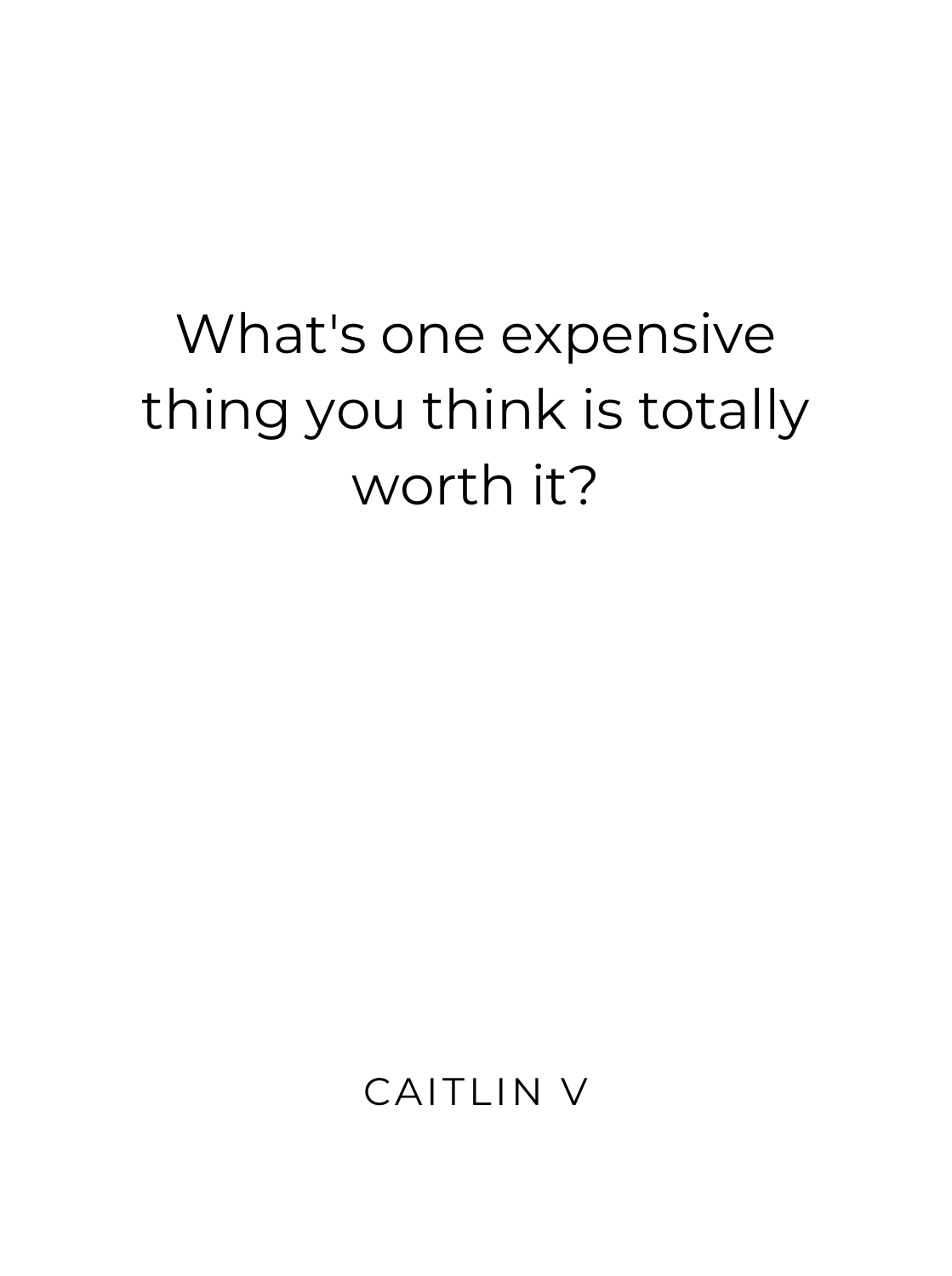## What's your favorite constellation?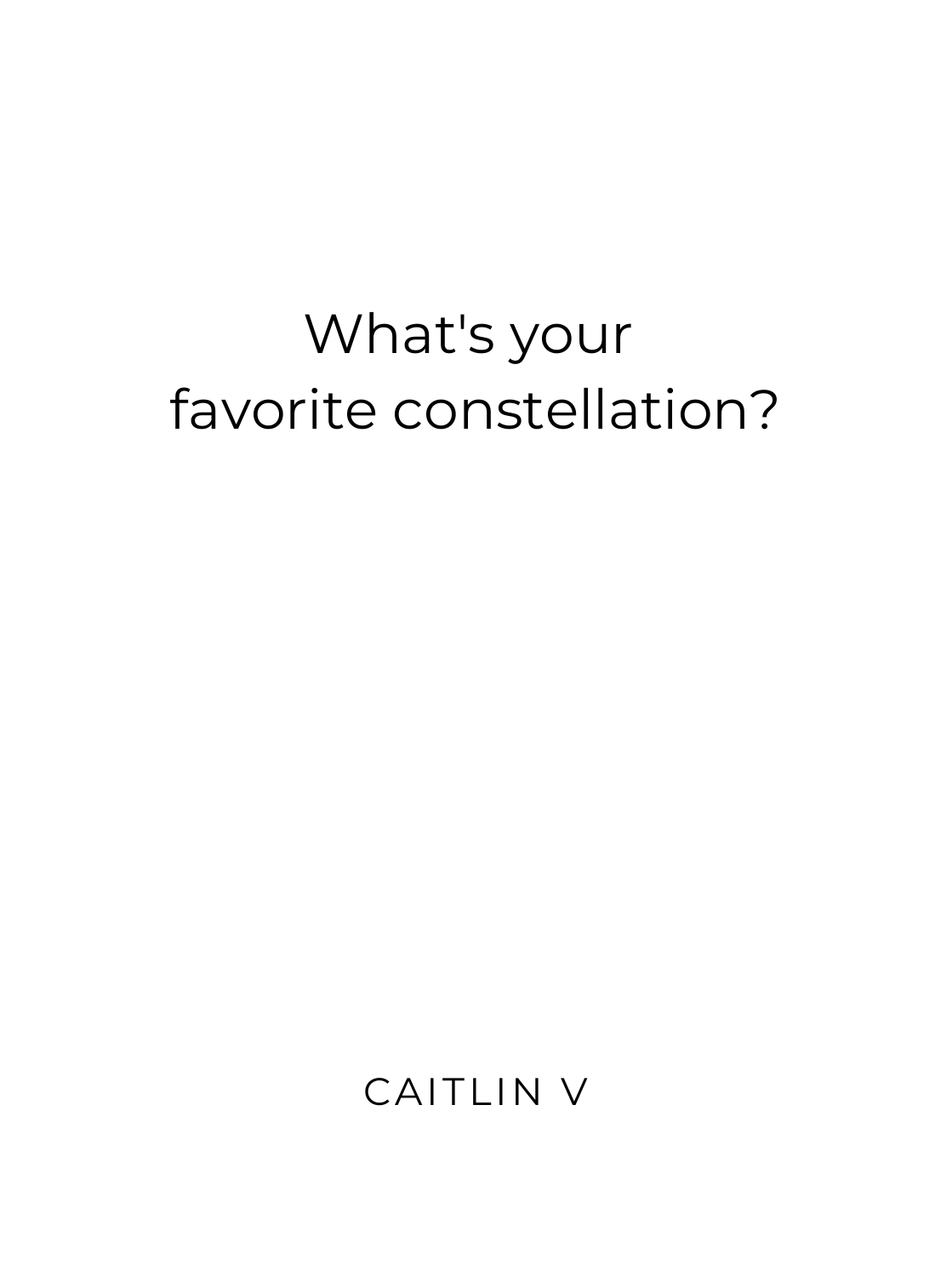## Who in your life do you want to be closer to?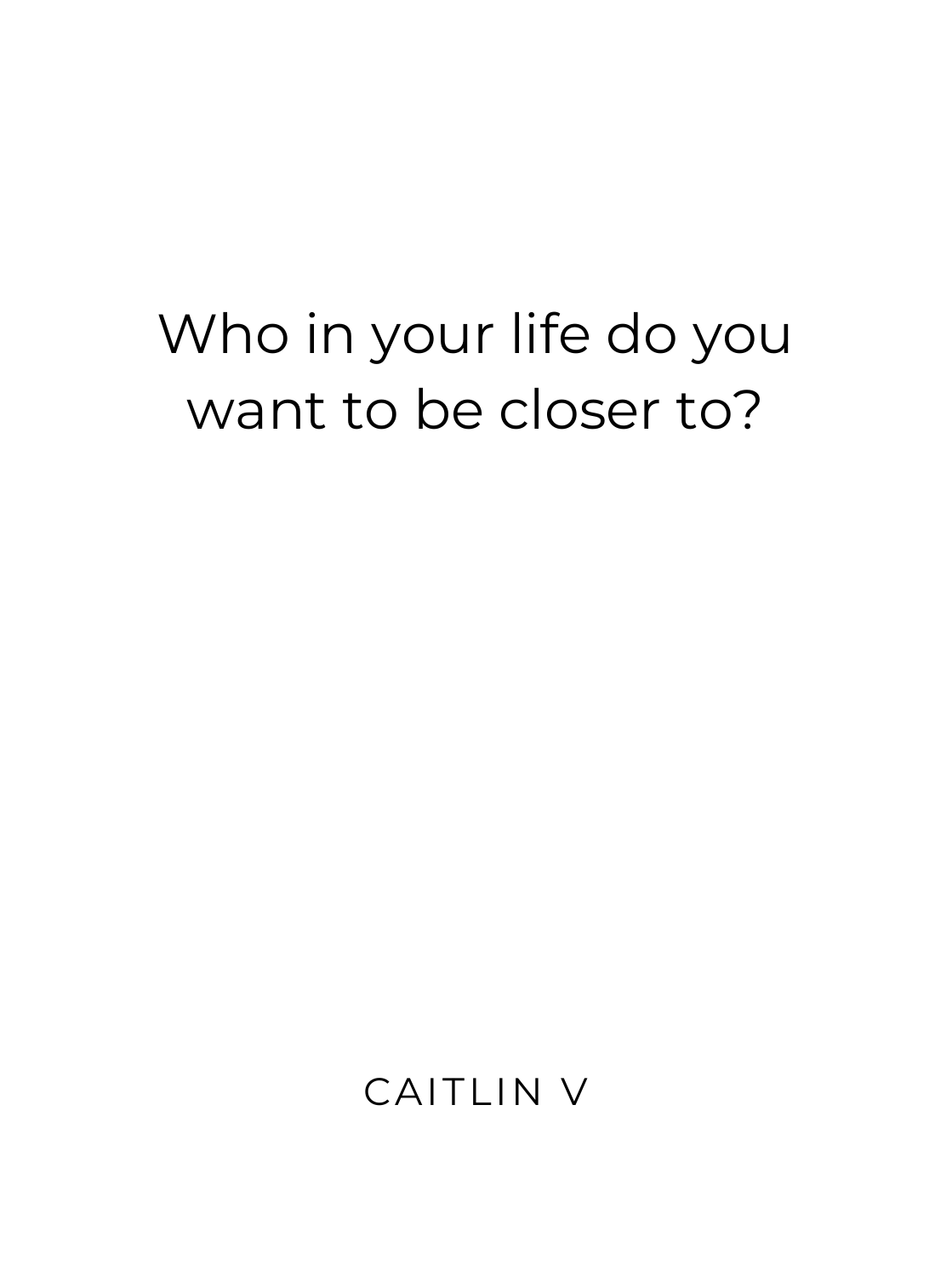## Who do you need to patch things up with?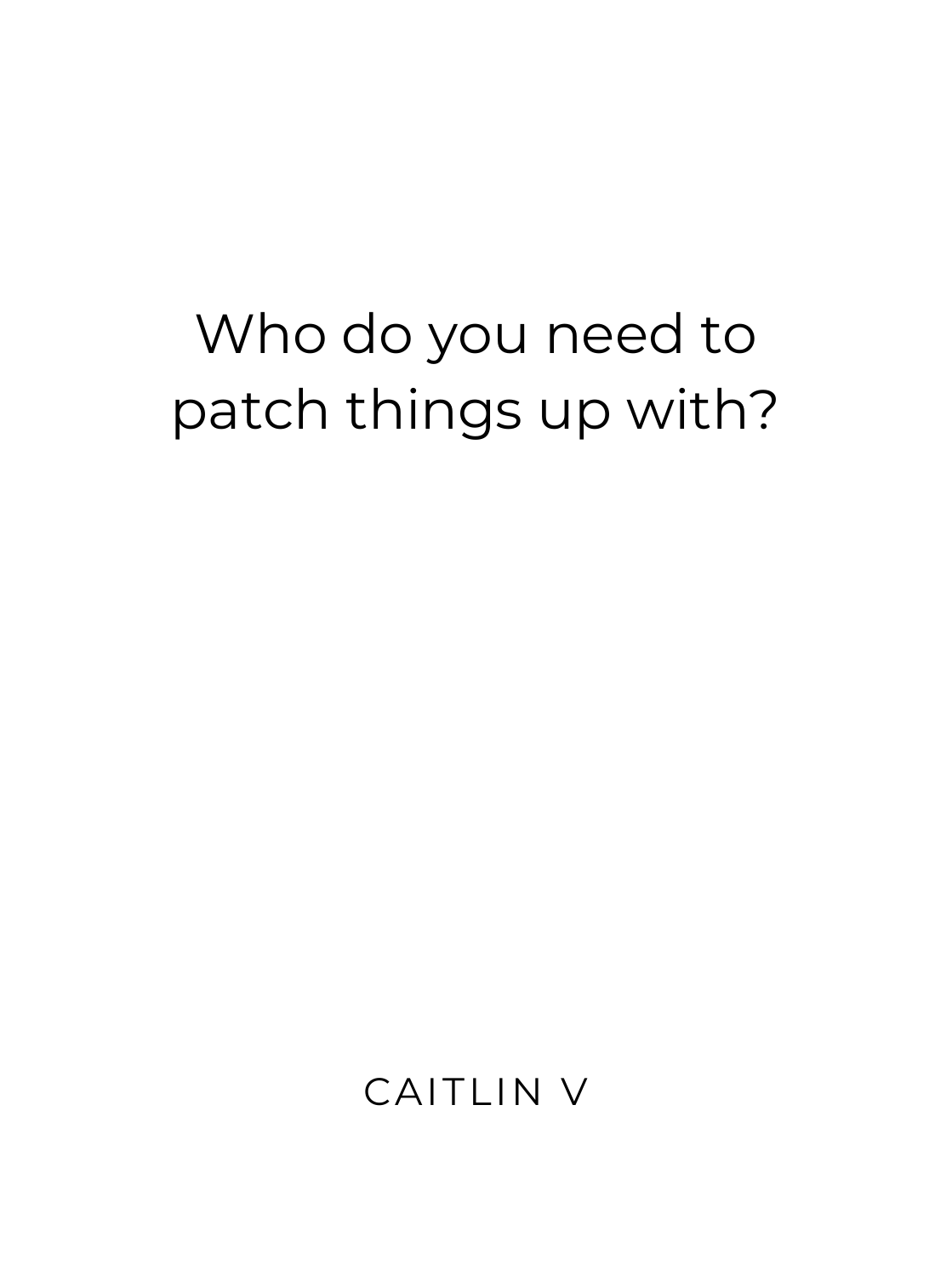## When's the last time you fell asleep outside of bed?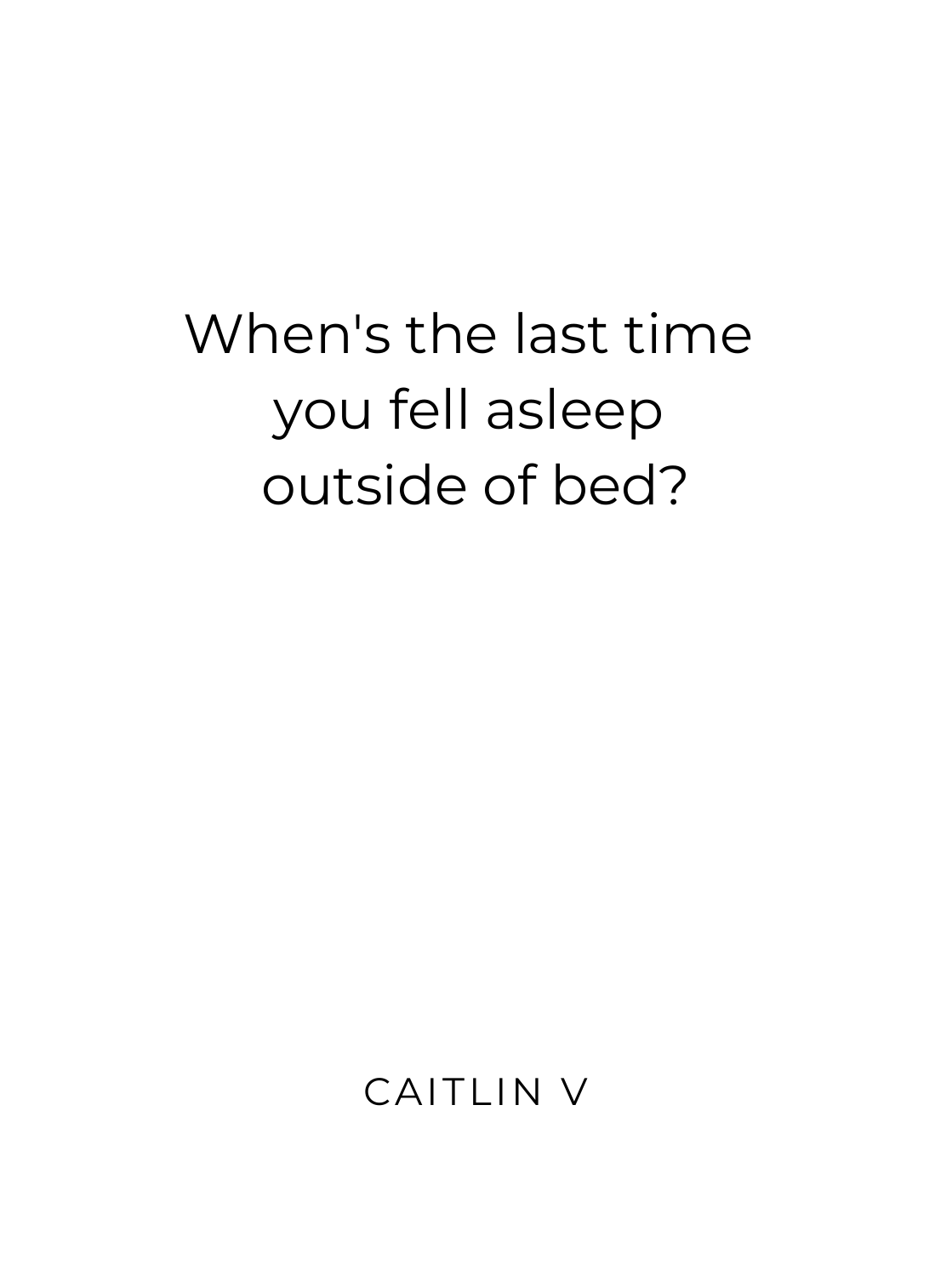## What was your favorite halloween costume?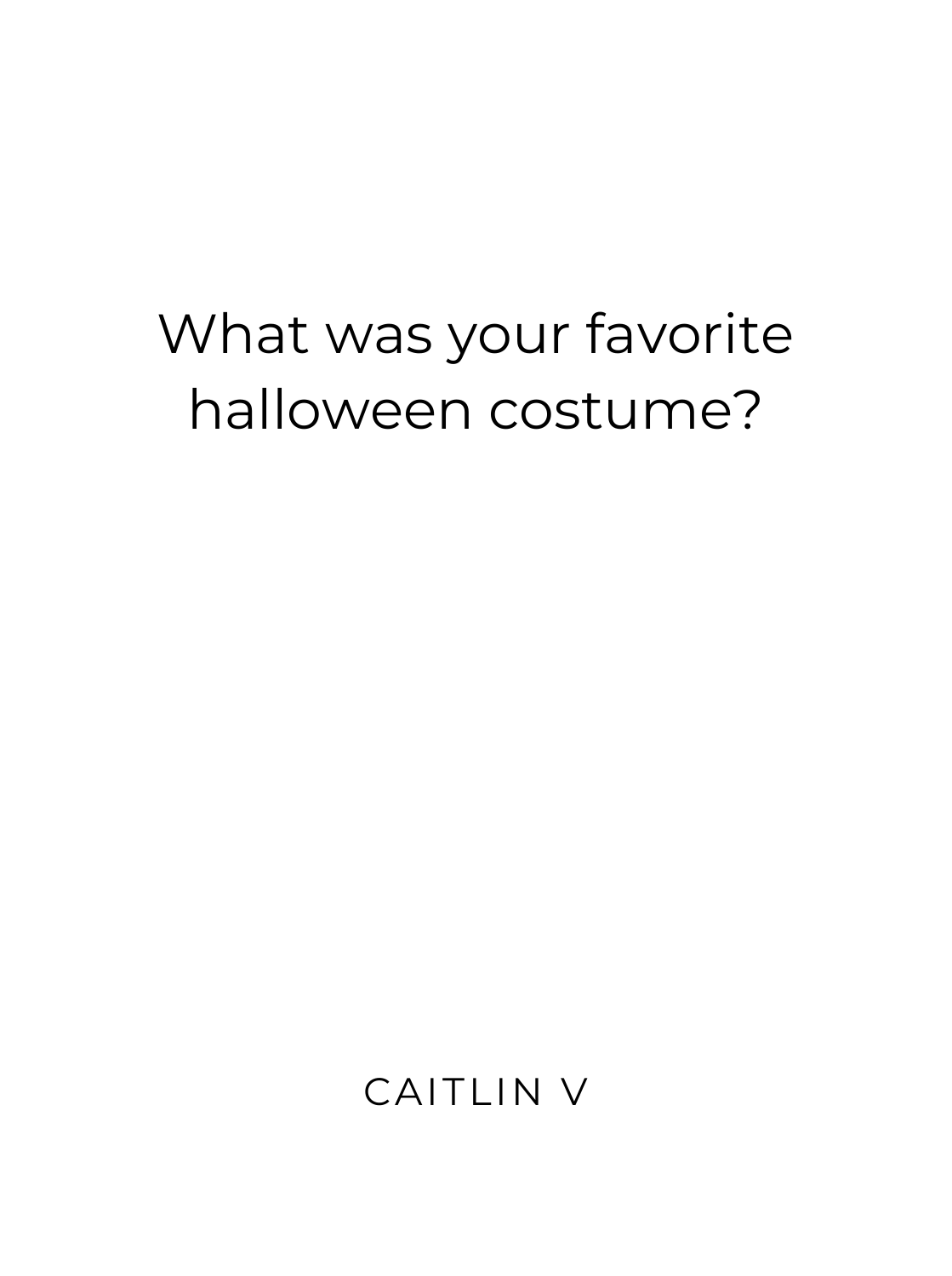## What's your relationship to candy?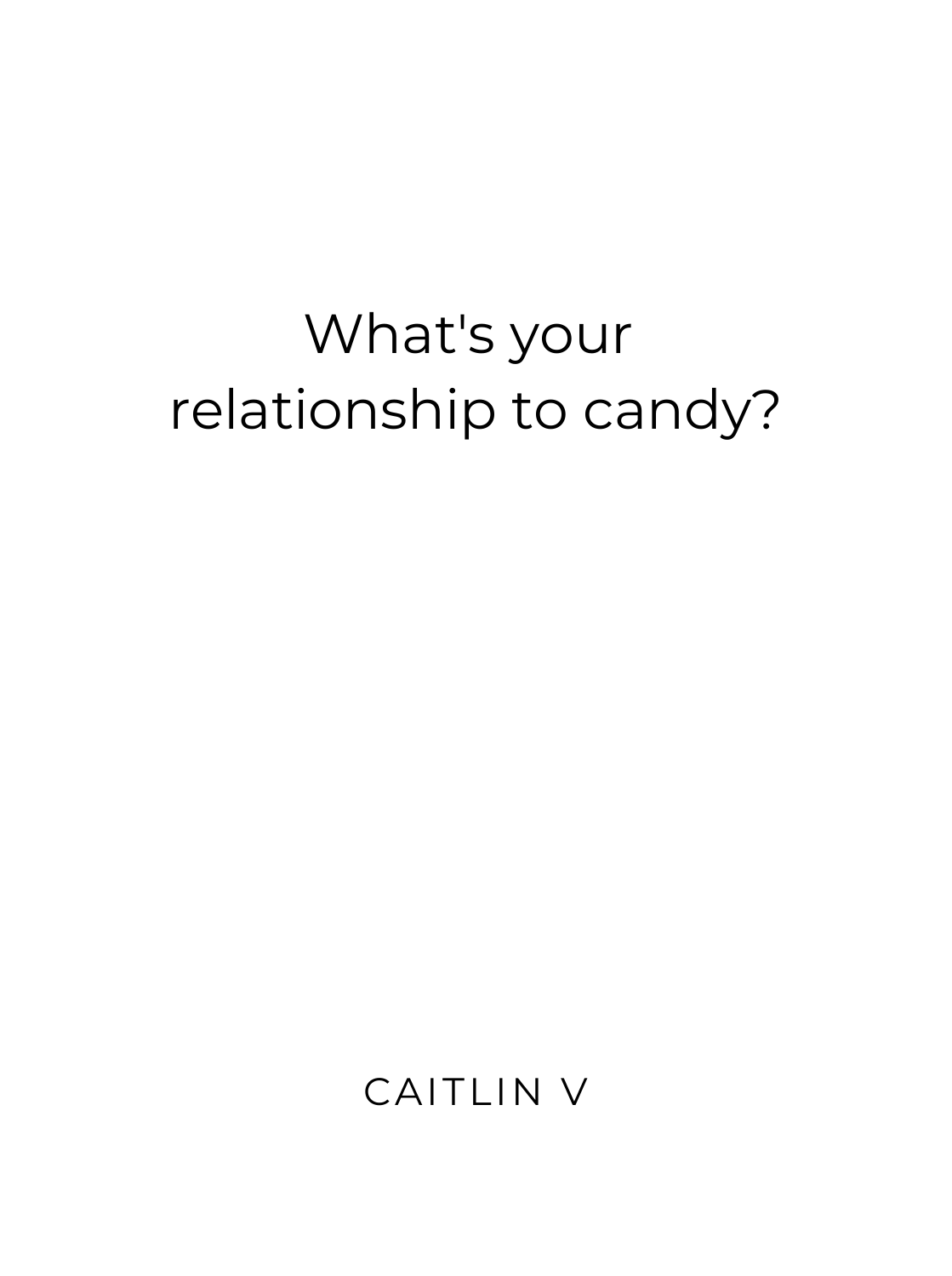## What's your favorite way to spend a day alone?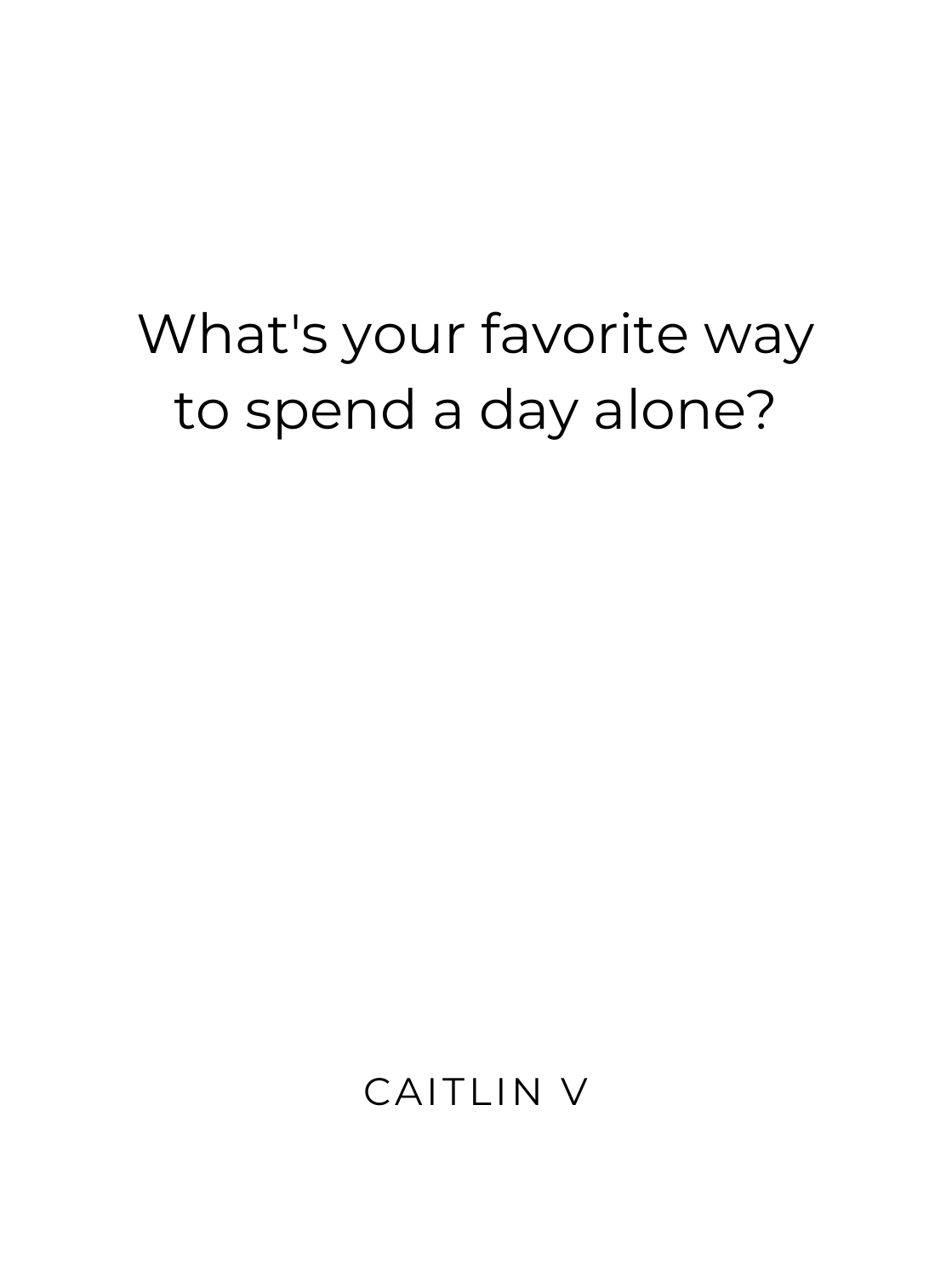## What impresses you the most?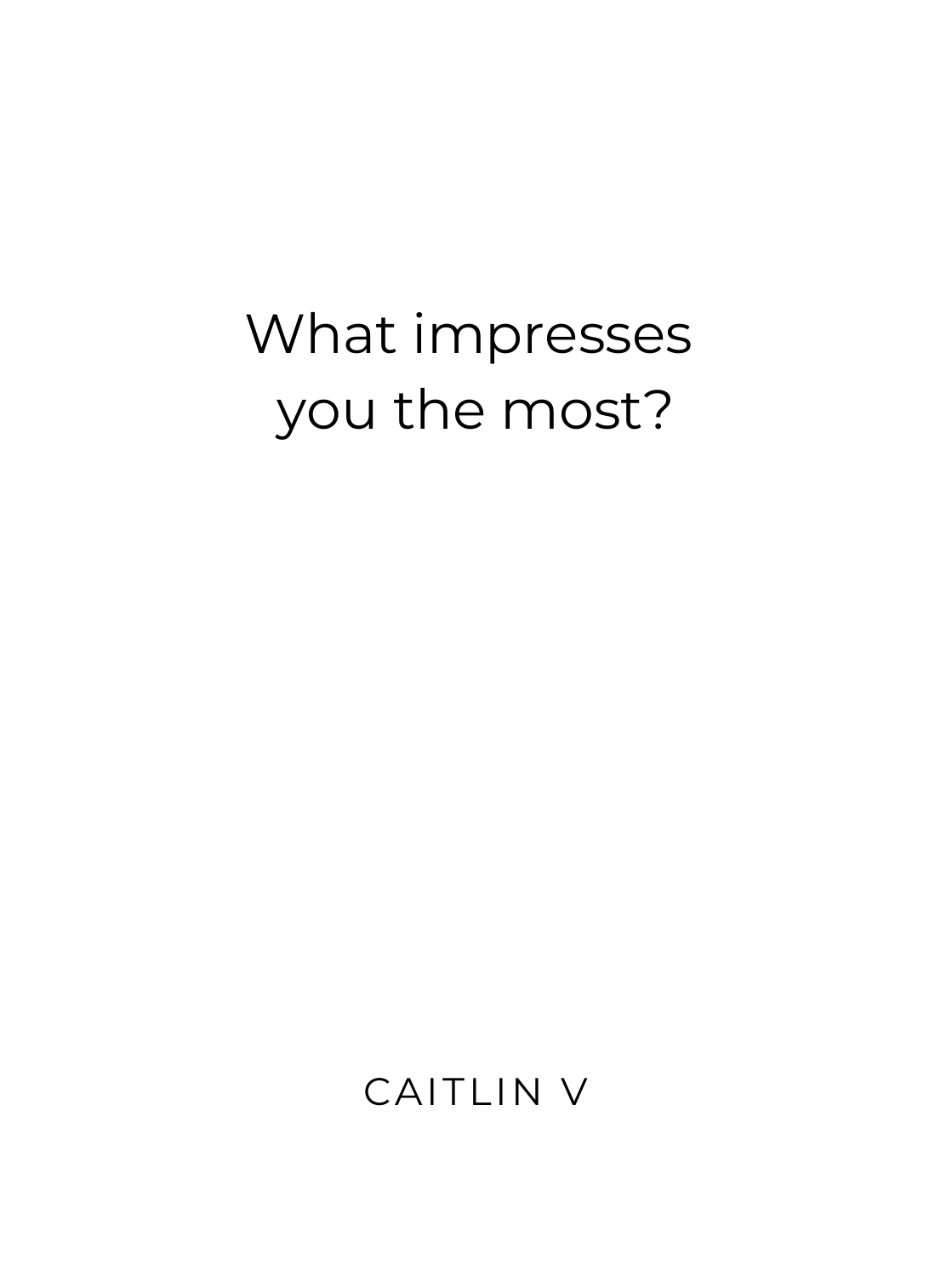#### What drives you to succeed?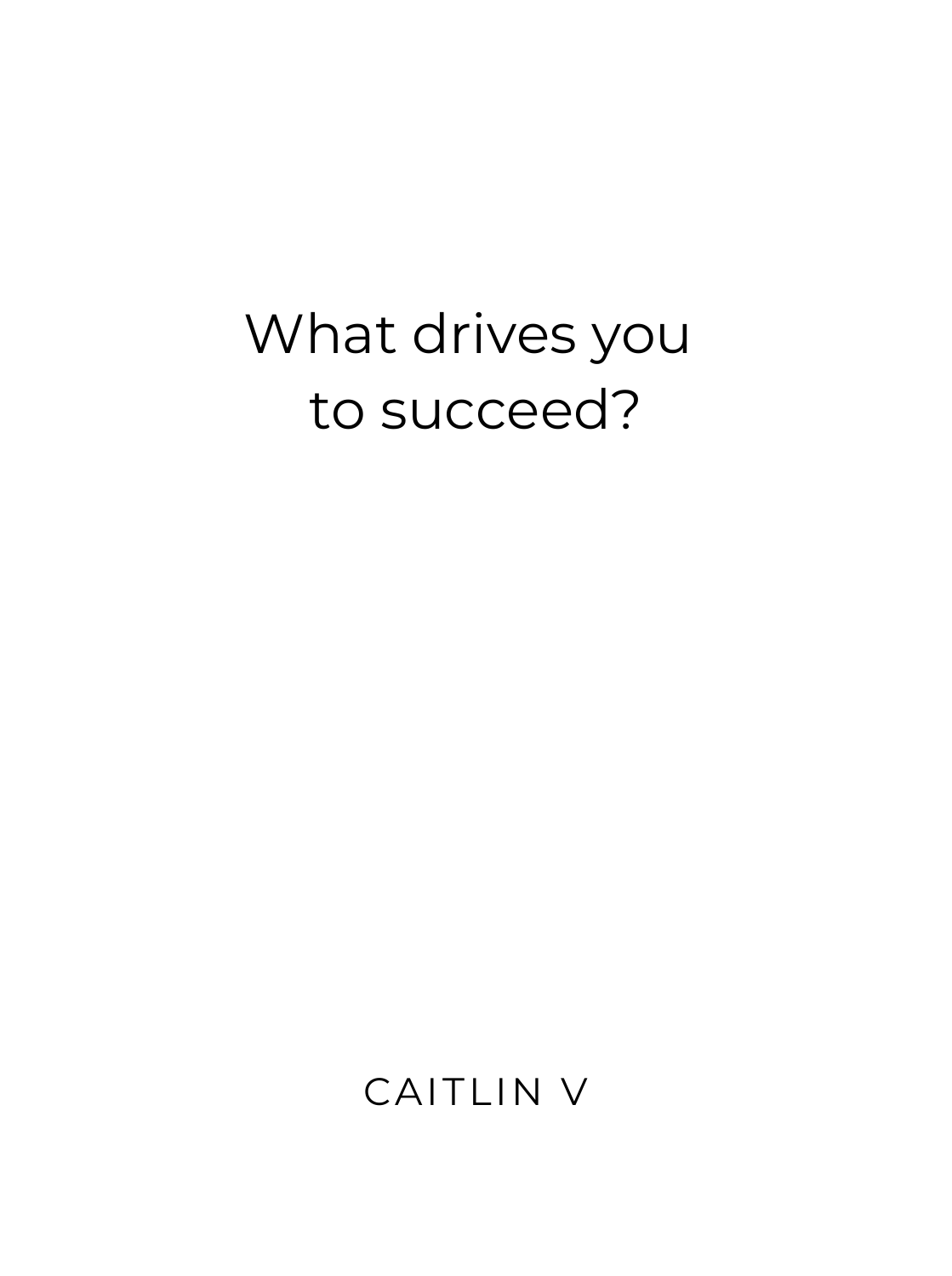## Would you rather have a boat, an ATV, or a motorcycle?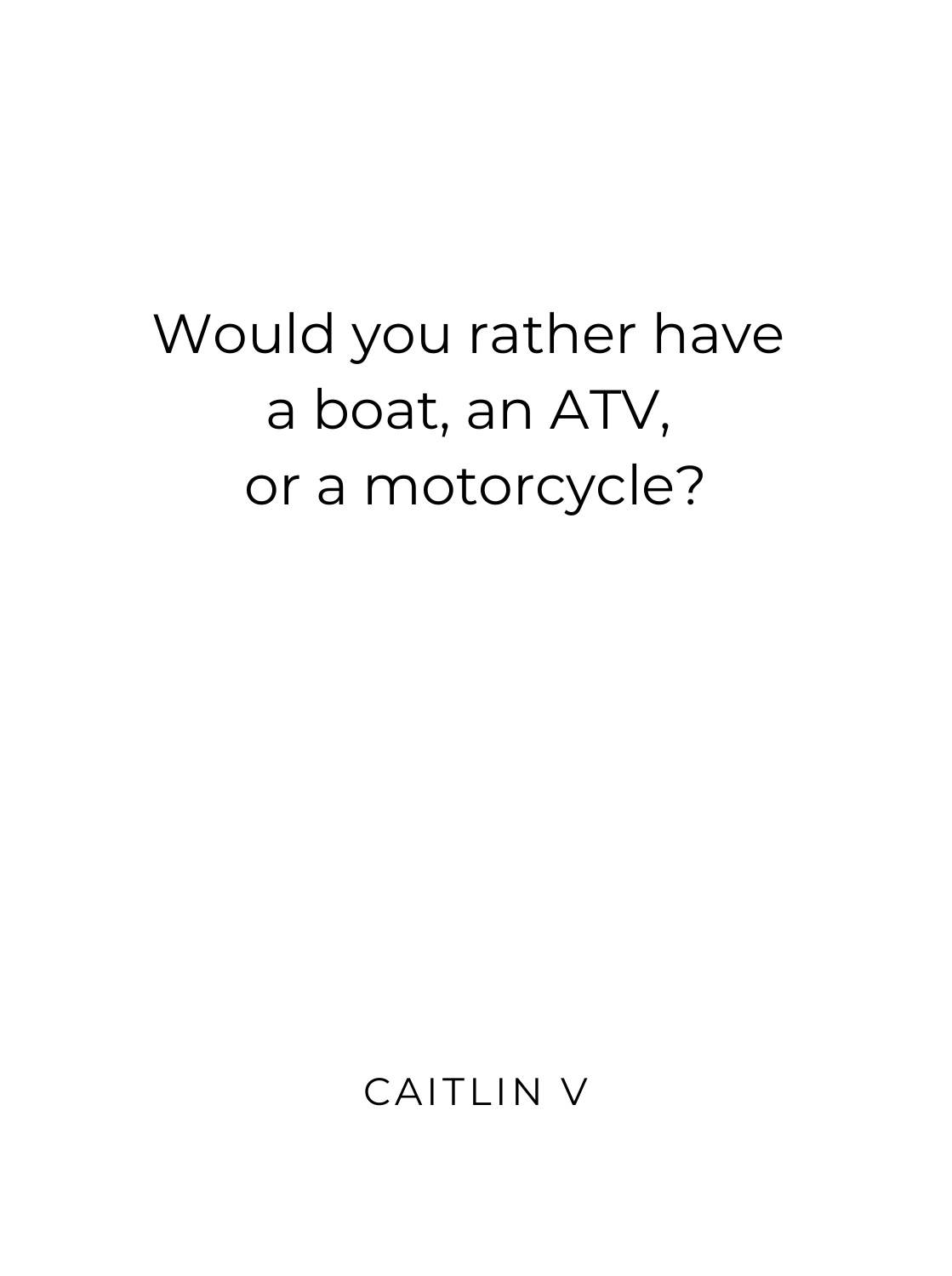# What's your favorite thing to cook for loved ones?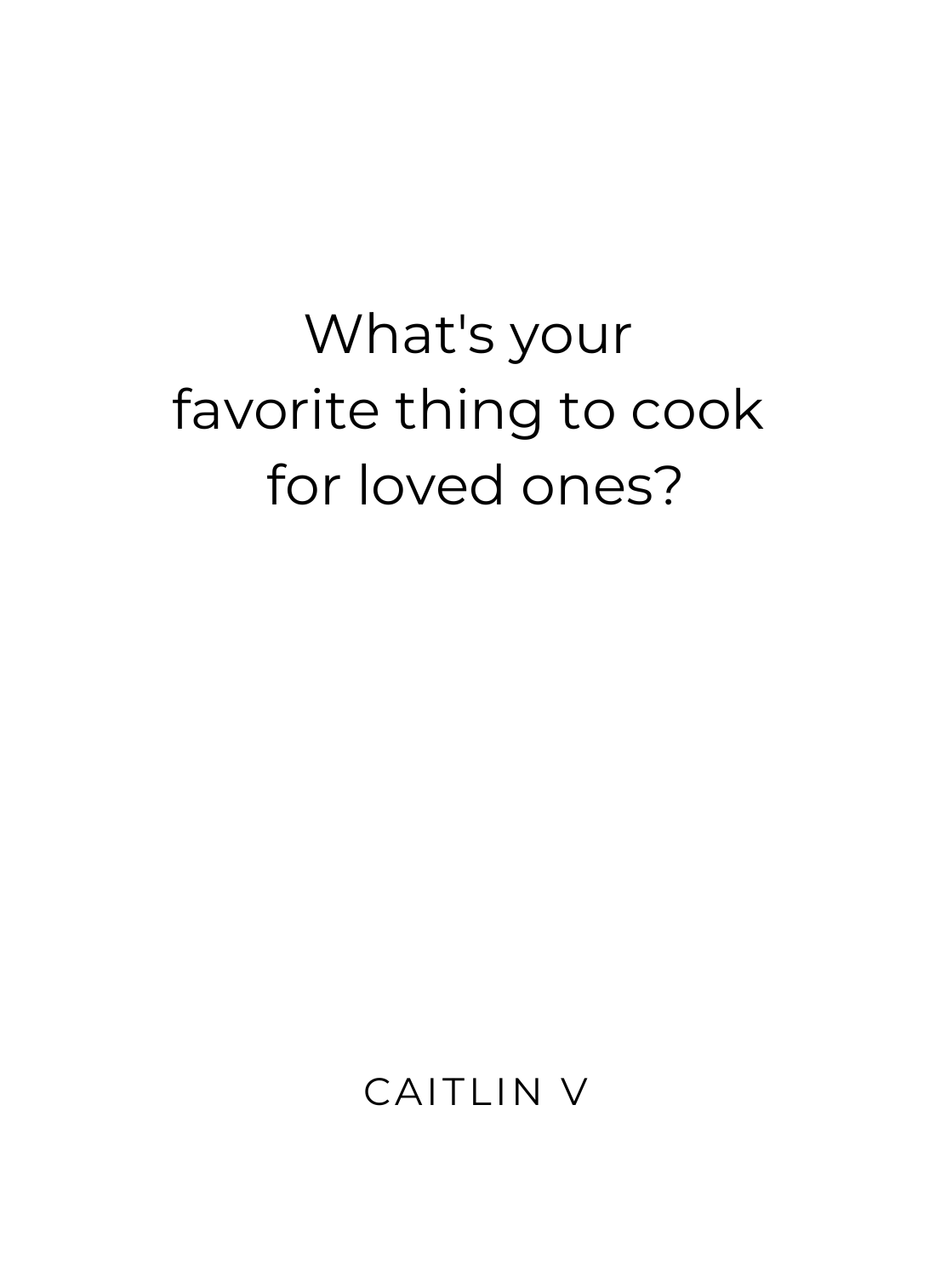## What's your relationship to hanger?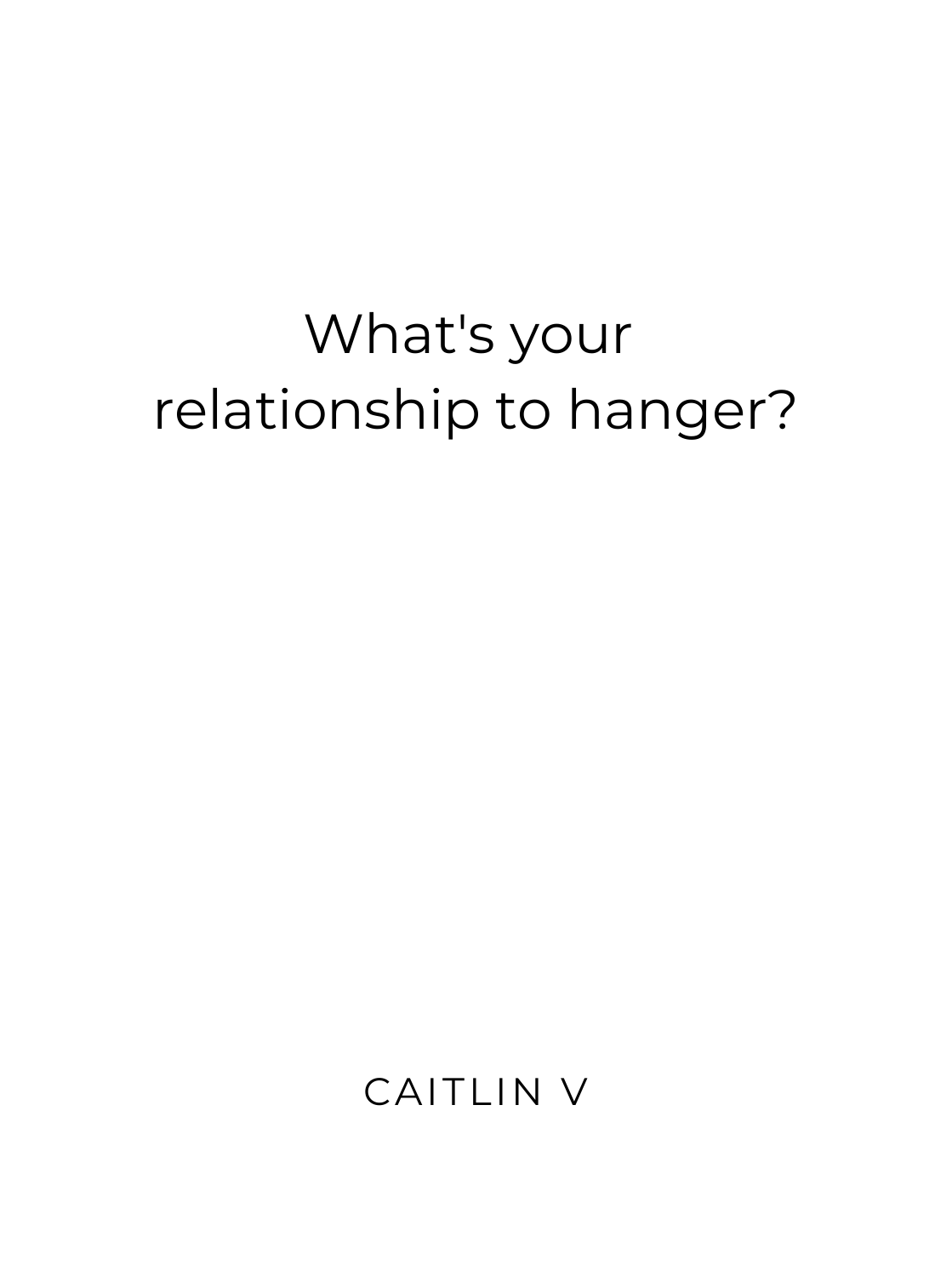## White wine, red wine, both, or neither?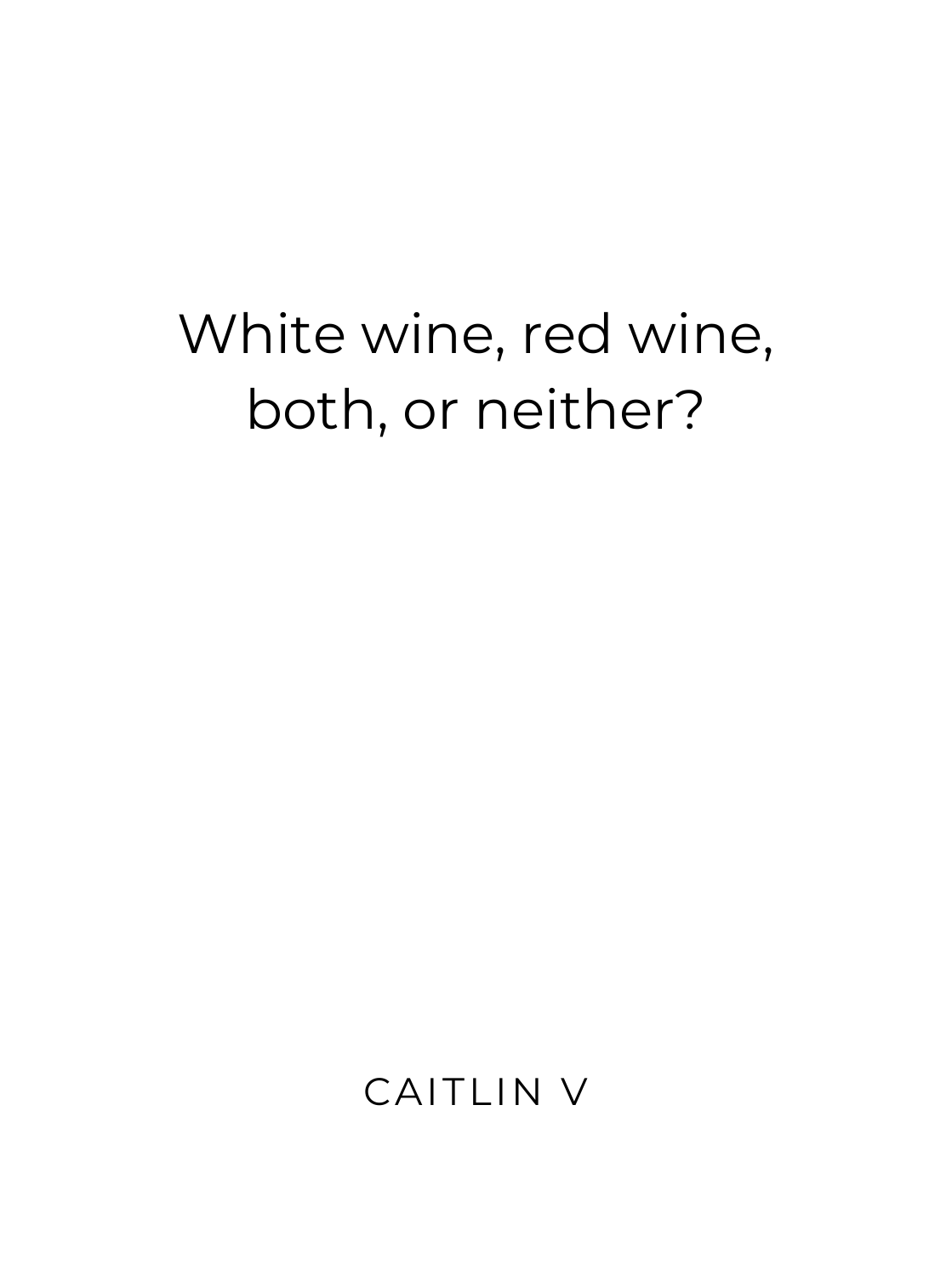## Is it easier for you to say 'yes' or 'no'?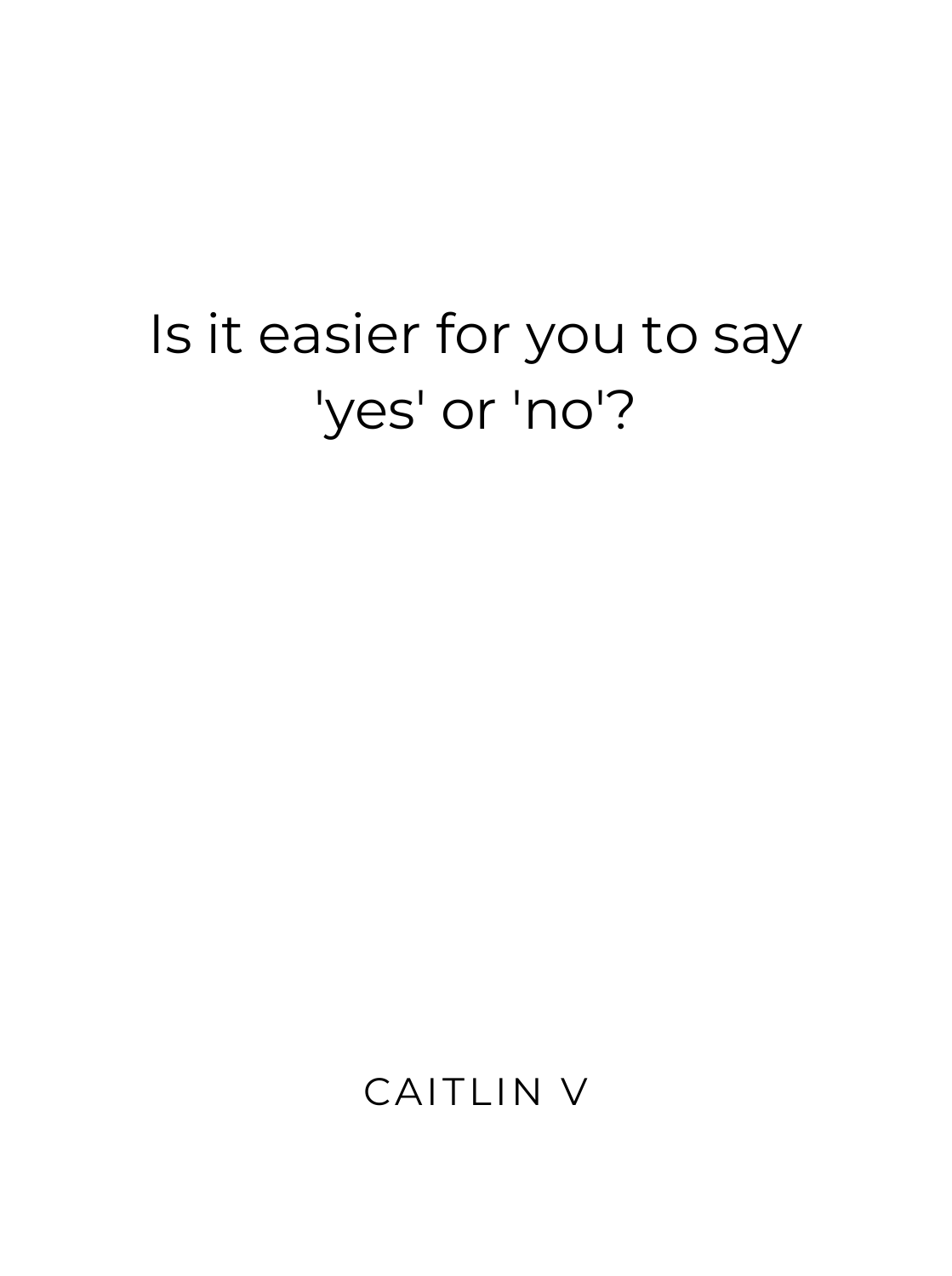#### What's the most you've spent on a dinner?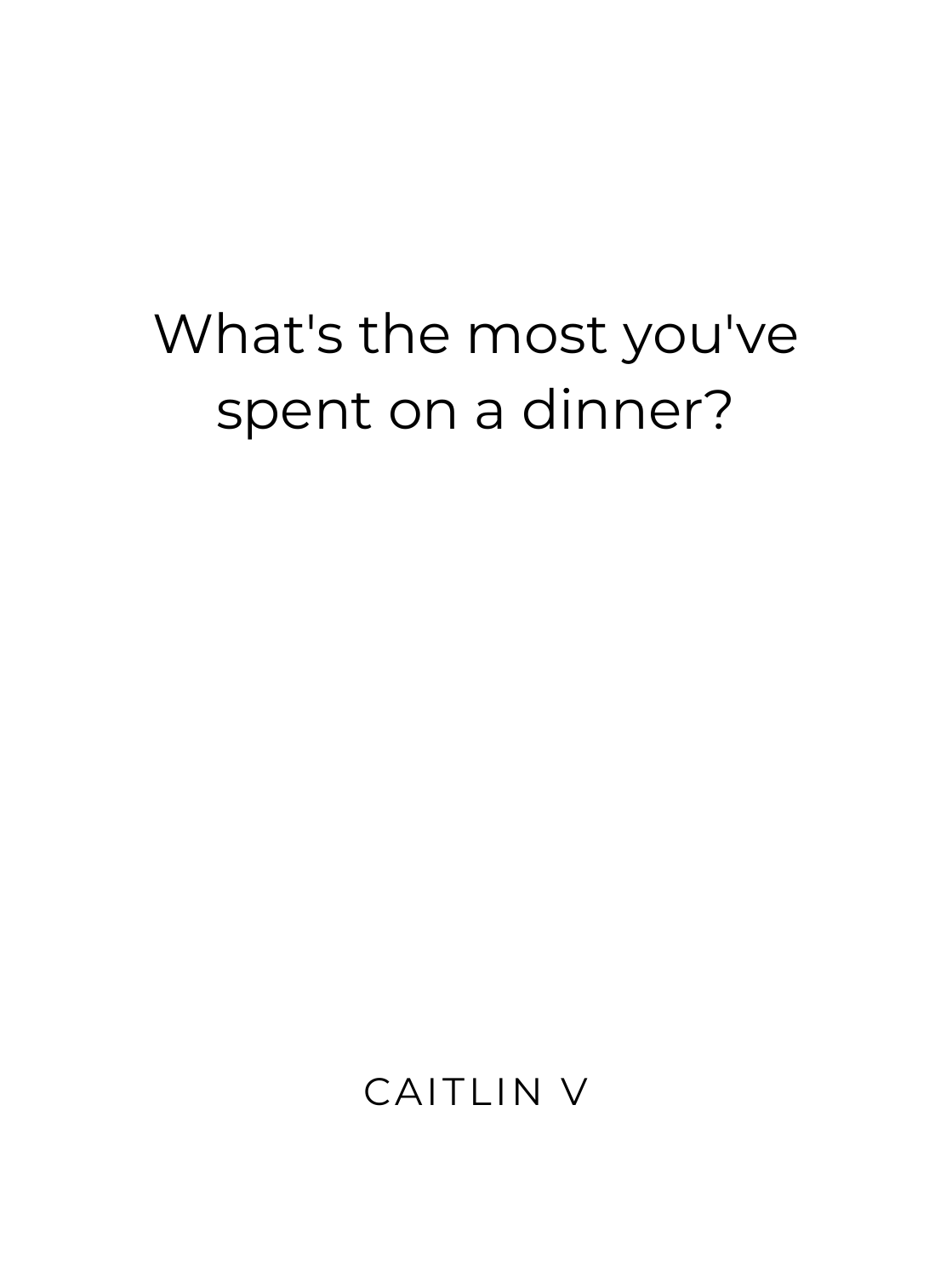## Where could you visit again and again on vacation?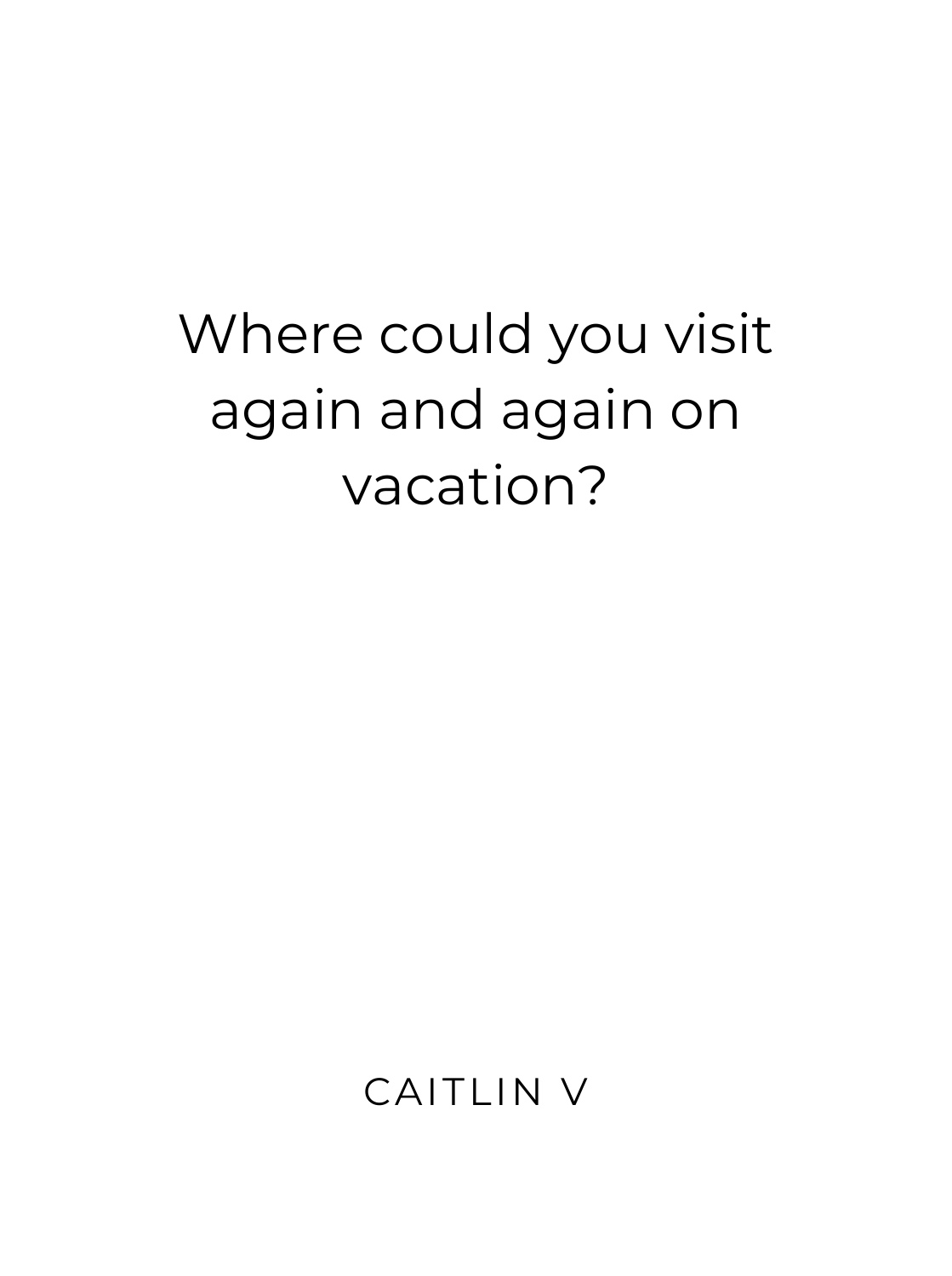# Were you popular in high school? How does your experience affect you today?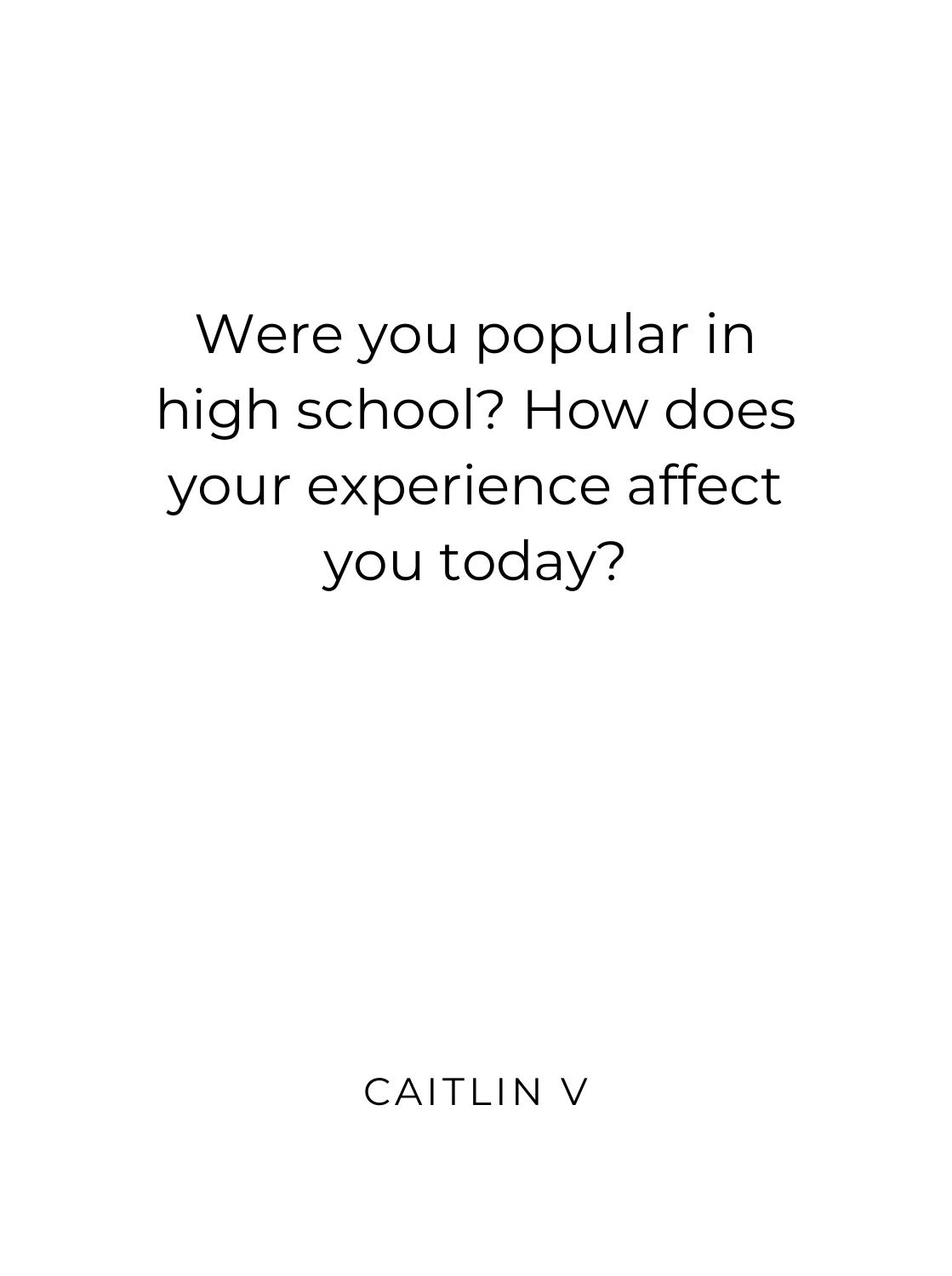# What's one sacrifice your parents made for you?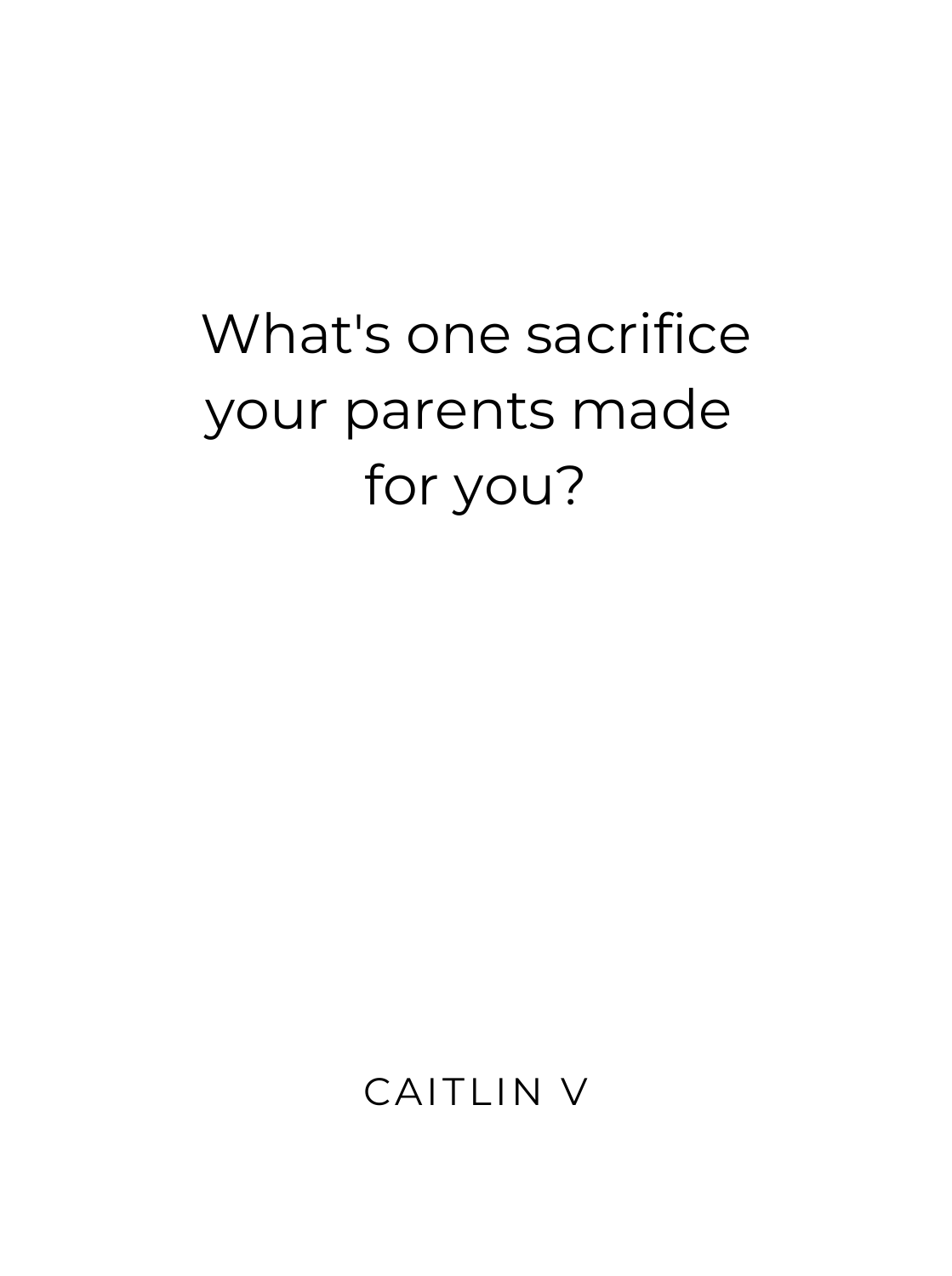#### What's one thing you won't accept praise for?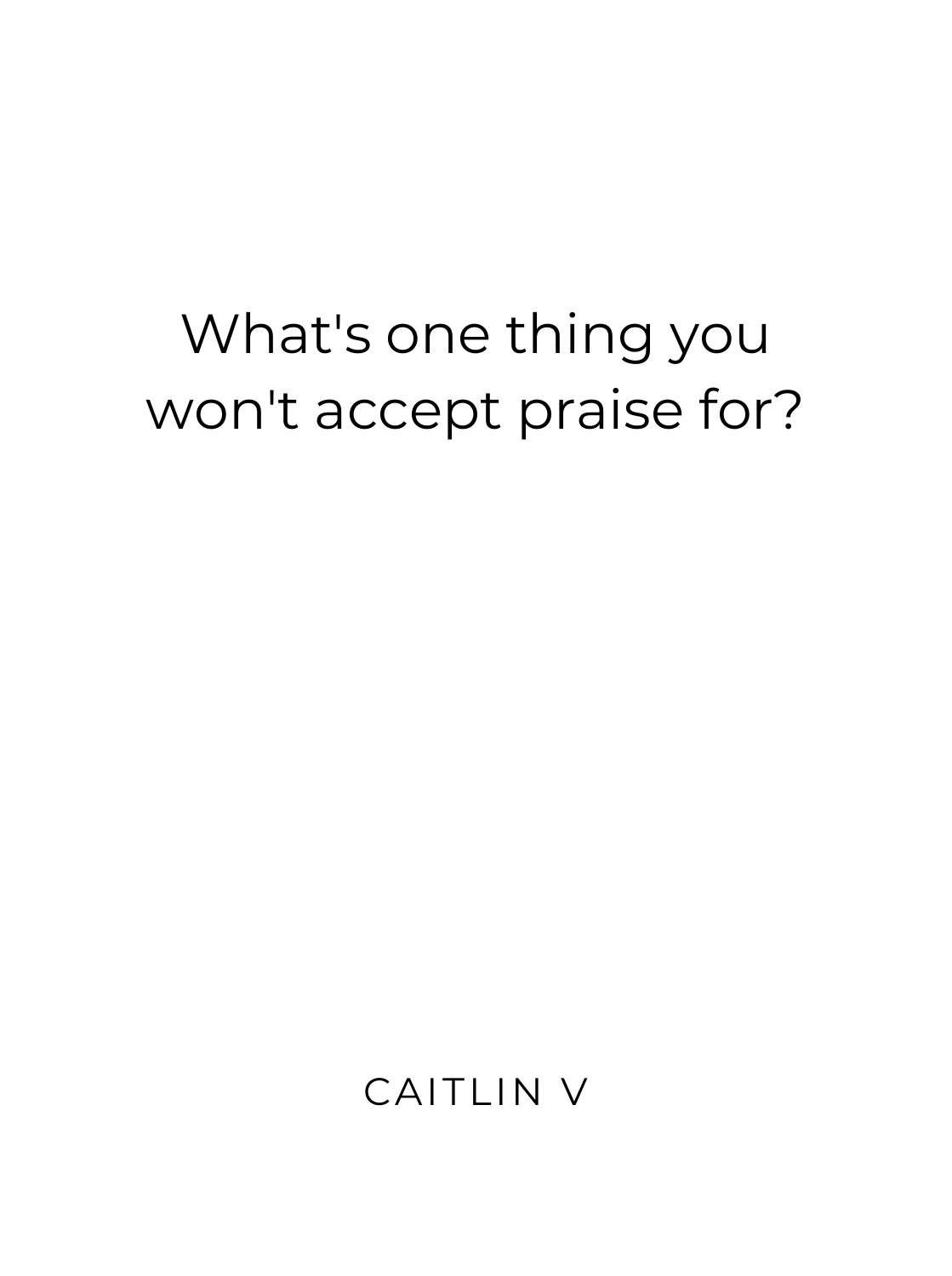#### How do you want to be acknowledged?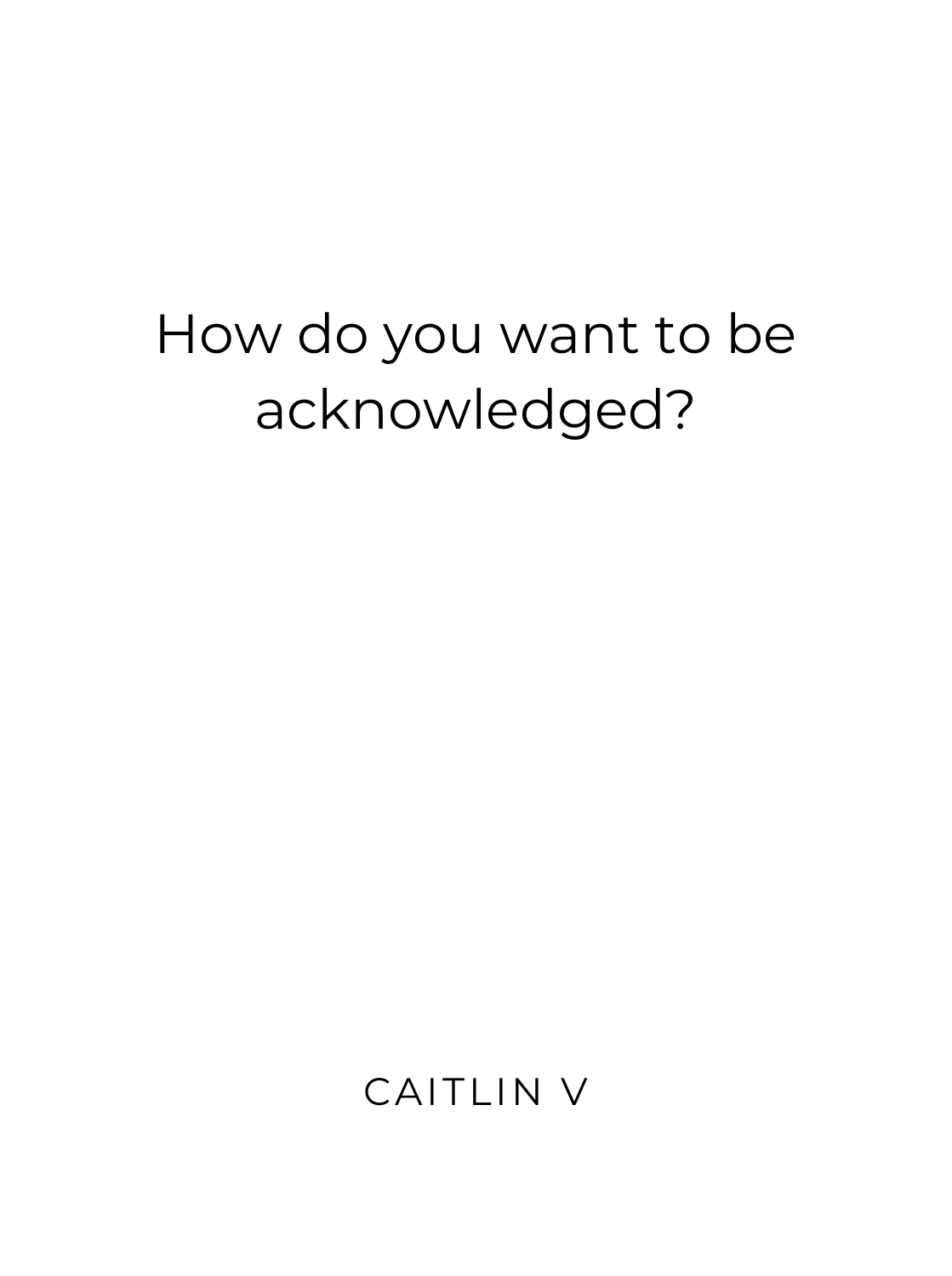What recent accomplishments should we be celebrating?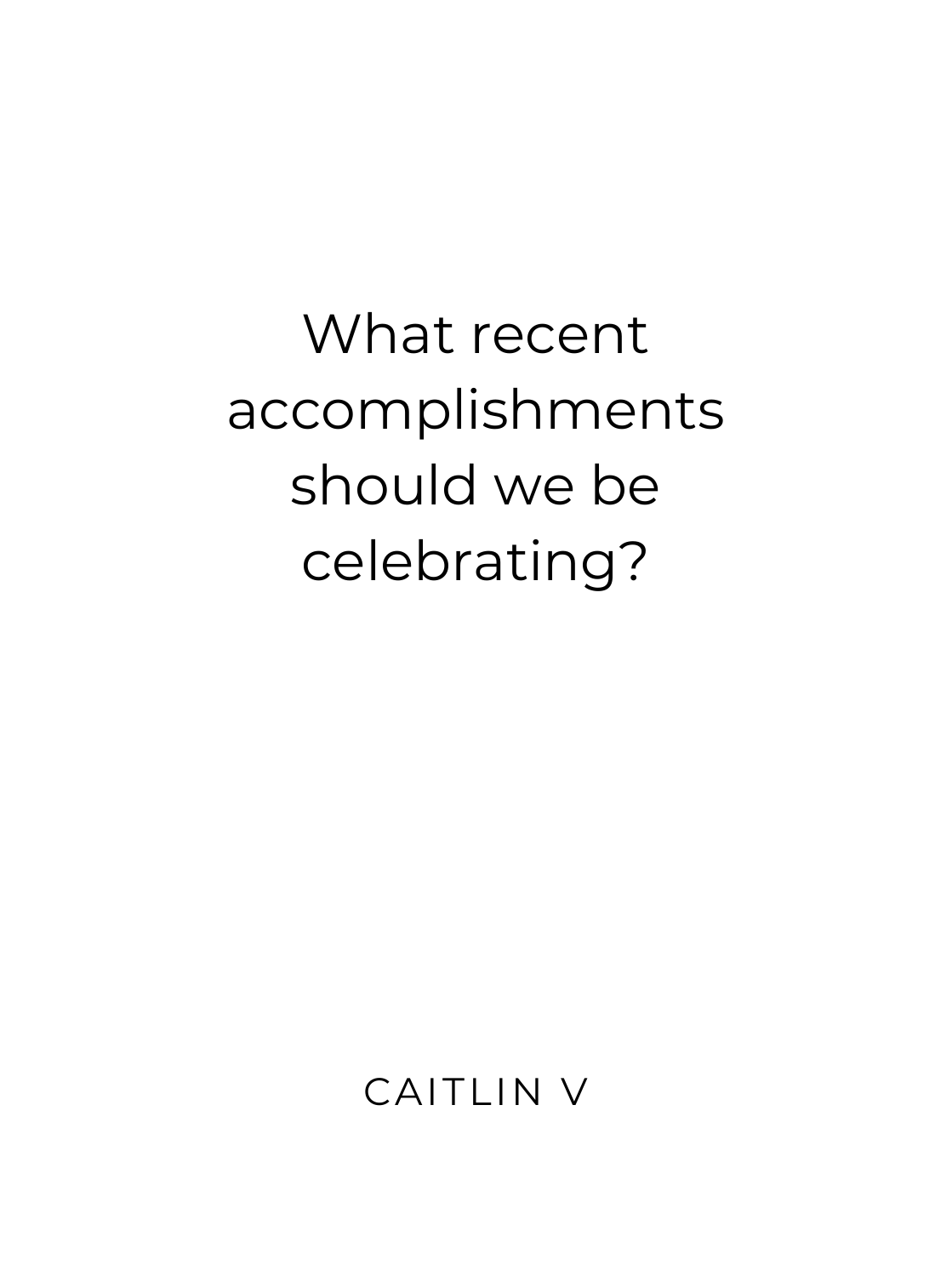## When is it easiest to stand up for yourself?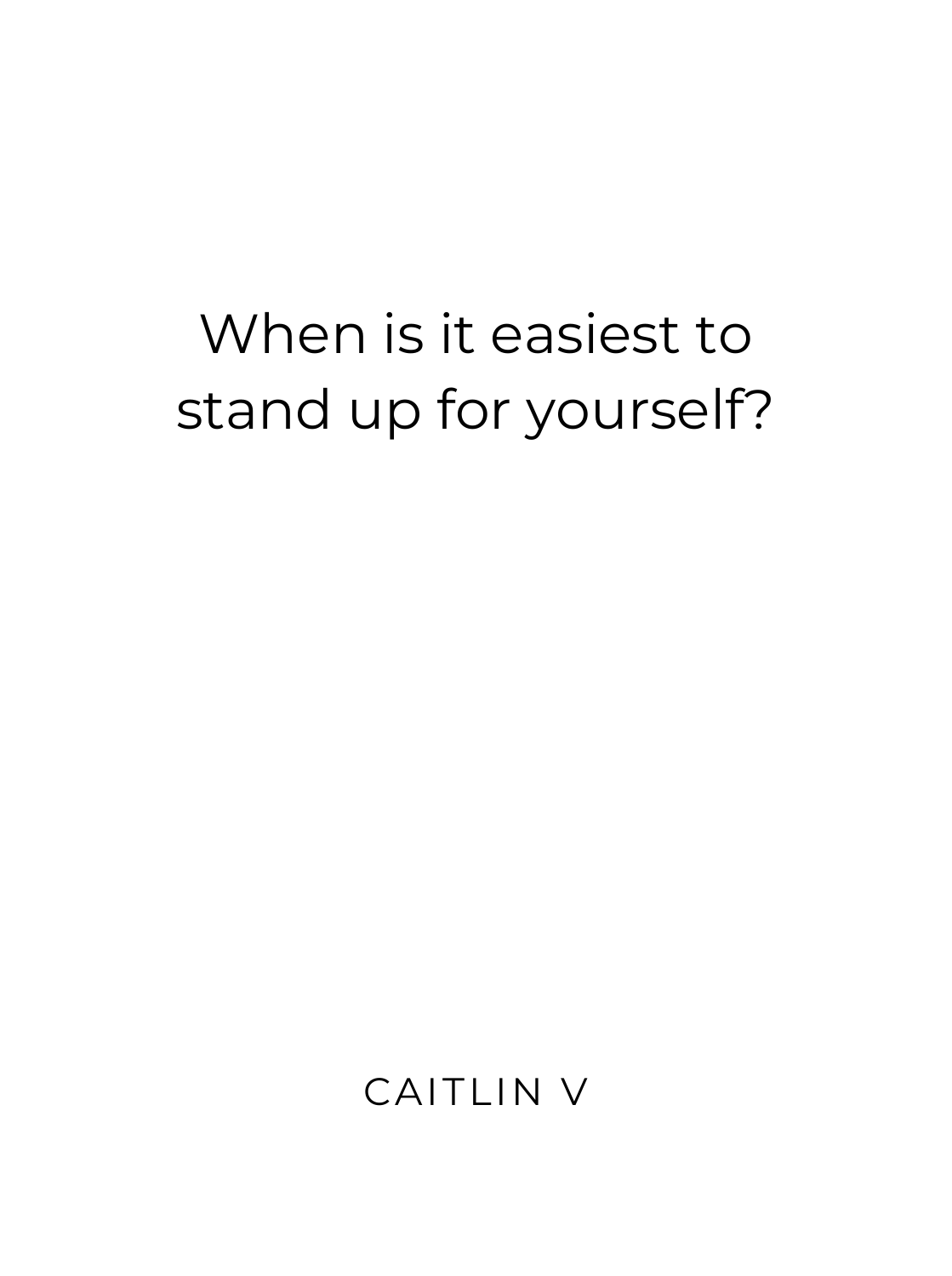### What are your thoughts on threesomes?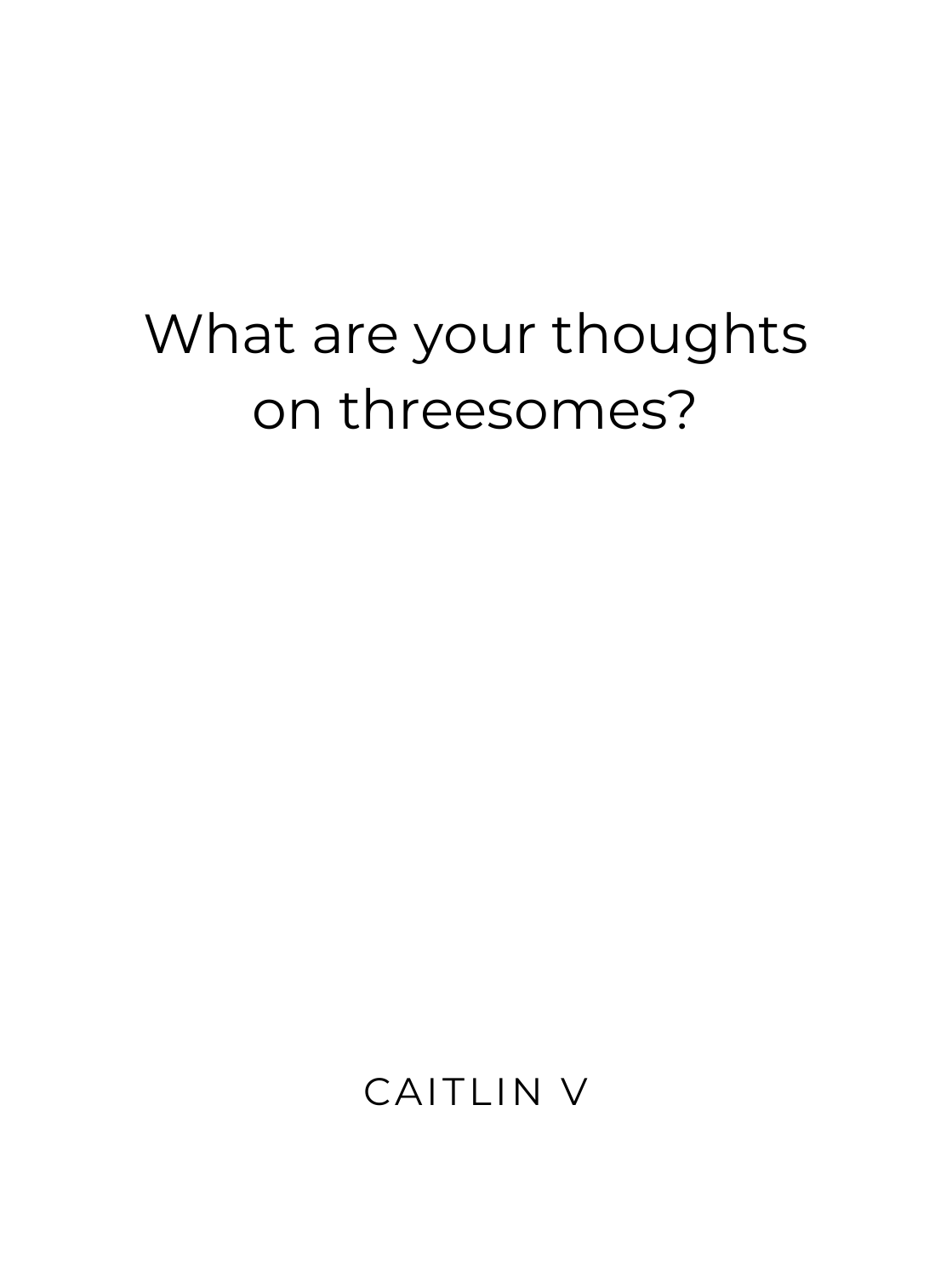### Are you more likely to take a risk or play it safe?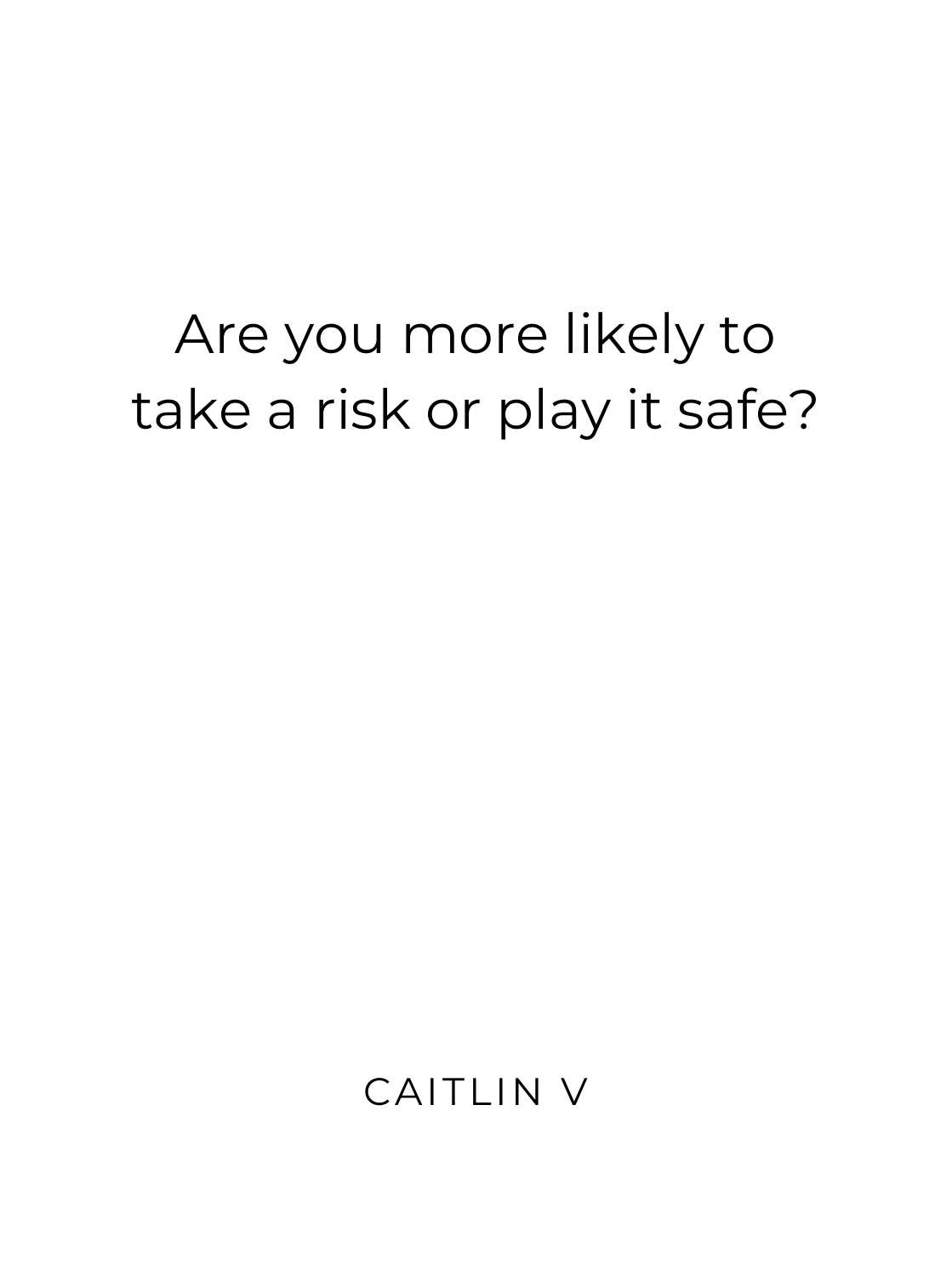# How do you feel about our text message communication?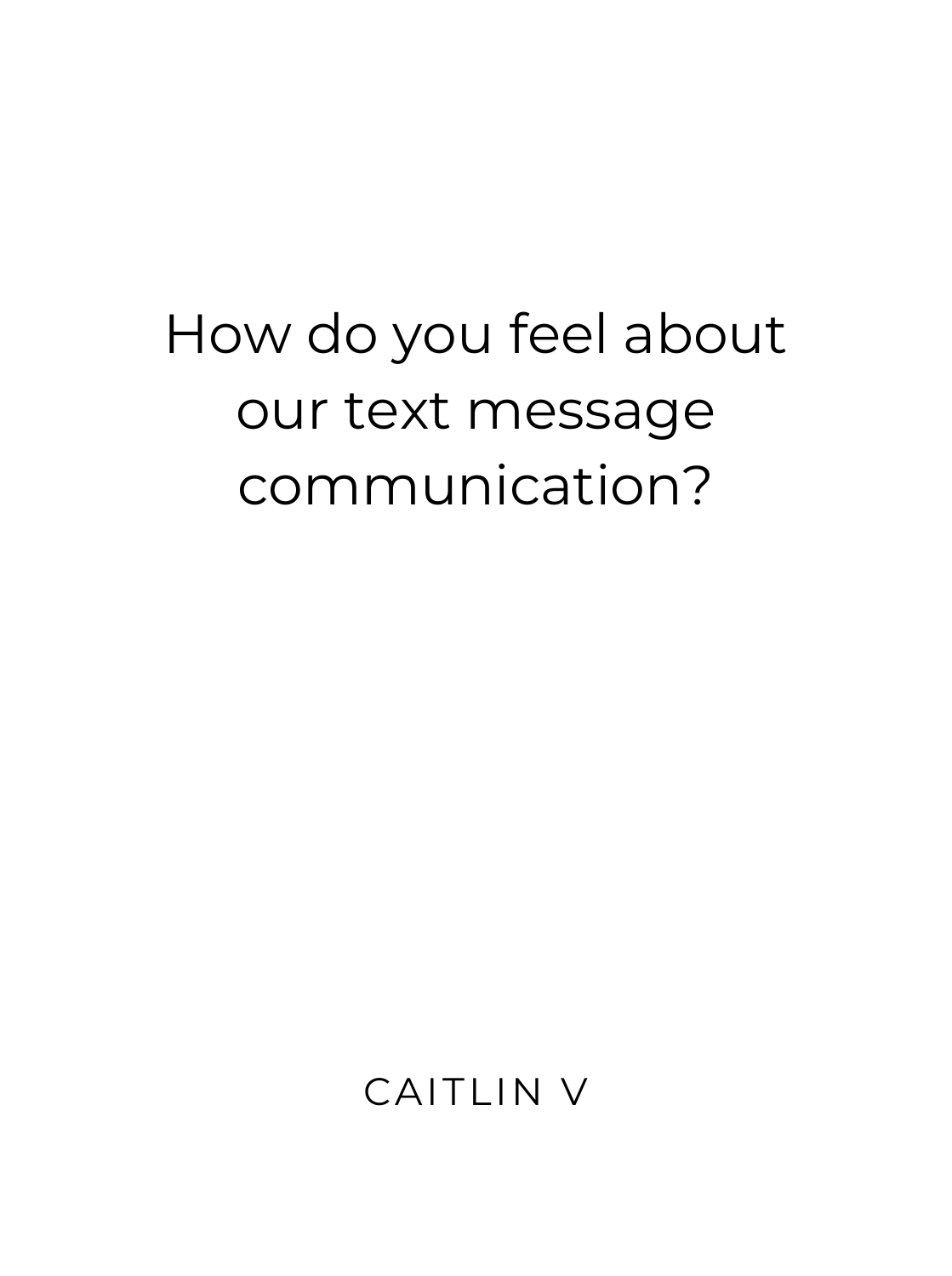#### How do you define love?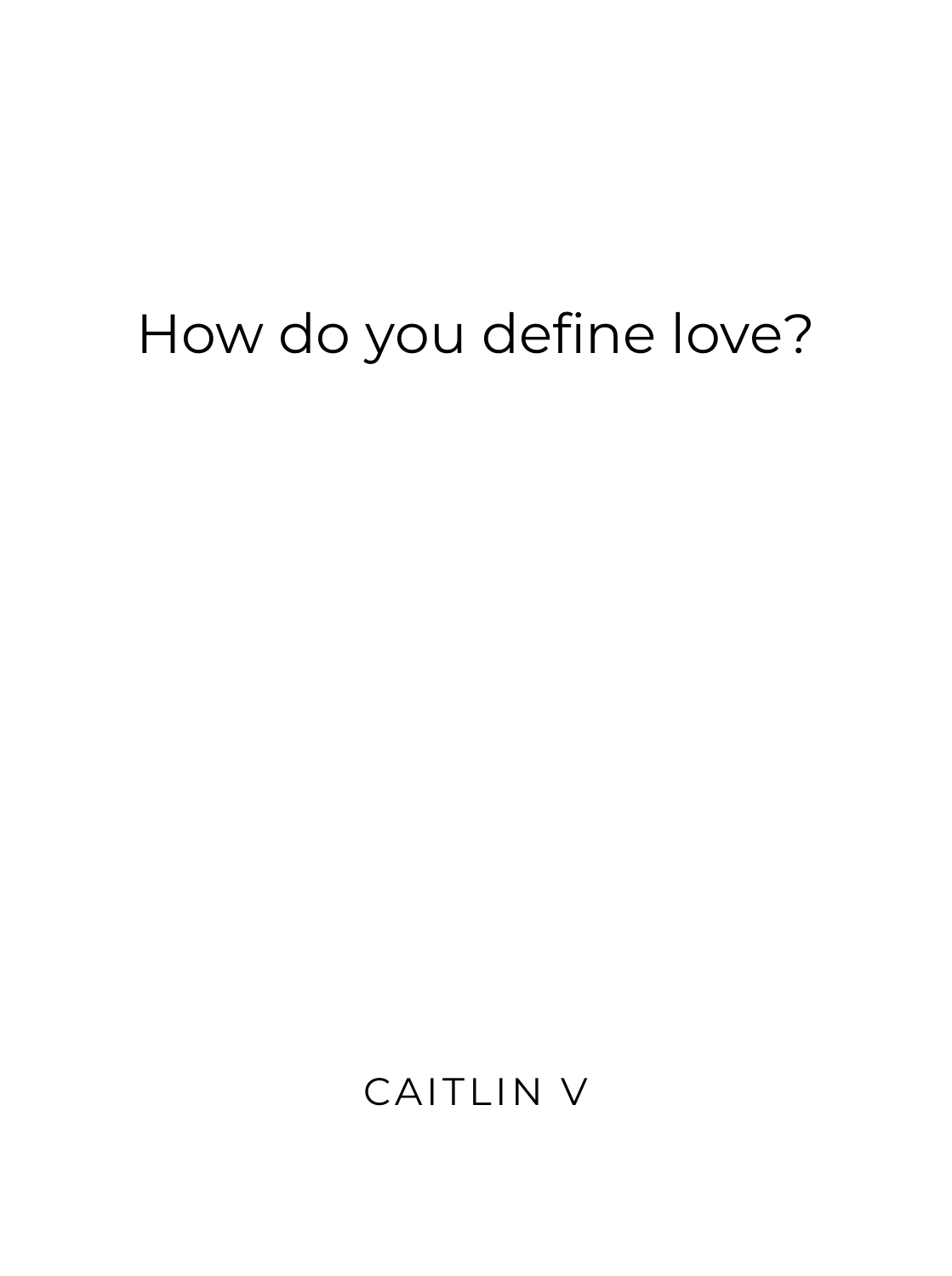#### How do you define sex?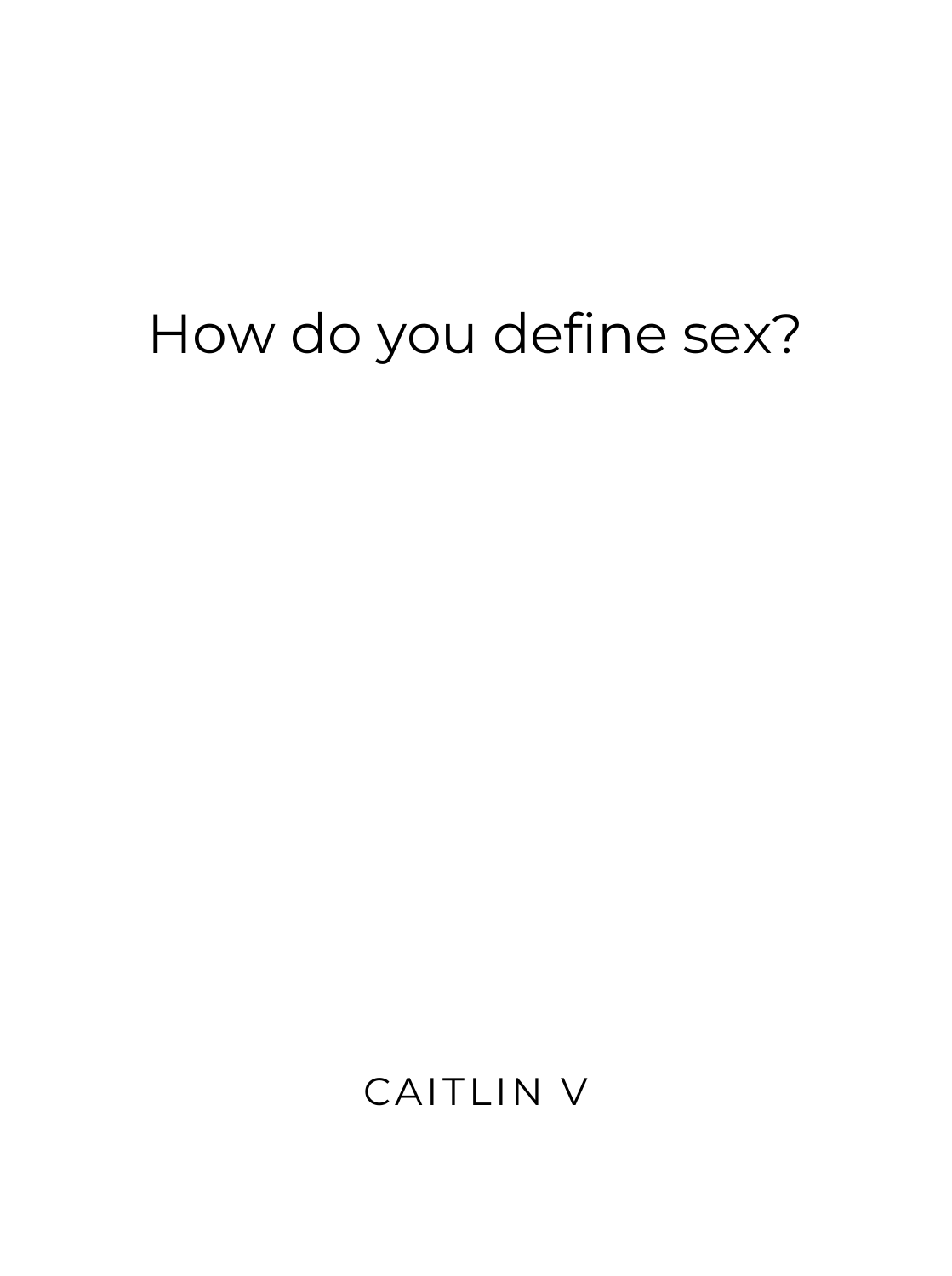## How do you feel about birthdays?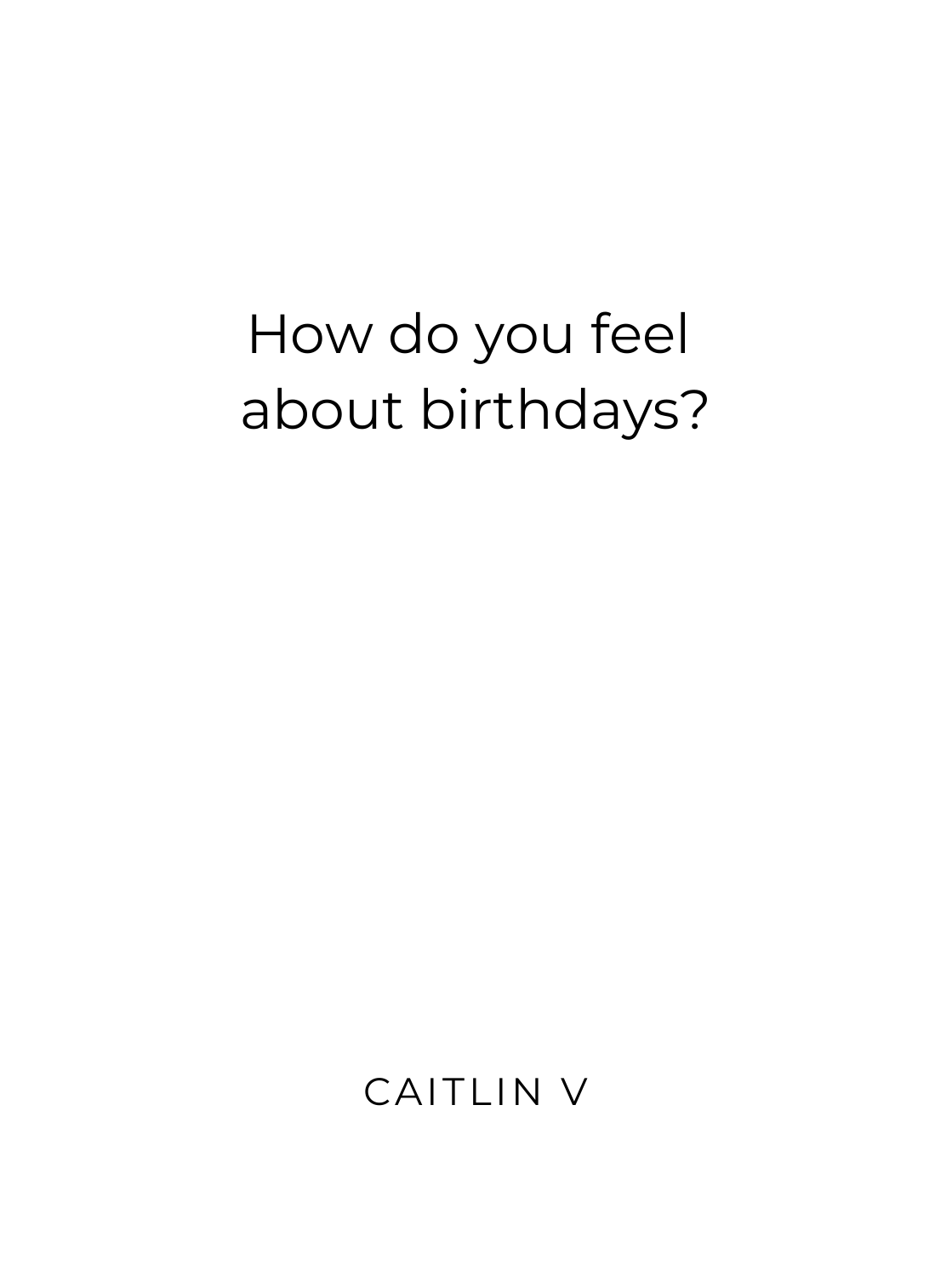### How do you pass time on a road trip?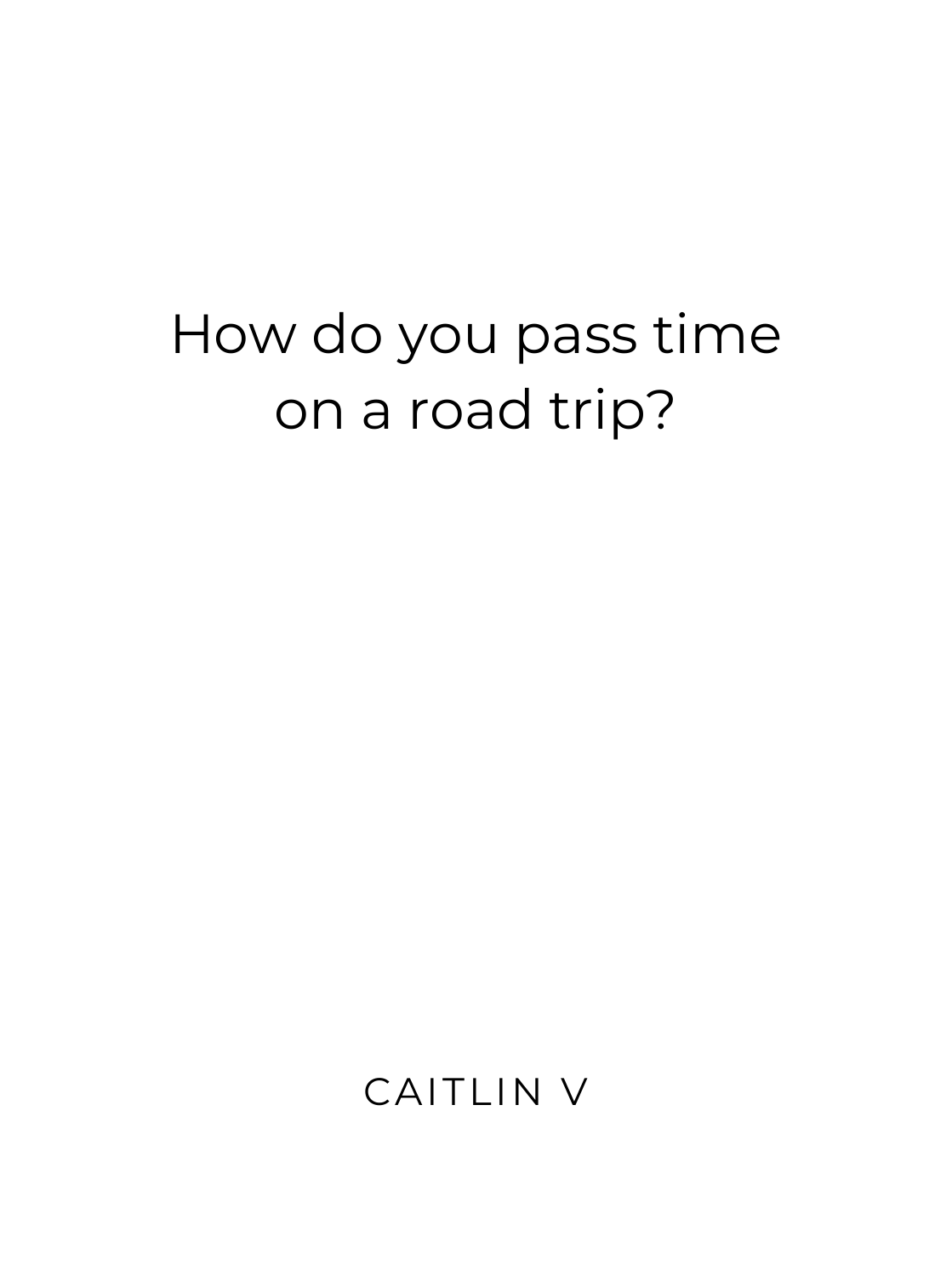# If you could have a second career, what would it be?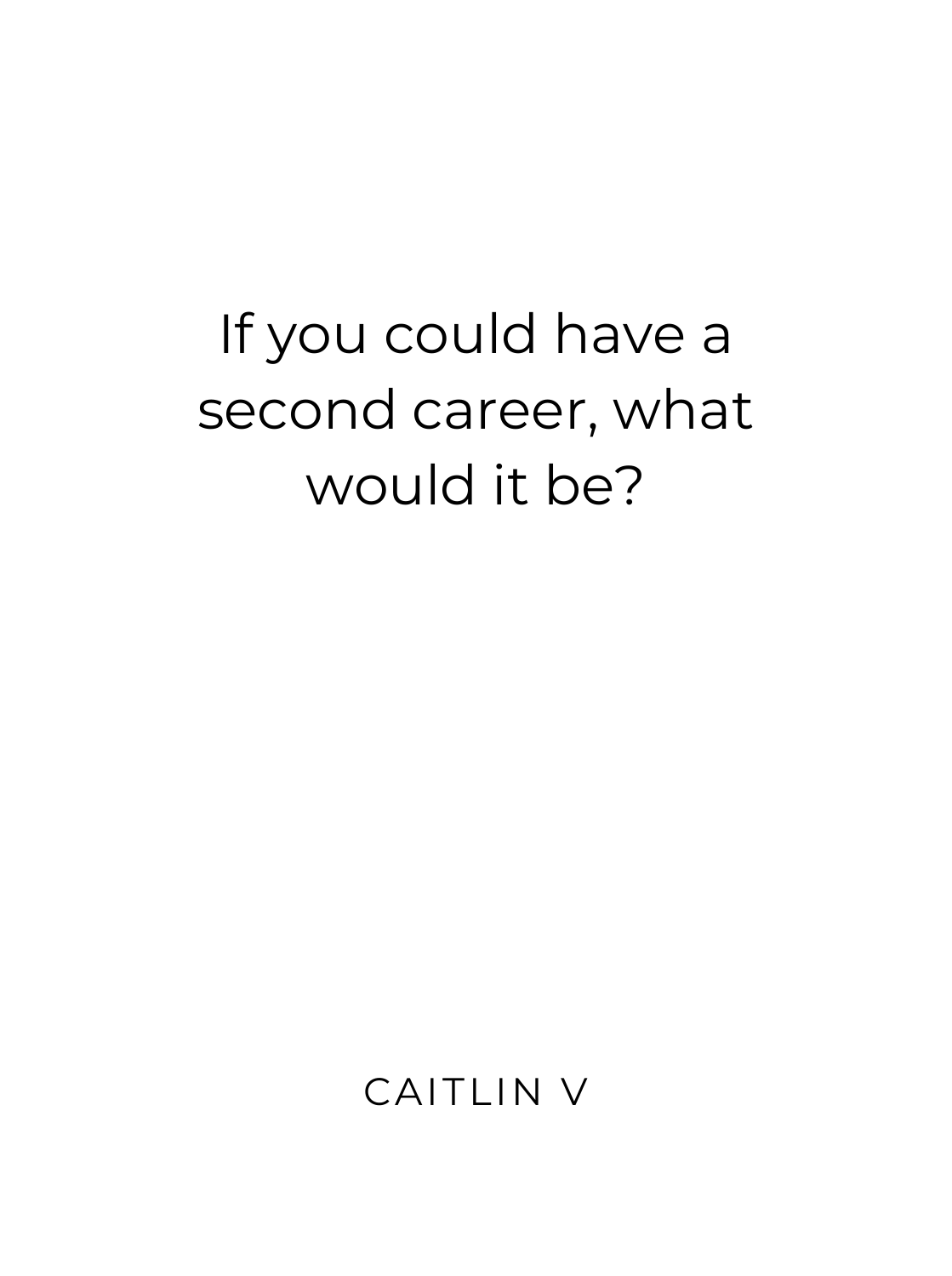If you could have dinner with anyone past or present, who would it be?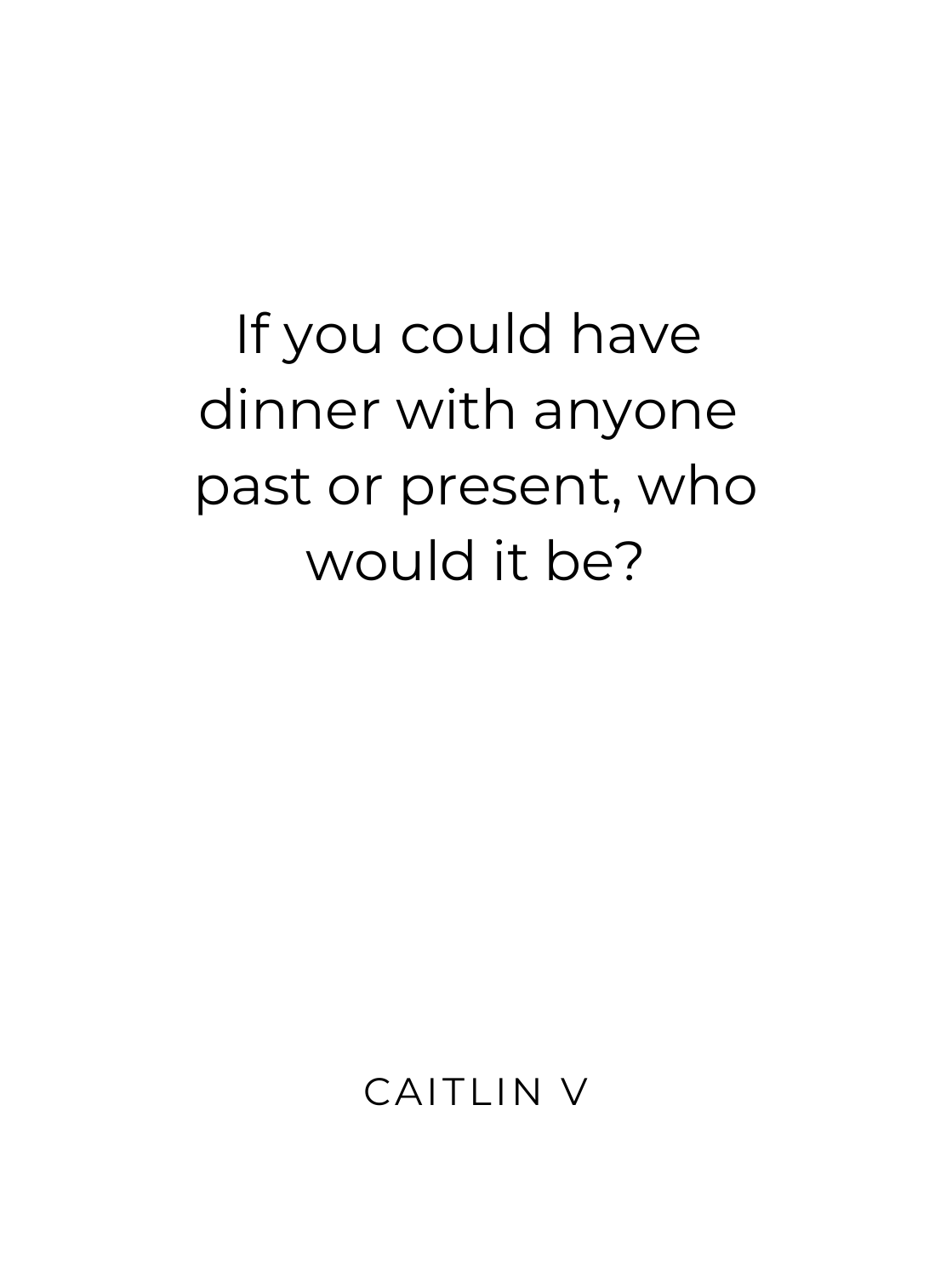# If you had a full day to yourself with no obligations, what would you do?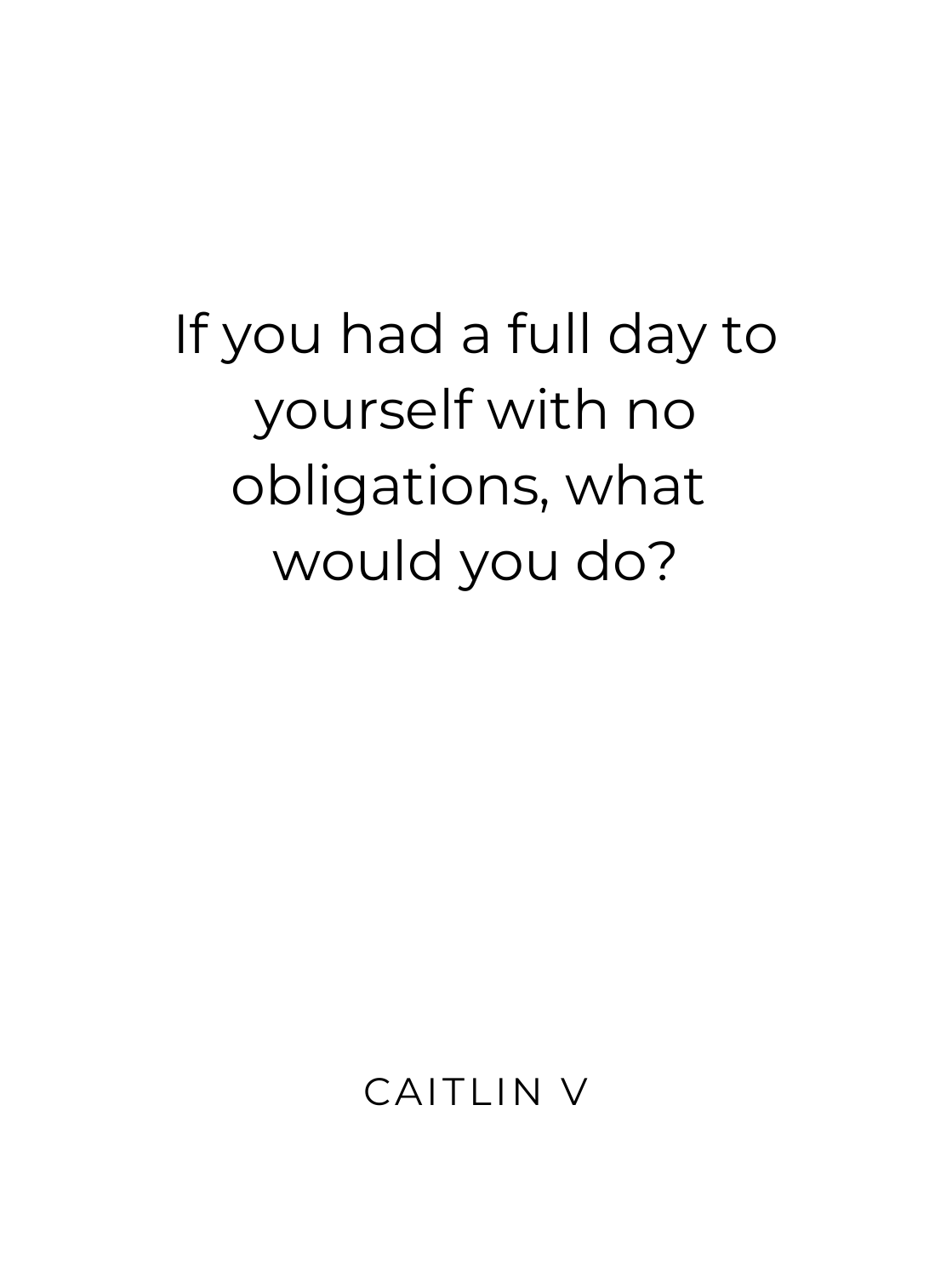If you had one million dollars to donate, where would you donate to?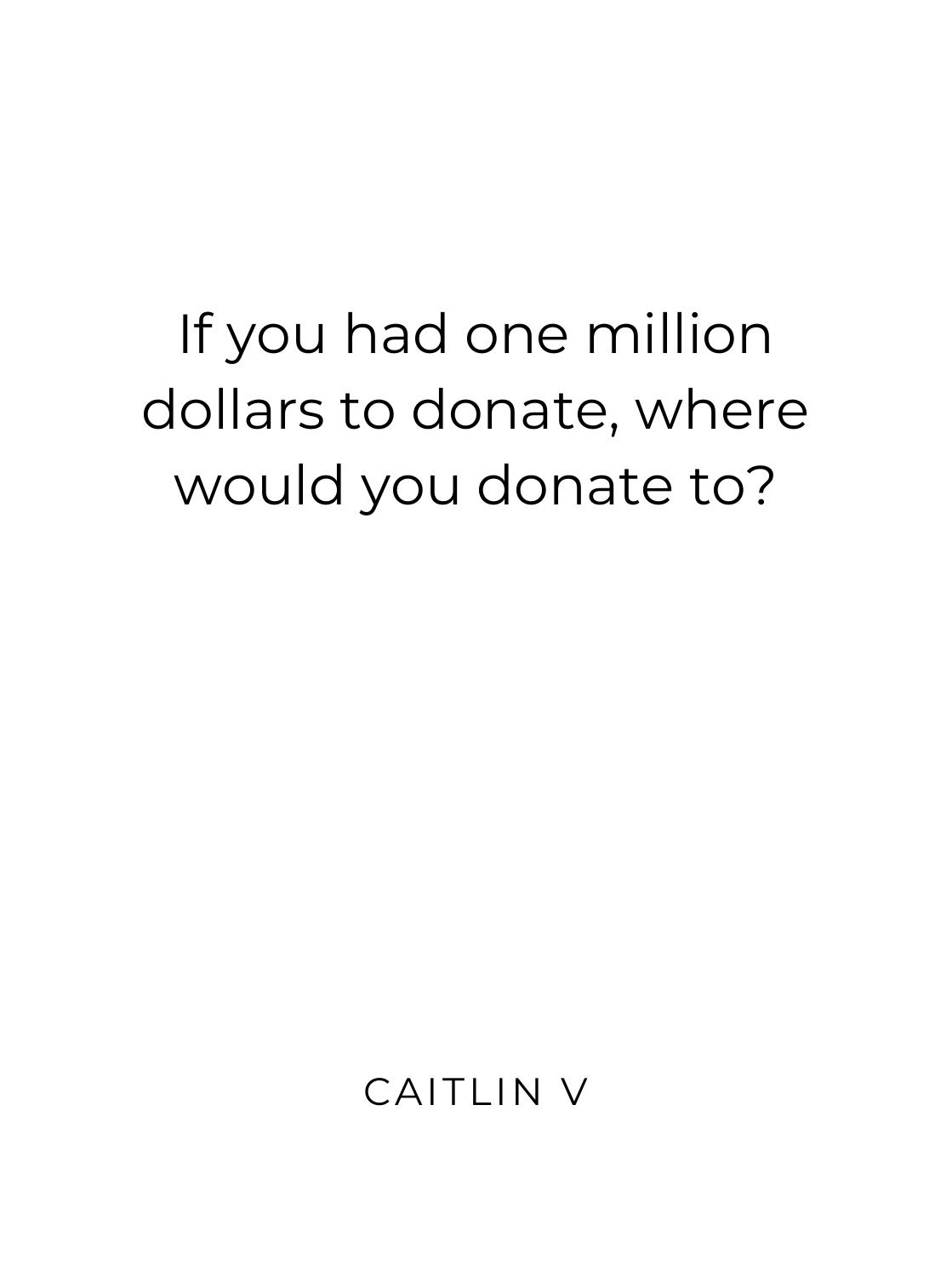If you were given a billboard to put any message on, what would you have it say?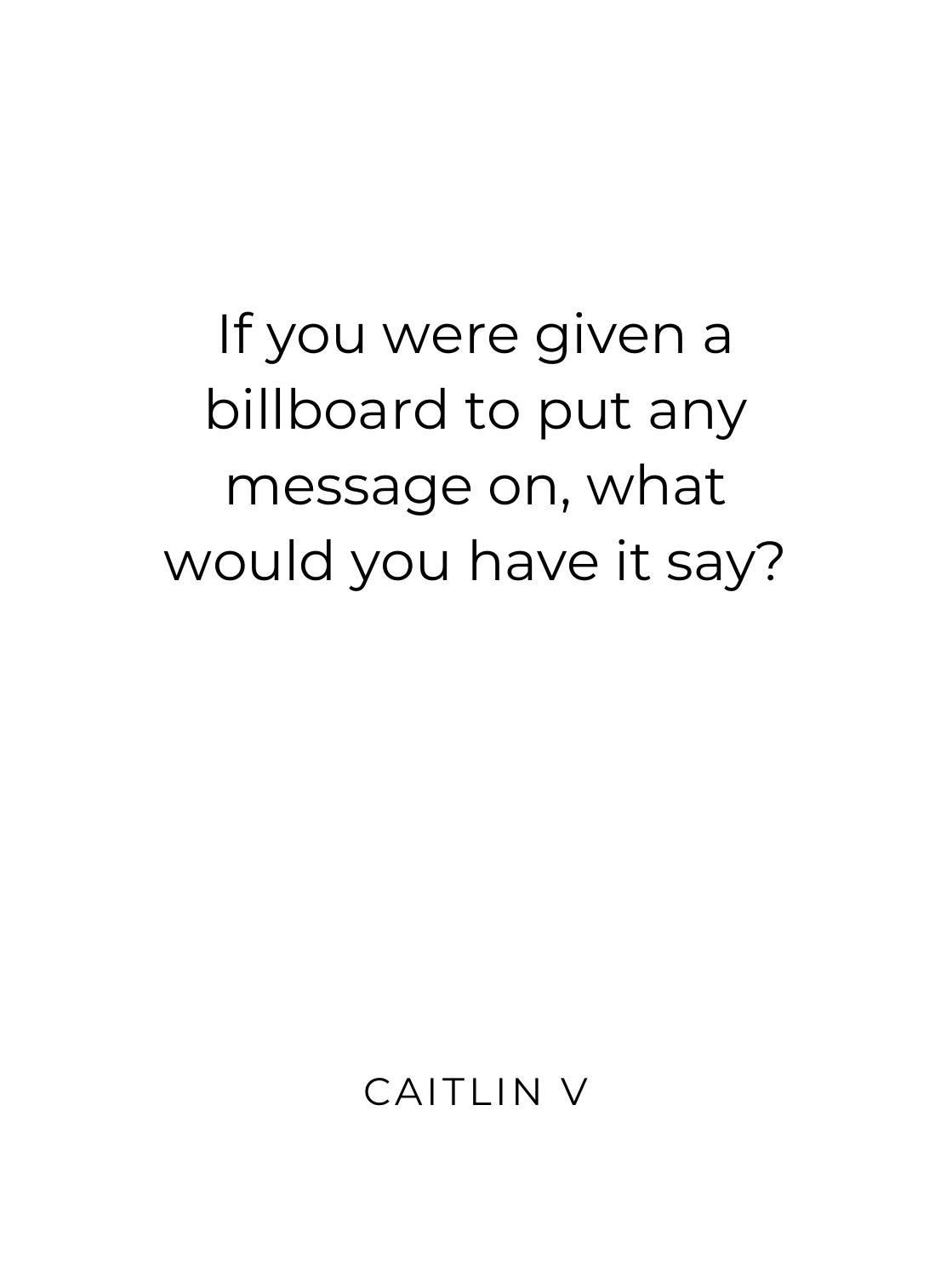#### In what ways am I still a mystery?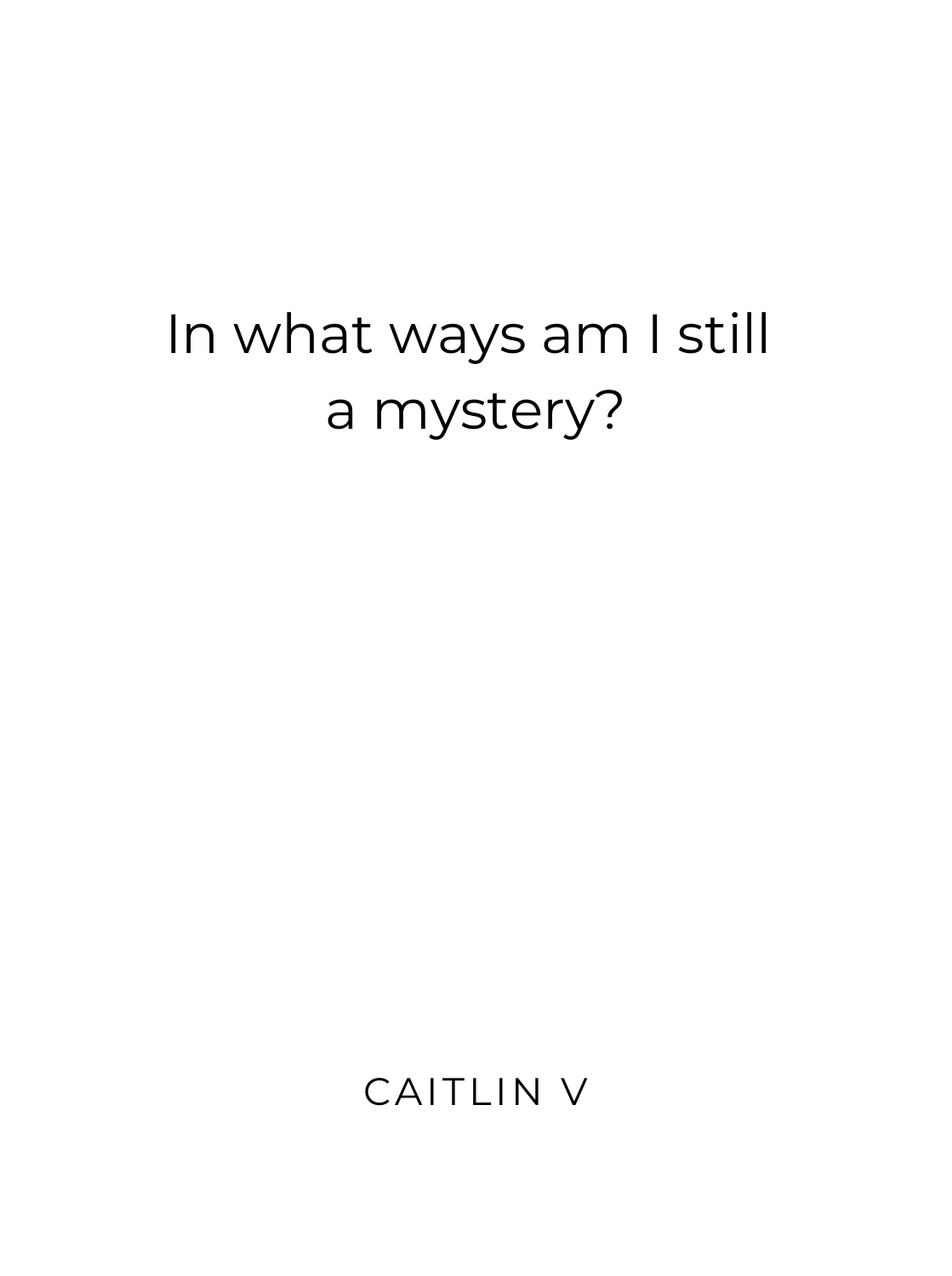## Is it easier for you to give or receive?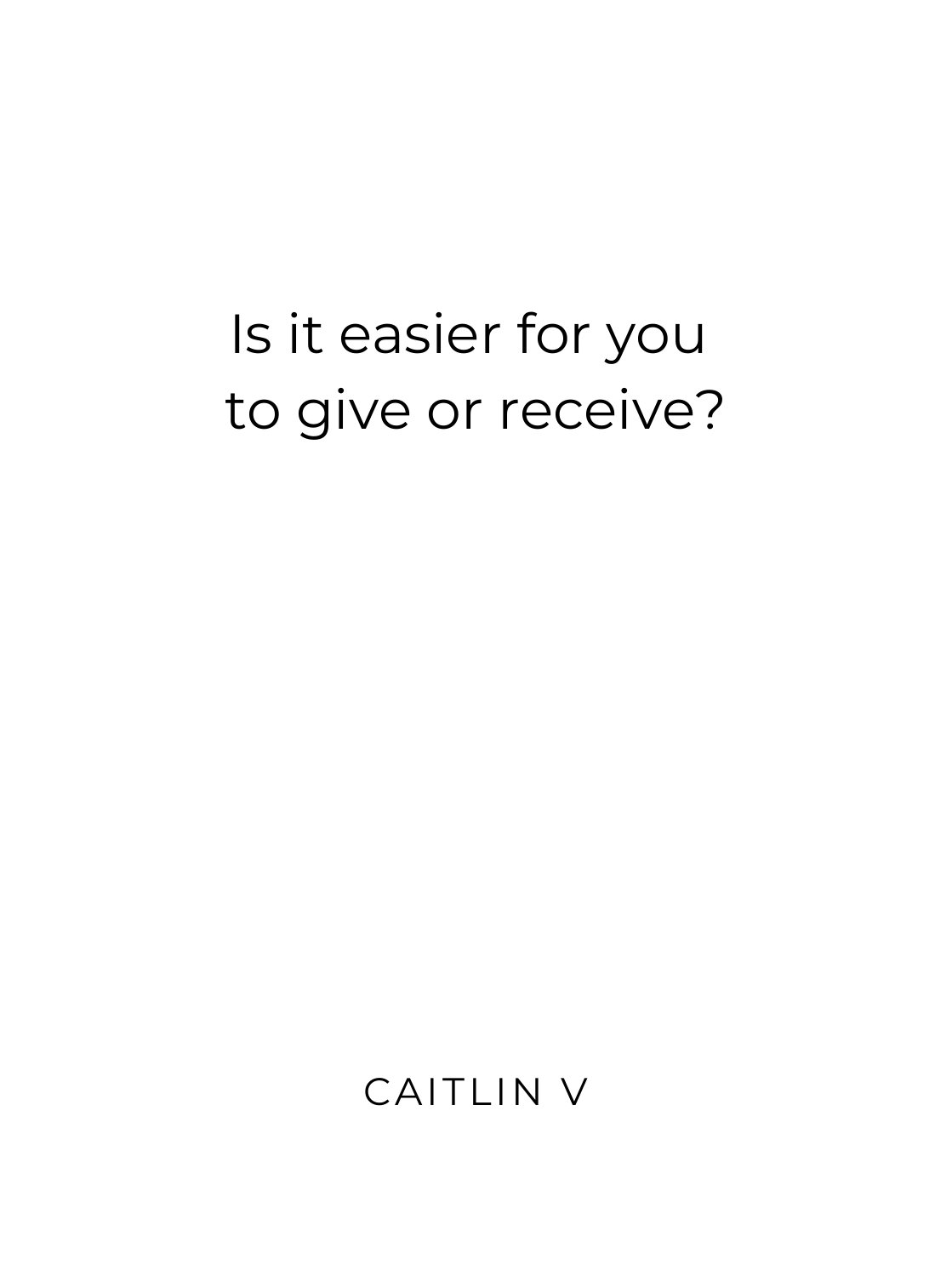#### Math or science?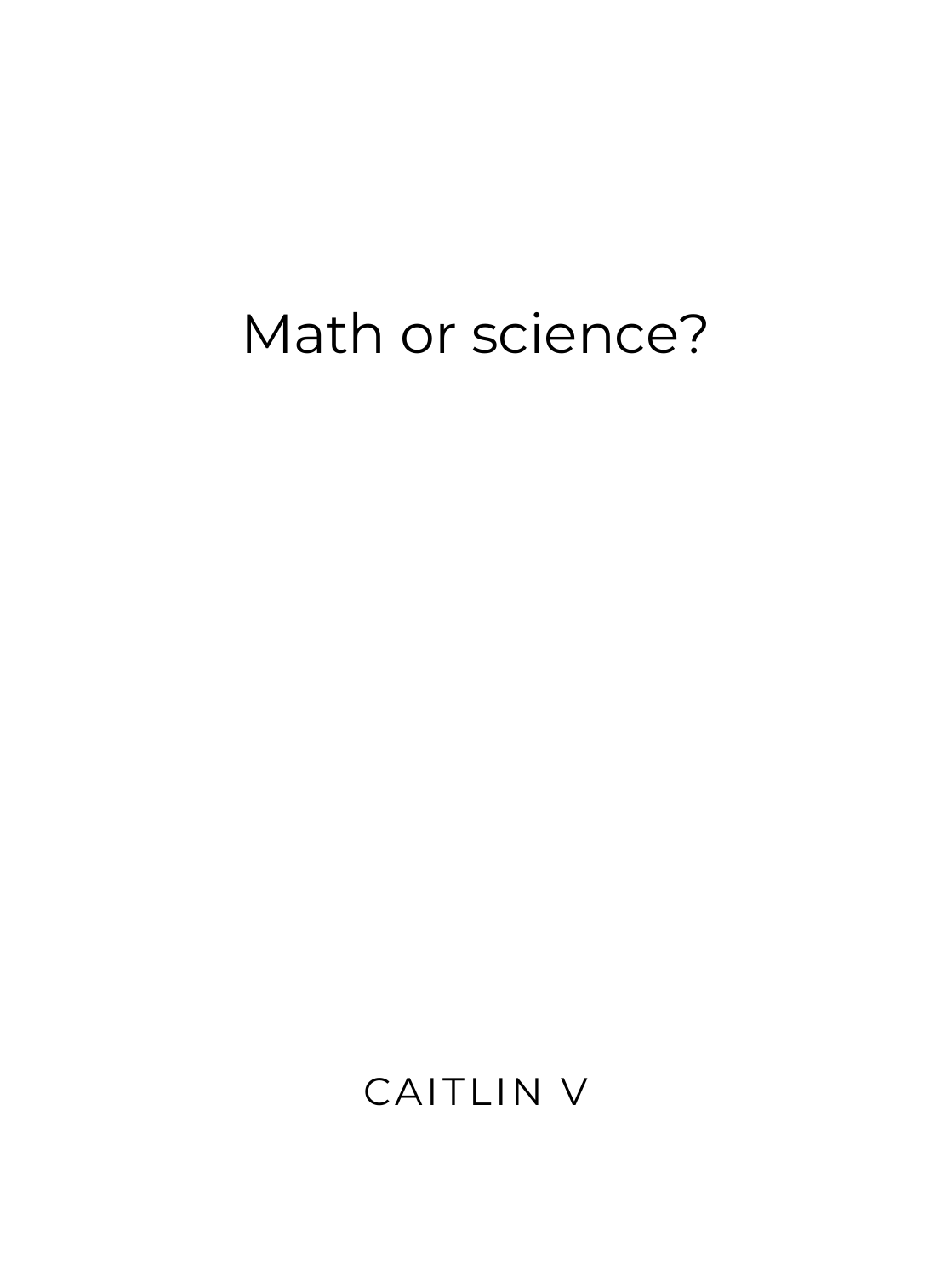#### Sunrise or sunset?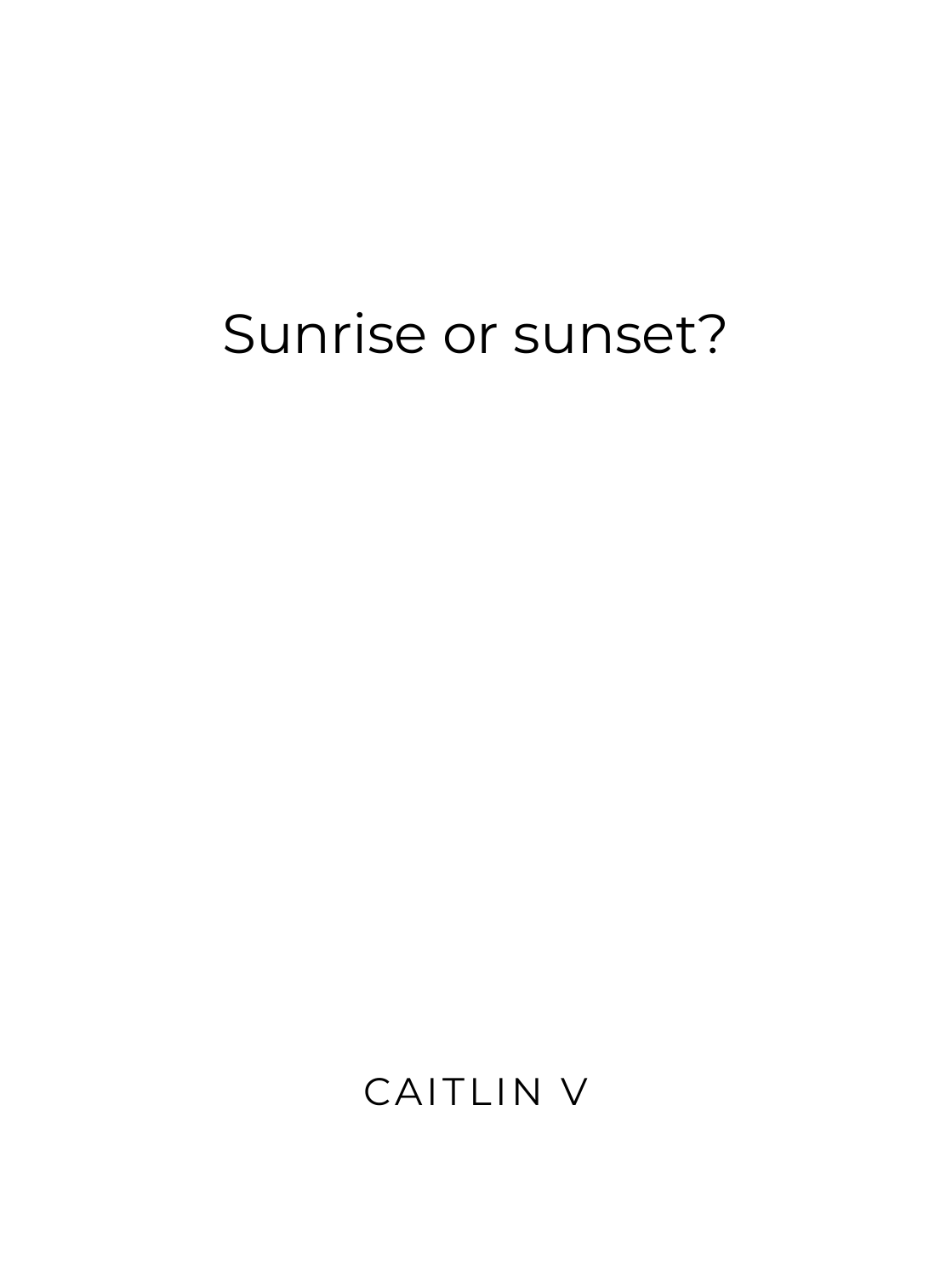# Tell me about a failure that helped your grow.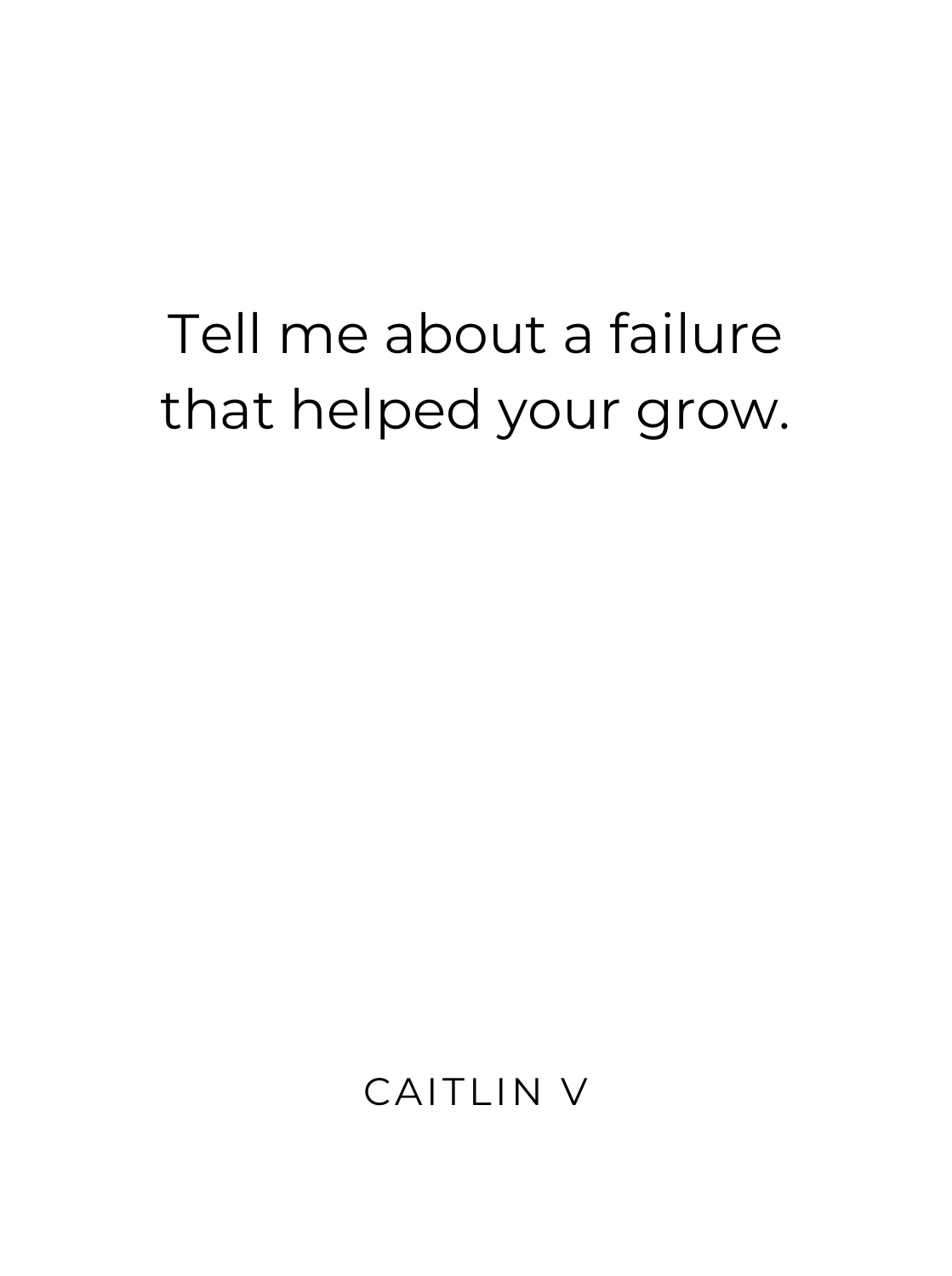# Tell me about your childhood role model or hero.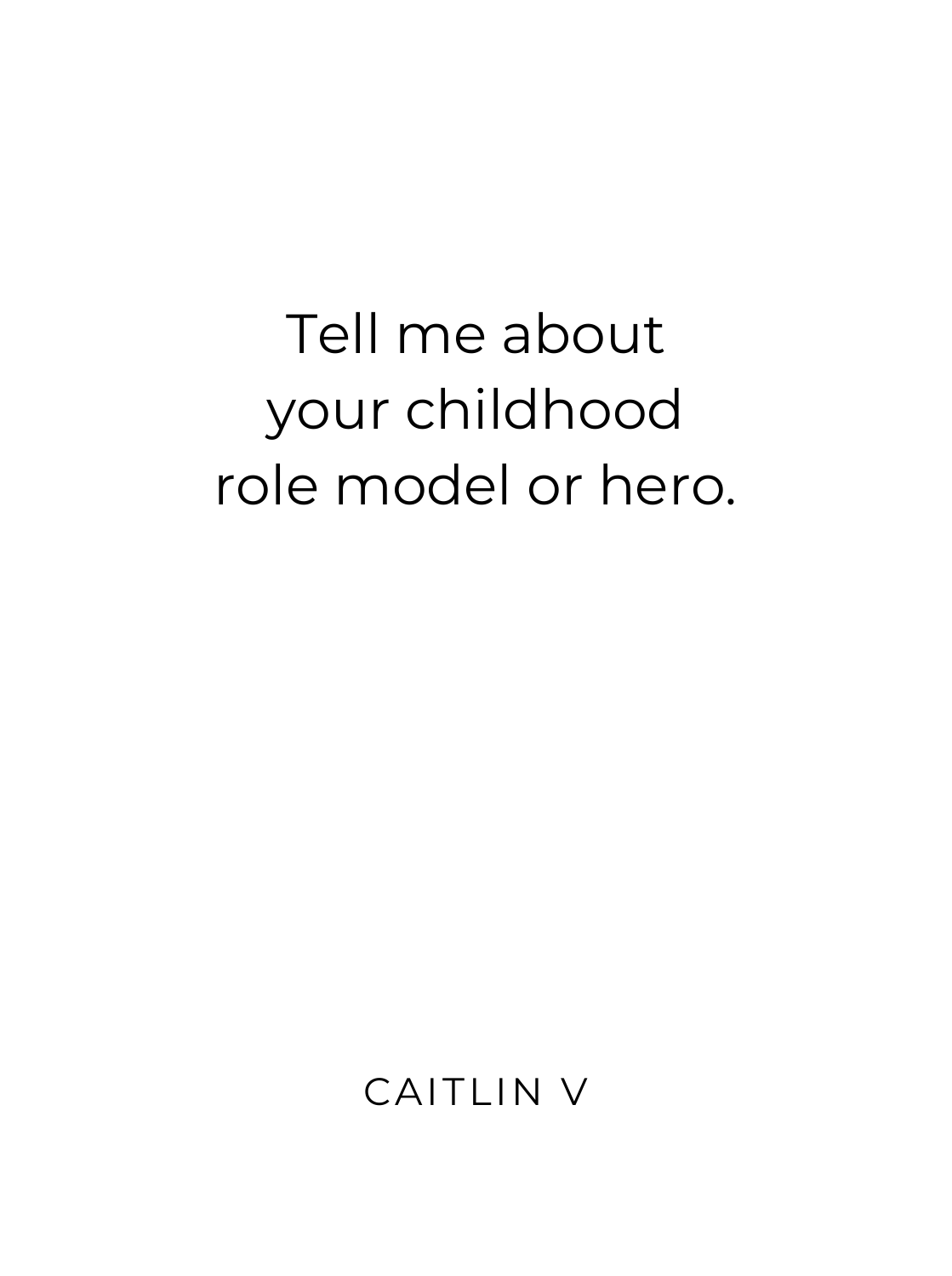## Tell me about your first concert.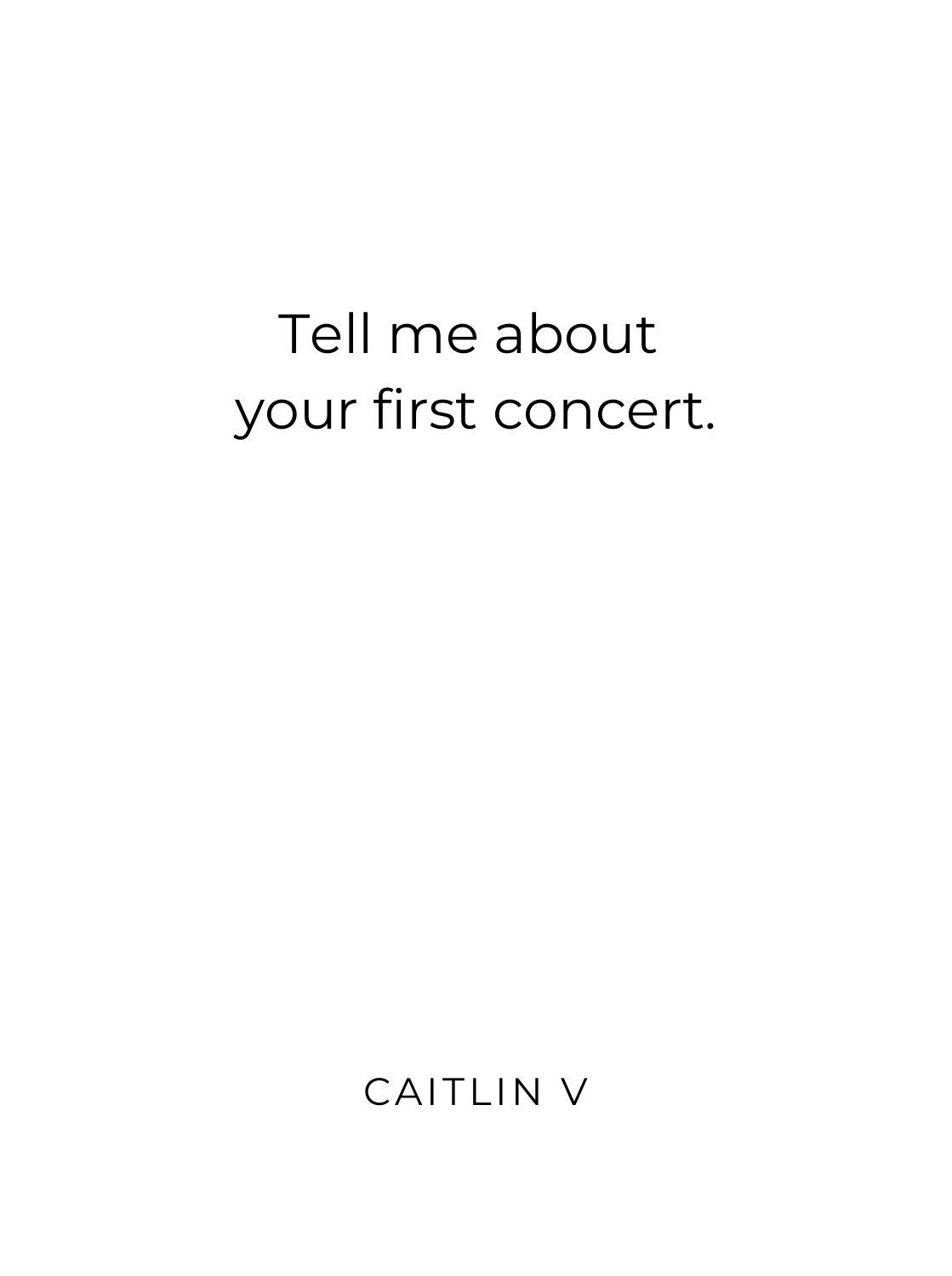# What animal are you most like?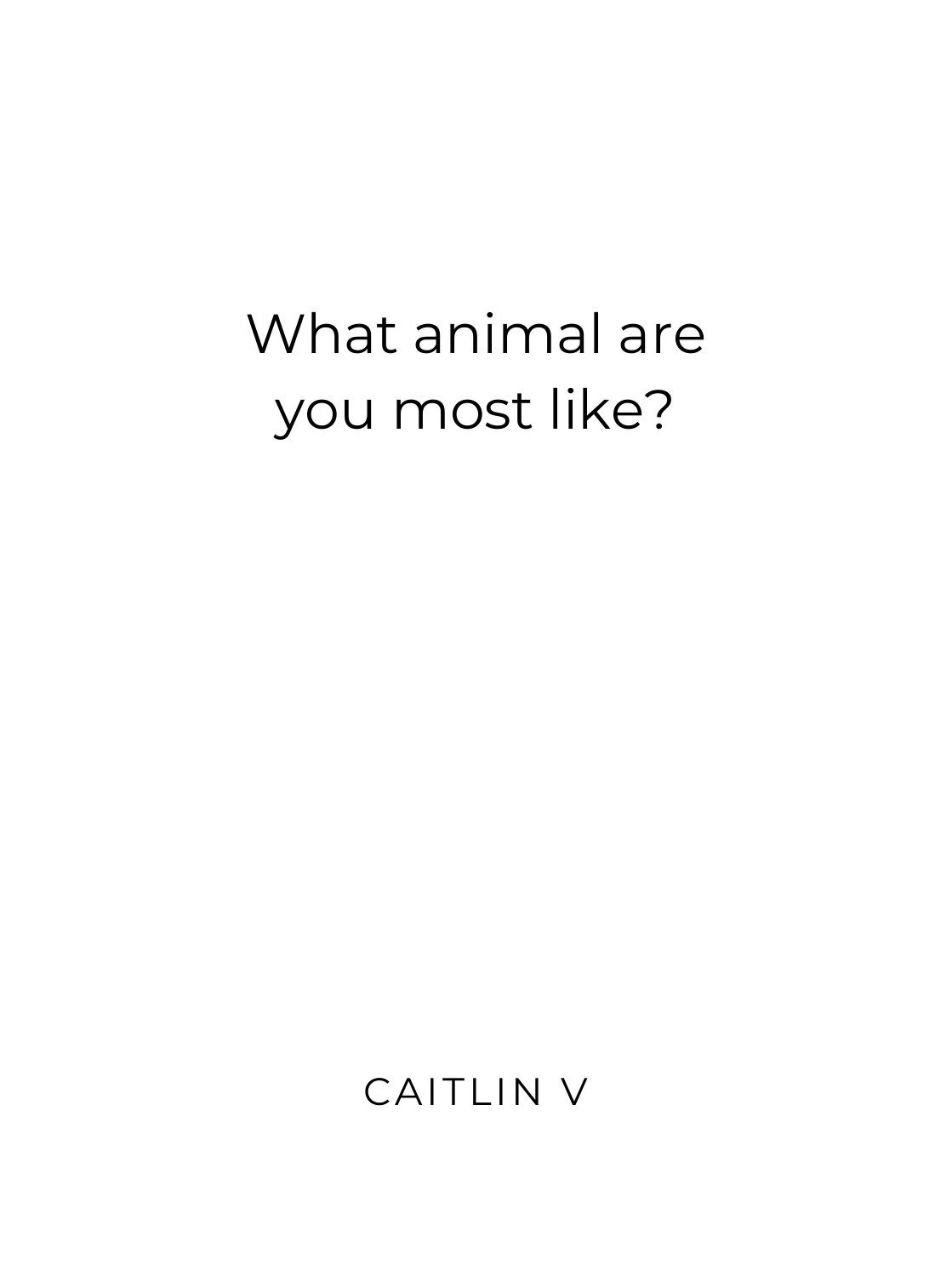What are some of the ways that I most delighted you when we first met?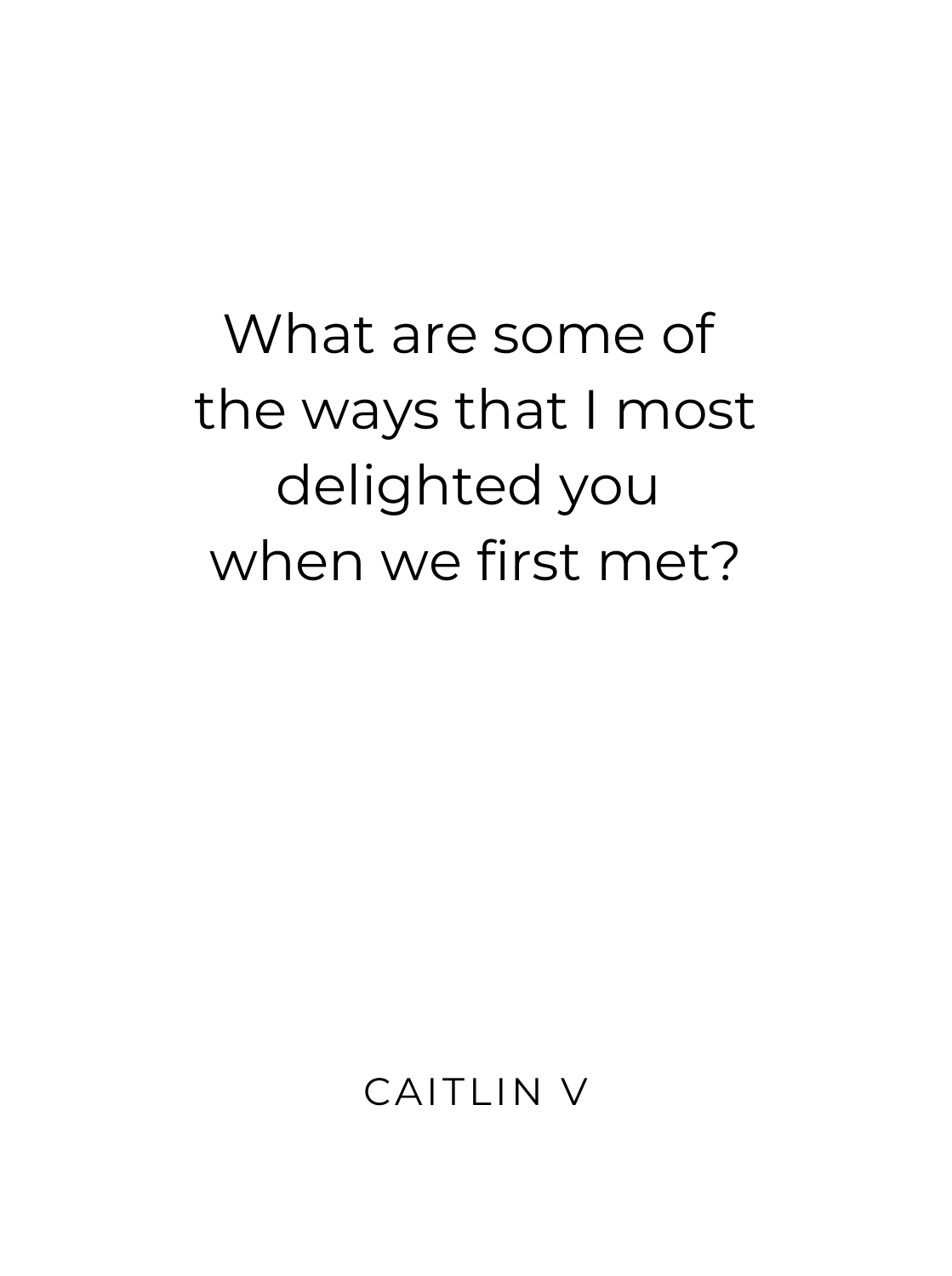#### What do you wish you could fast track in life?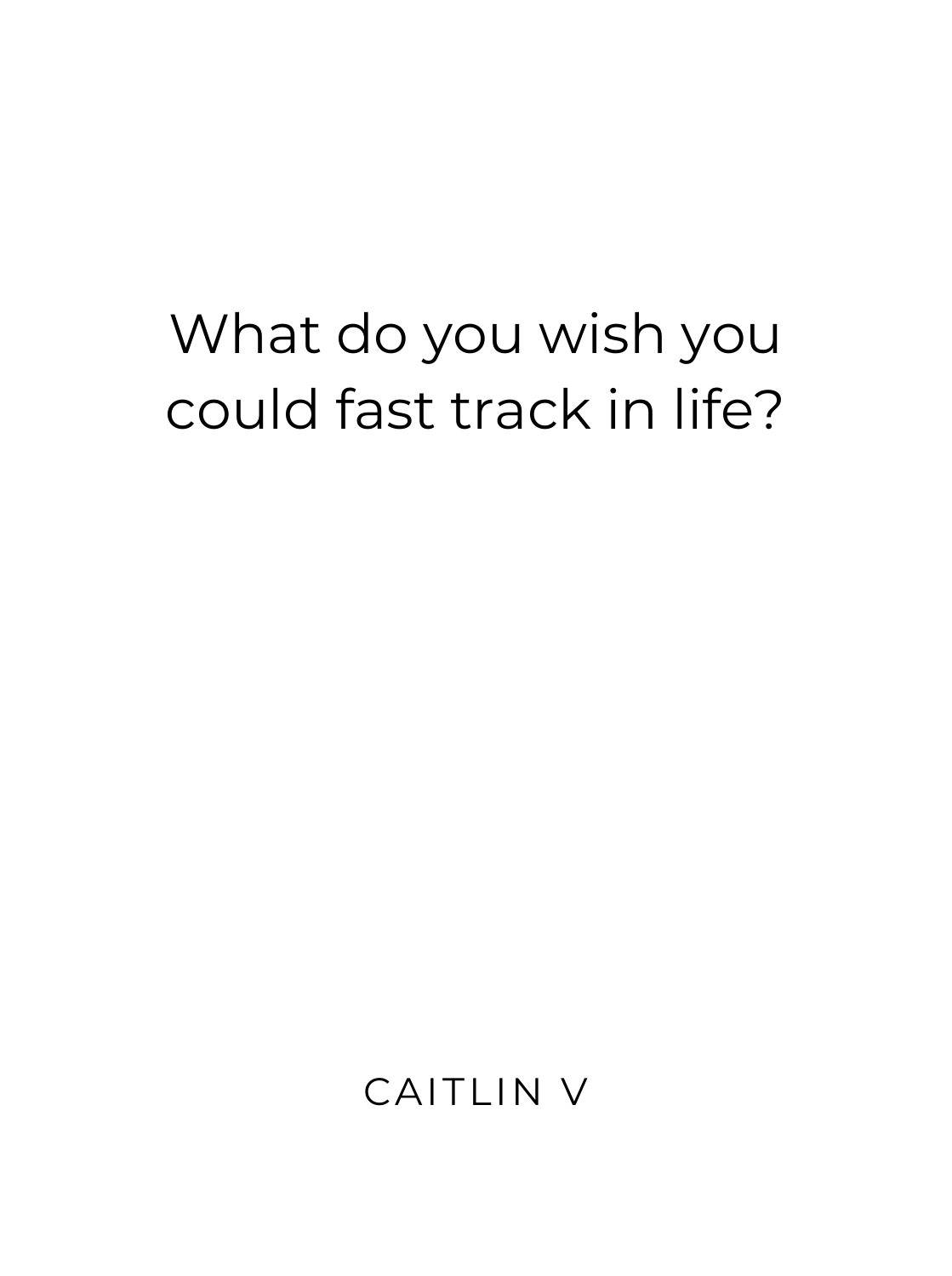### What is one holiday you would like to get rid of?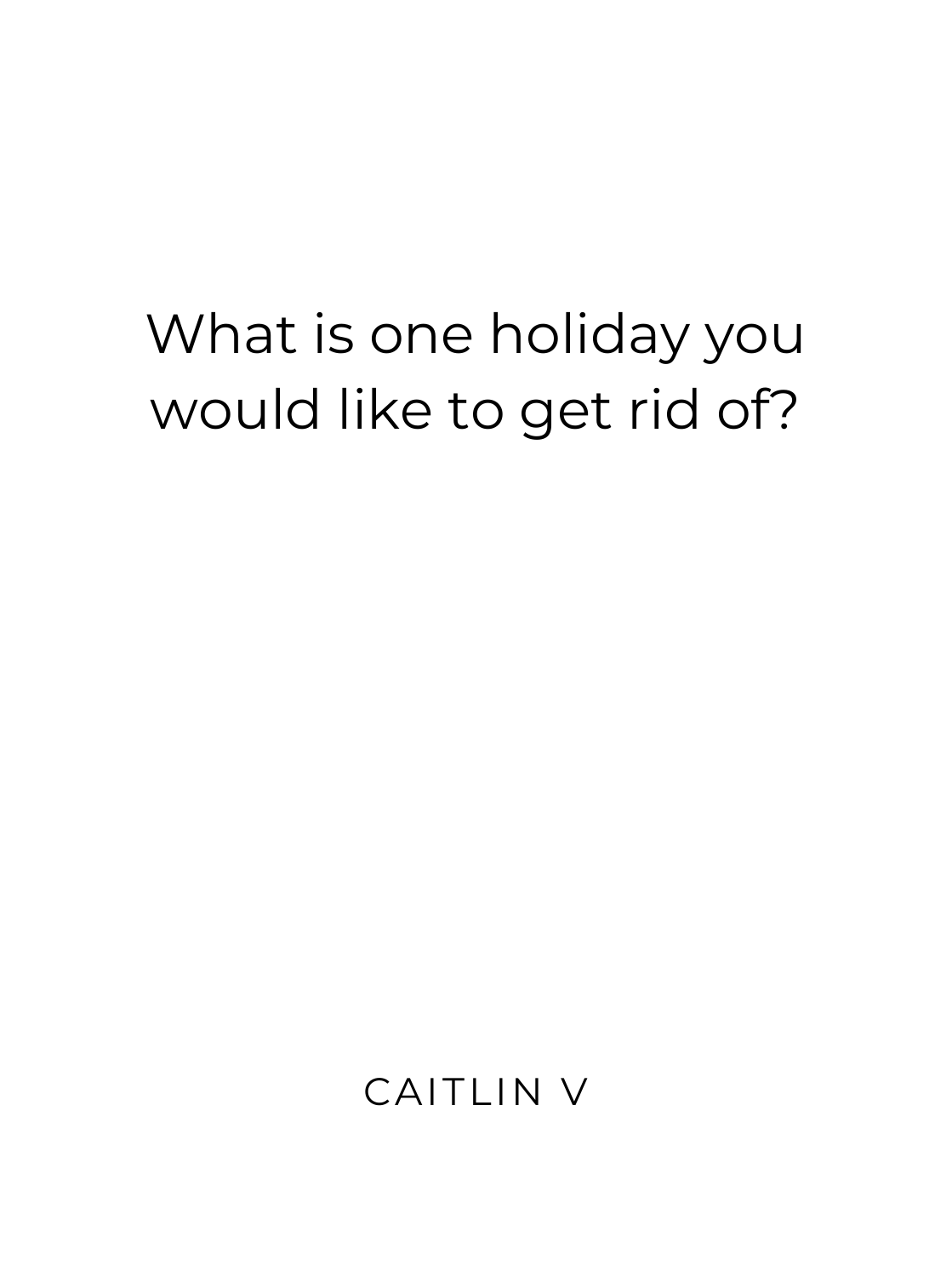## What is one invention that the world needs?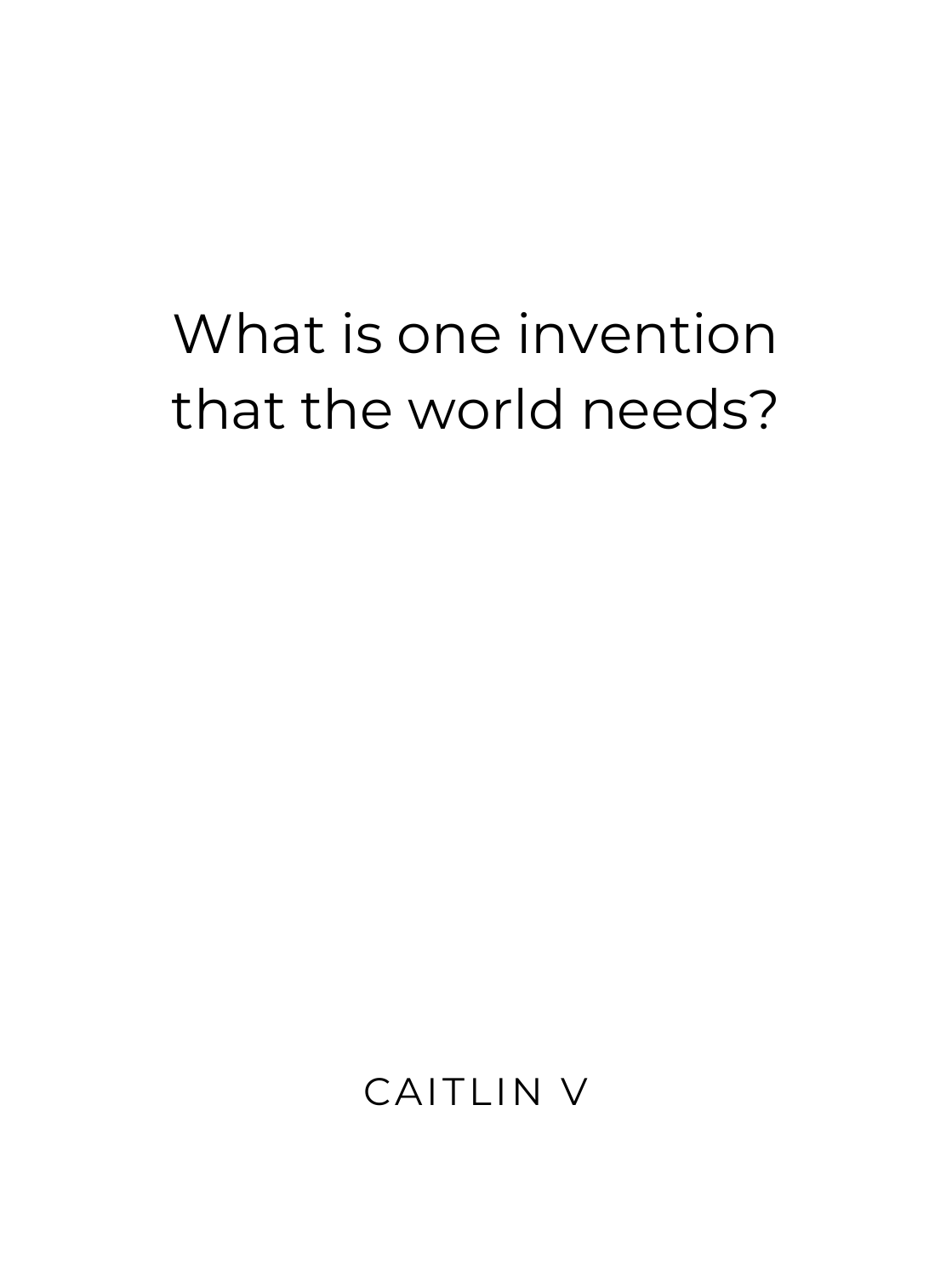# What is something about me that inspires you?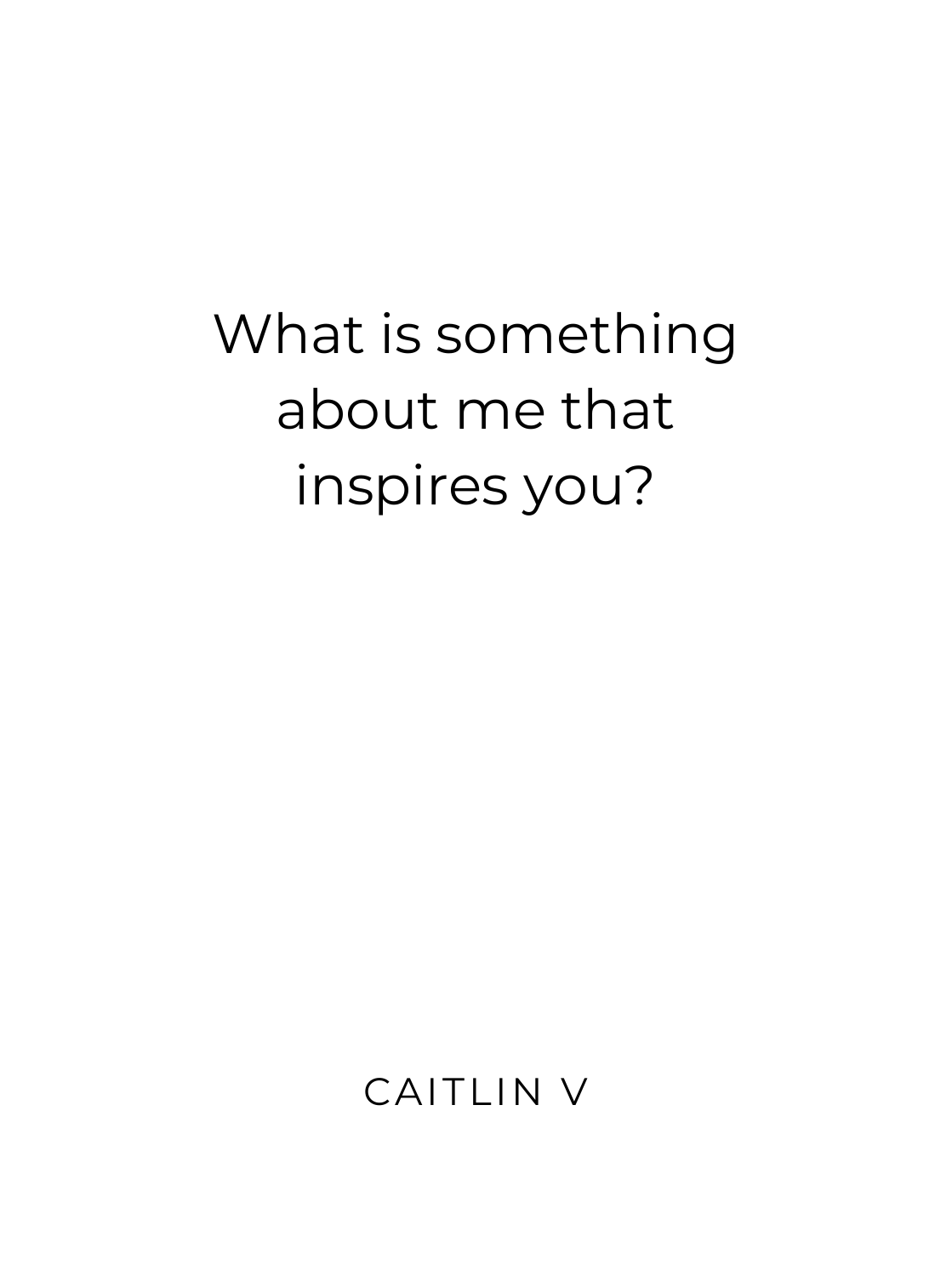#### What was the last great concert you went to?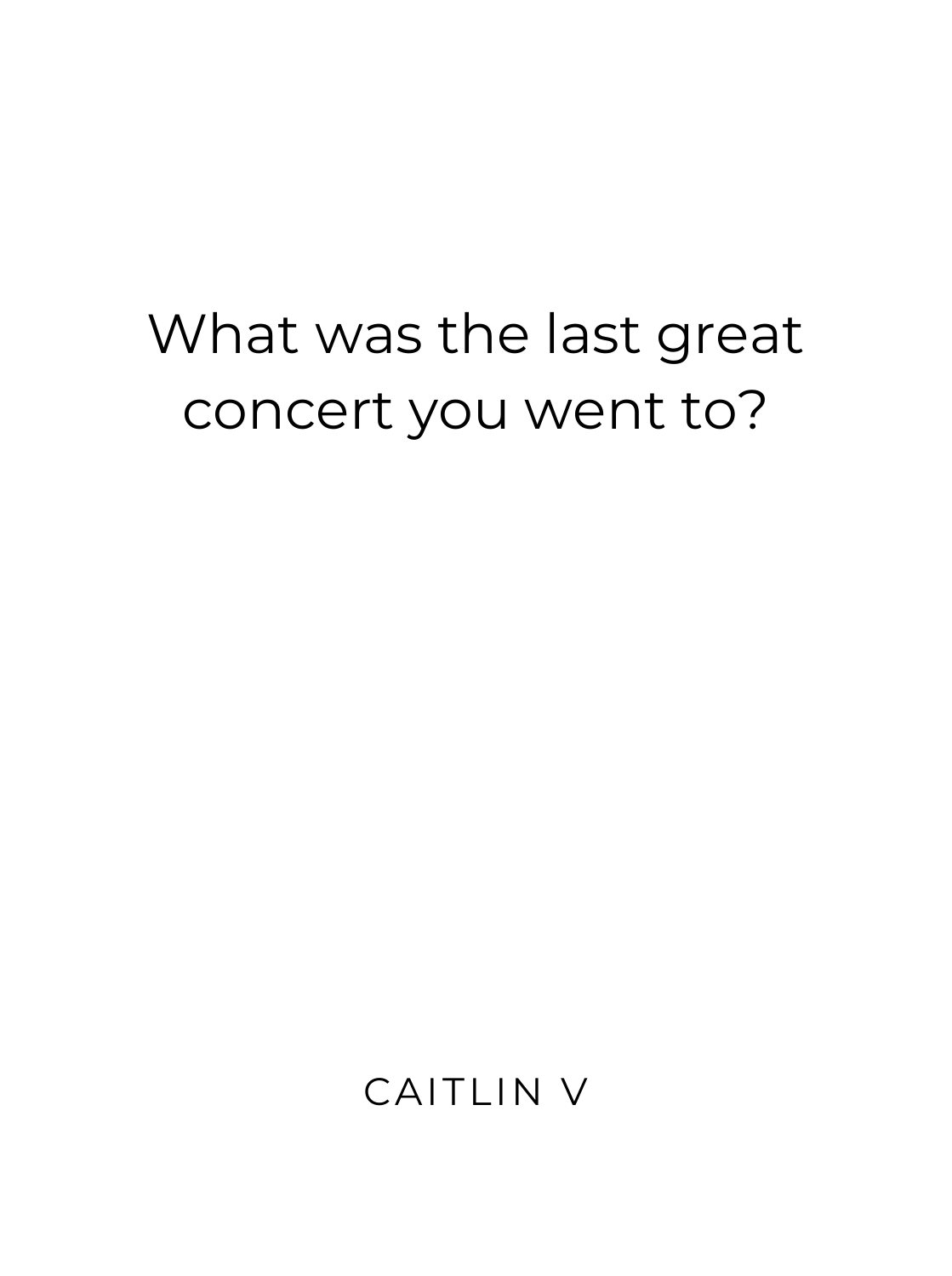# What is the thing you love most about yourself?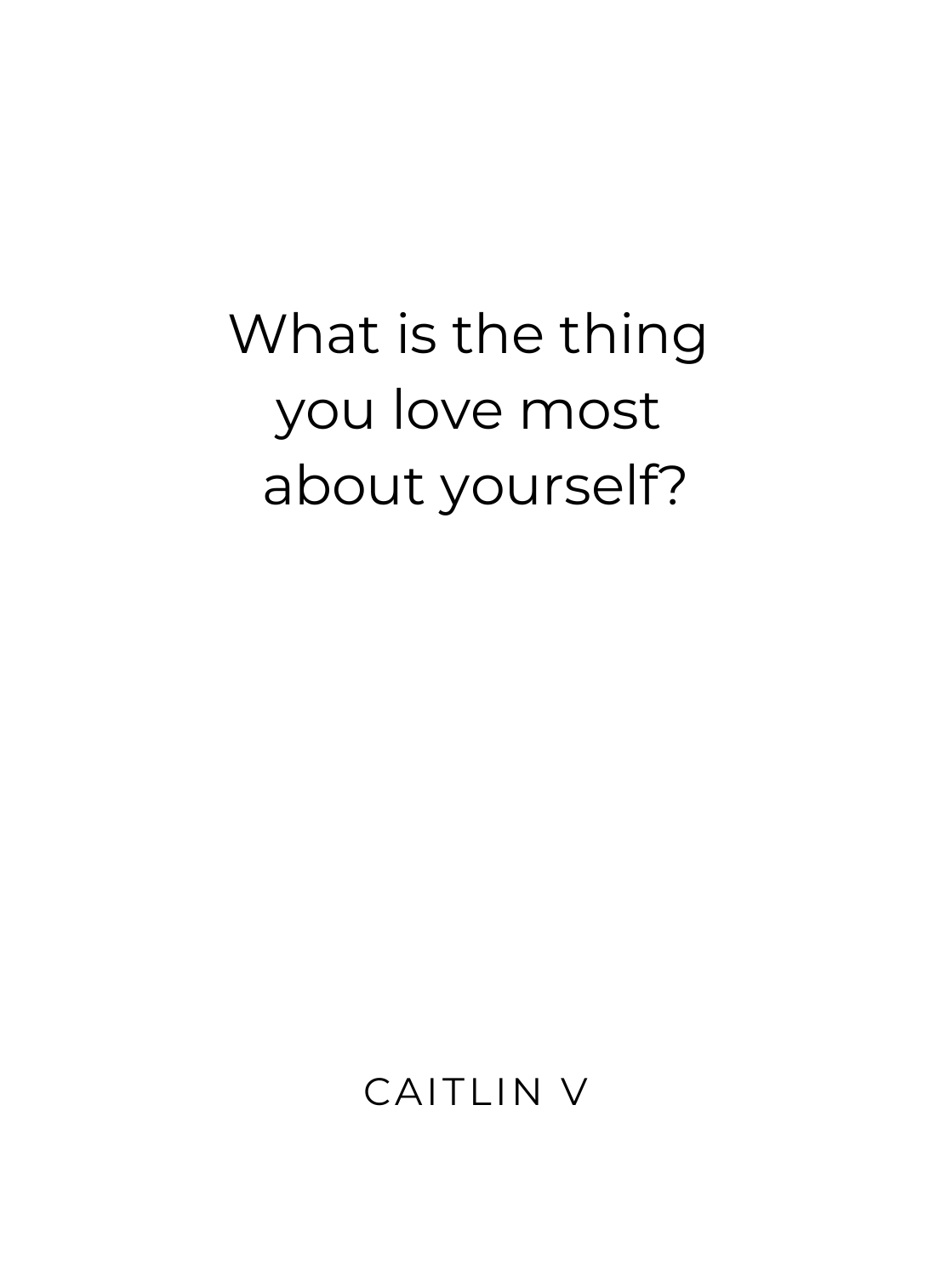# What plant are you most like?